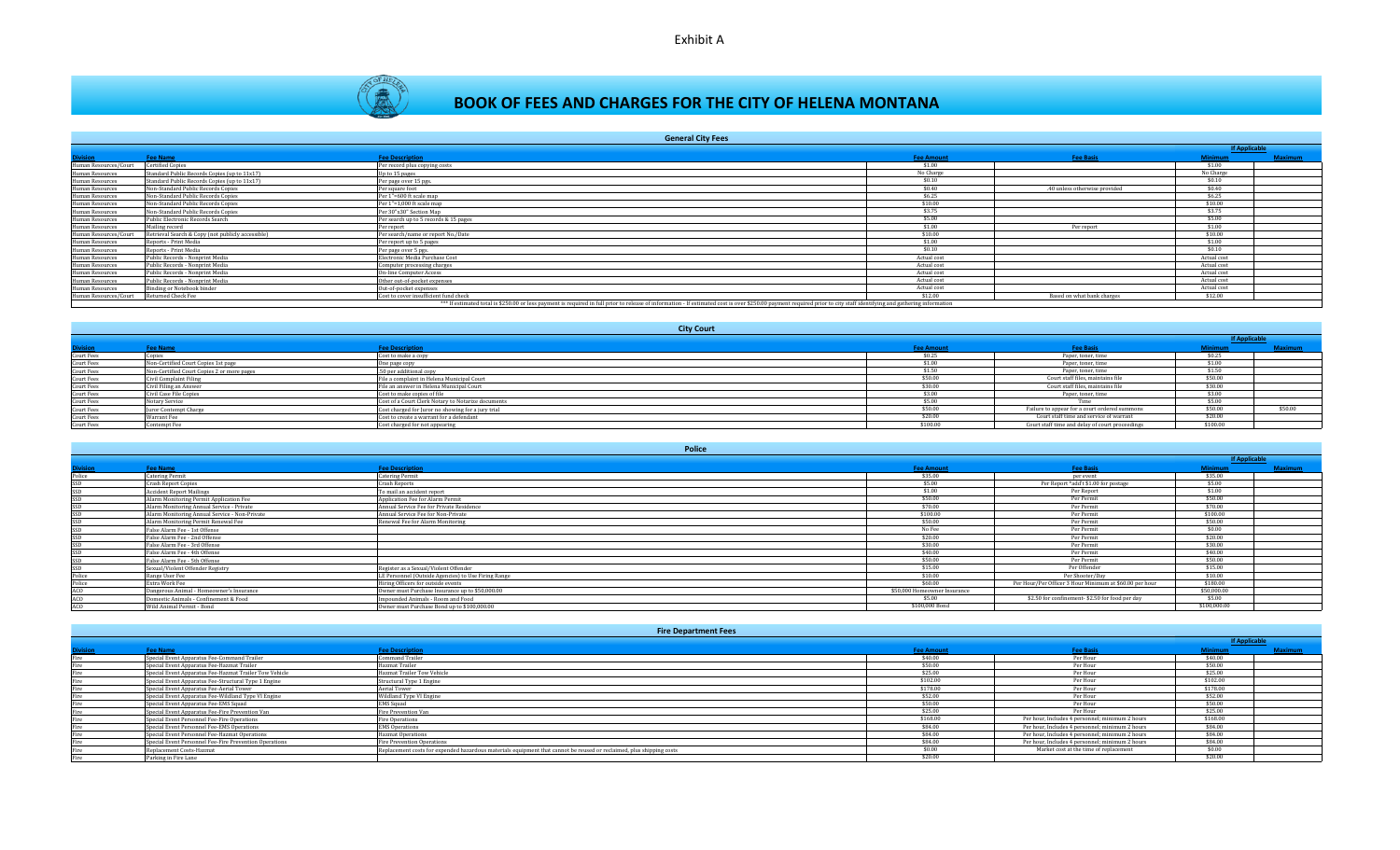|                              | <b>Parks and Recreation Fees</b>                                                                      |                                                |                      |                      |                        |  |
|------------------------------|-------------------------------------------------------------------------------------------------------|------------------------------------------------|----------------------|----------------------|------------------------|--|
|                              |                                                                                                       |                                                |                      |                      | <b>If Applicable</b>   |  |
|                              | <b>Fee Name</b>                                                                                       | <b>Fee Description</b>                         | <b>Resident Dis</b>  | <b>Regular Fee</b>   | <b>Minim</b><br>\$0.00 |  |
| Recreation<br>Recreation     | Aquatics Pool Entrance 0-3 years<br>Aquatics Pool Entrance - Child                                    |                                                | Free<br>\$3.50       | Free<br>\$4.00       | \$3.50                 |  |
| Recreation                   | Aquatics Pool Entrance - Adult                                                                        |                                                | \$4.50               | \$6.00               | \$4.50                 |  |
| Recreation                   | Aquatics Pool Entrance - Senior                                                                       |                                                | \$3.50               | \$4.00               | \$3.50                 |  |
| Recreation                   | Aquatics Pool Entrance - Spectator                                                                    |                                                | \$1.00<br>\$32.00    | \$2.00<br>\$36.00    | \$1.00<br>\$32.00      |  |
| Recreation<br>Recreation     | Aquatics - 30 Minute Group Swim Lesson<br>Aquatics - 30 Minute Private Swim Lesson                    | 8 lessons<br>Per Lesson                        | \$15.00              | \$17.00              | \$15.00                |  |
| Recreation                   | Aquatics - 30 Minute Private Swim Lesson + Sibling                                                    |                                                | \$20.00              | \$23.00              | \$20.00                |  |
| Recreation                   | Aquatics - Swim Youth Punch Card                                                                      | 10 Punches                                     | \$28.00              | \$32.00              | \$28.00                |  |
| Recreation                   | Aquatics - Swim Adult Punch Card                                                                      | 10 Punches                                     | \$36.00              | \$41.00<br>\$32.00   | \$36.00<br>\$28.00     |  |
| Recreation<br>Recreation     | Aquatics - Swim Senior Punch Card<br>Aquatics - Swim Youth Season Pass                                | 10 Punches                                     | \$28.00<br>\$63.00   | \$71.00              | \$63.00                |  |
| Recreation                   | Aquatics - Swim Adult Season Pass                                                                     |                                                | \$81.00              | \$91.00              | \$81.00                |  |
| Recreation                   | Aquatics - Swim Senior Season Pass                                                                    |                                                | \$63.00              | \$71.00              | \$63.00                |  |
| Recreation                   | Aquatics - Family Season Pass                                                                         |                                                | \$162.00<br>\$400.00 | \$182.00<br>\$448.00 | \$162.00<br>\$400.00   |  |
| Recreation<br>Recreation     | <b>Aquatics - Private Pool Party</b><br>Tennis - 30 min Youth                                         | Per Session                                    | \$33.00              | \$37.00              | \$33.00                |  |
| Recreation                   | Tennis - 45 min Youth                                                                                 | Per Session                                    | \$67.00              | \$75.00              | \$67.00                |  |
| Recreation                   | Tennis - 60 min Youth                                                                                 | Per Session                                    | \$79.00              | \$89.00              | \$79.00                |  |
| Recreation                   | Tennis - 60 min Adult                                                                                 |                                                | \$52.00              | \$59.00              | \$52.00                |  |
| Recreation<br>Recreation     | Tennis - 90 min Adult<br>Tennis - Y #5 Punch                                                          | Per Session<br>Each                            | \$67.00<br>\$28.00   | \$75.00<br>\$32.00   | \$67.00<br>\$28.00     |  |
| Recreation                   | Tennis - A #5 Punch                                                                                   | Each                                           | \$43.00              | \$48.00              | \$43.00                |  |
| Recreation                   | Ice Skating - Ages 0-3                                                                                |                                                | Free                 | Free                 | Free                   |  |
| Recreation                   | Ice Skating - Ages 4-17                                                                               |                                                | \$2.00               | \$3.00               | \$2.00                 |  |
| Recreation<br>Recreation     | Ice Skating - Ages 18 and older<br>Ice Skating - Lessons                                              | Per Lesson                                     | \$2.50<br>\$4.00     | \$3.00<br>\$5.00     | \$2.50<br>\$4.00       |  |
| Recreation                   | Broomball - Ages 0-3                                                                                  |                                                | Free                 | Free                 | Free                   |  |
| Recreation                   | Broomball - Ages 4-17                                                                                 |                                                | \$2.00               | \$3.00               | \$2.00                 |  |
| Recreation                   | Broomball - Ages 18 and older                                                                         |                                                | \$2.50               | \$3.00               | \$2.50                 |  |
| Recreation                   | Camps - Swing and Splash                                                                              | 8am-5pm (M-F)<br>Per Hour                      | \$180.00<br>\$4.00   | \$202.00<br>\$5.00   | \$180.00<br>\$4.00     |  |
| Recreation<br>Recreation     | Recreation Camp Fee<br>Memorial Tree Program                                                          |                                                | \$425.00             | \$425.00             | \$425.00               |  |
| Recreation                   | Memorial Tree Program -Plaque                                                                         |                                                | \$75.00              | \$75.00              | \$75.00                |  |
| Parks/Fields                 | Waukesha Park Plot Fee -Resident Only                                                                 | Residents only - Per plot per gardening season | \$40.00              | \$40.00              | \$40.00                |  |
| Parks/Fields                 | Tennis - Youth Court Use                                                                              | Per Hour / Per Court                           | \$6.00<br>\$8.00     | \$7.00<br>\$9.00     | \$6.00<br>\$8.00       |  |
| Parks/Fields<br>Parks/Fields | Tennis - Adult Court Use<br>Basketball- Youth Court Use                                               | Per Hour / Per Court<br>Per Hour / Per Court   | \$6.00               | \$7.00               | \$6.00                 |  |
| Parks/Fields                 | Basketball- Adult Court Use                                                                           | Per Hour / Per Court                           | \$8.00               | \$9.00               | \$8.00                 |  |
| Parks/Fields                 | Field Use - Youth                                                                                     | Per Hour / Per Field                           | \$6.00               | \$7.00               | \$6.00                 |  |
| Parks/Fields                 | Field Use - Adult                                                                                     | Per Hour / Per Field                           | \$8.00<br>\$4.00     | \$9.00<br>\$5.00     | \$8.00<br>\$4.00       |  |
| Parks/Fields<br>Parks/Fields | Tennis-Basketball School Practice/ Competition<br>Parks/Fields Damage Deposit                         | Per Hour / Per Court                           | \$100.00             | \$112.00             | \$100.00               |  |
| Parks/Fields                 | Damage Deposit Commercial                                                                             |                                                | \$400.00             | \$448.00             | \$400.00               |  |
| Parks/Fields                 | Damage Deposit Events using tents or canopies                                                         |                                                | \$400.00             | \$448.00             | \$400.00               |  |
| Parks/Fields<br>Parks/Fields | Damage Deposit Bandshell                                                                              | Per Event                                      | \$250.00<br>\$400.00 | \$280.00<br>\$448.00 | \$250.00<br>\$400.00   |  |
| Parks/Fields                 | Damage Deposit - Events over 200 in attendance<br>Damage Deposit Picnic Pavilions                     |                                                | \$100.00             | \$112.00             | \$100.00               |  |
| Parks/Fields                 | Damage Deposit Picnic Shelters                                                                        |                                                | \$100.00             | \$112.00             | \$100.00               |  |
| Parks/Fields                 | Damage Deposit Skatepark                                                                              |                                                | \$250.00             | \$280.00             | \$250.00               |  |
| Parks/Fields<br>Parks/Fields | Damage Deposit Sports Field                                                                           | Per Season<br>Per season                       | \$100.00<br>\$100.00 | \$112.00<br>\$112.00 | \$100.00<br>\$100.00   |  |
| Parks/Fields                 | Damage Deposit Tennis/Basketball<br>Damage Deposit Warming House & Ice Rink                           |                                                | \$100.00             | \$112.00             | \$100.00               |  |
| Parks/Fields                 | Warming House With staff                                                                              | Per Hour                                       | \$40.00              | \$45.00              | \$40.00                |  |
| Parks/Fields                 | <b>Warming House Without Staff</b>                                                                    | 4 Hours or Less                                | \$70.00              | \$79.00              | \$70.00                |  |
| Parks/Fields<br>Parks/Fields | <b>Warming House Without Staff</b><br>Warming House Party Room - Winter                               | More than 4 Hours<br>3 hours Minimum           | \$70.00<br>\$40.00   | \$79.00<br>\$45.00   | \$70.00<br>\$40.00     |  |
| Parks/Fields                 | Damage Deposit Warming House- Off Season                                                              |                                                | \$250.00             | \$280.00             | \$250.00               |  |
| Parks/Fields                 | Warming House Party Room - Off Season                                                                 |                                                | \$50.00              | \$56.00              | \$50.00                |  |
| Parks/Fields                 | Damage Deposit Warming House Party Room - Winter                                                      |                                                | \$40.00              | \$45.00              | \$40.00                |  |
| Parks/Fields<br>Parks/Fields | General Park Use Under 100 Participants<br>General Park Use 100 or more Participants                  | 4 Hours or Less<br>4 Hours or Less             | \$70.00<br>\$140.00  | \$79.00<br>\$157.00  | \$70.00<br>\$140.00    |  |
| Parks/Fields                 | General Park Use Under 100 Participants                                                               | More than 4 Hours                              | \$140.00             | \$157.00             | \$140.00               |  |
| Parks/Fields                 | General Park Use 100 or more Participants                                                             | More than 4 Hours                              | \$280.00             | \$314.00             | \$280.00               |  |
| Parks/Fields                 | Service Fees 50-100 Participants                                                                      |                                                | \$100.00             | \$112.00             | \$100.00               |  |
| Parks/Fields<br>Parks/Fields | Service Fees 101-150 Participants<br>Service Fees 151-200 Participants                                |                                                | \$175.00<br>\$250.00 | \$196.00<br>\$280.00 | \$175.00<br>\$250.00   |  |
| Parks/Fields                 | Bandshell Rental                                                                                      | 4 Hours or Less                                | \$125.00             | \$140.00             | \$125.00               |  |
| Parks/Fields                 | <b>Bandshell Rental</b>                                                                               | More than 4 Hours                              | \$225.00             | \$225.00             | \$225.00               |  |
| Parks/Fields                 | <b>Picnic Pavilion Rental</b>                                                                         | 4 Hours or Less                                | \$70.00              | \$79.00              | \$70.00                |  |
| Parks/Fields<br>Parks/Fields | Picnic Pavilion Rental<br>Picnic Shelter Rental                                                       | More than 4 Hours<br>4 Hours or Less           | \$140.00<br>\$40.00  | \$157.00<br>\$45.00  | \$140.00<br>\$40.00    |  |
| Parks/Fields                 | Picnic Shelter Rental                                                                                 | More than 4 Hours                              | \$70.00              | \$79.00              | \$70.00                |  |
| Parks/Fields                 | Private Commercial Activity Per Day 1-9 days                                                          | Per Day                                        | \$30.00              | \$34.00              | \$30.00                |  |
| Parks/Fields                 | Private Commercial Activity Per Day 10 -29 Days                                                       | Per Day                                        | \$25.00              | \$28.00              | \$25.00                |  |
| Parks/Fields<br>Parks/Fields | Private Commercial Activity Per Day 30 or more days<br>Private Commercial Activity Per Event          | 4 Hours or Less                                | \$700.00<br>\$160.00 | \$784.00<br>\$180.00 | \$700.00<br>\$160.00   |  |
| Parks/Fields                 | Private Commercial Activity Per Event                                                                 | More than 4 Hours                              | \$300.00             | \$336.00             | \$300.00               |  |
| Parks/Fields                 | Private Commercial Private Tennis Instruction                                                         | Per Hour / Per Court                           | \$10.00              | \$12.00              | \$10.00                |  |
| Parks/Fields                 | Non-Profit Vendors Activity Per Day 1-9 days                                                          | Per Dav                                        | \$15.00              | \$17.00              | \$15.00                |  |
| Parks/Fields<br>Parks/Fields | Non-Profit Vendors Activity Per Day 10-29 days<br>Non-Profit Vendors Activity Per Day 30 or more days | Per Day                                        | \$13.00<br>\$350.00  | \$14.00<br>\$392.00  | \$13.00<br>\$350.00    |  |
| Parks/Fields                 | Non-Profit Special Events                                                                             | 4 hours or less                                | \$80.00              | \$90.00              | \$80.00                |  |
| Parks/Fields                 | Non-Profit Special Events                                                                             | More than 4 hours                              | \$150.00             | \$168.00             | \$150.00               |  |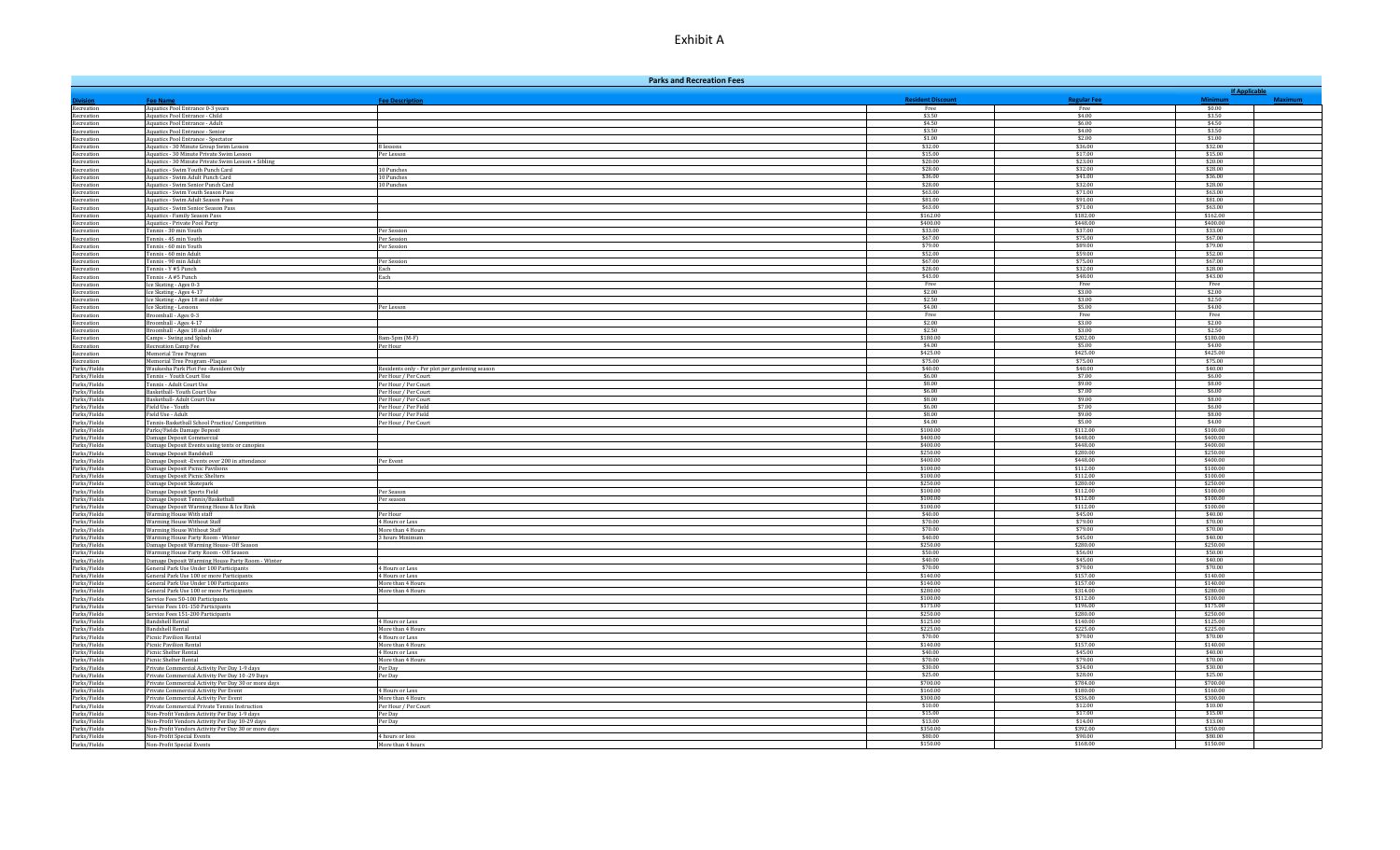|                              | <b>Parks and Recreation Fees Cont</b>                               |                                                                             |                                     |                               |                           |                      |
|------------------------------|---------------------------------------------------------------------|-----------------------------------------------------------------------------|-------------------------------------|-------------------------------|---------------------------|----------------------|
|                              |                                                                     |                                                                             |                                     |                               |                           | <b>If Applicable</b> |
| vision<br>Open Lands         | <b>Fee Name</b>                                                     | <b>Fee Description</b><br>All Parks                                         | <b>Resident Discount</b><br>\$20.00 | <b>Regular Fee</b><br>\$23.00 | <b>Minimum</b><br>\$20.00 | <b>Maximum</b>       |
| Open Lands                   | Park Reservations Application Fee<br>Recurring Use Fee              |                                                                             | \$5.00                              | \$6.00                        | \$5.00                    |                      |
| Open Lands                   | Open Lands-Damage Deposit - General Park Use                        |                                                                             | \$100.00                            | \$112.00                      | \$100.00                  |                      |
| Open Lands                   | Open Lands-Damage Deposit - Commercial Vendor                       |                                                                             | \$100.00                            | \$112.00                      | \$100.00                  |                      |
| Open Lands                   | Open Lands-Damage Deposit - Events using Tents or Canopies          |                                                                             | \$100.00                            | \$112.00                      | \$100.00                  |                      |
| Open Lands                   | Open Lands-Damage Deposit - Donaldson Park Disc Golf                |                                                                             | \$250.00                            | \$280.00                      | \$250.00                  |                      |
| Open Lands                   | <b>Insufficient Check Fee</b>                                       |                                                                             | \$30.00                             | \$30.00                       | \$30.00                   |                      |
| Open Lands                   | Lost key Fee                                                        |                                                                             | \$25.00                             | \$25.00                       | \$25.00                   |                      |
| Open Lands                   | Donaldson Park Disc Golf Course Rental - Less than 100 Participants |                                                                             | \$90.00                             | \$100.00                      | \$90.00                   |                      |
| Open Lands                   | Donaldson Park Disc Golf Course Rental - 100-149 Participants       |                                                                             | \$165.00                            | \$185.00                      | \$165.00                  |                      |
| Open Lands                   | Donaldson Park Disc Golf Course Rental- 150-200 Participants        |                                                                             | \$240.00                            | \$267.00                      | \$240.00                  |                      |
| Open Lands                   | Special Events Permit Fee - Less than 150 Participants              |                                                                             | \$150.00                            | \$168.00                      | \$150.00                  |                      |
| Open Lands                   | Special Events Permit Fee 150-499 Participants                      | Over 200 People required to have additional fees for required on site staff | \$350.00                            | \$392.00                      | \$350.00                  |                      |
| Open Lands                   | Special Events Permit Fee 500 and Over Participants                 |                                                                             | \$750.00                            | \$840.00                      | \$750.00                  |                      |
| Open Lands                   | Non Profit Special Events Permit Fee - Less than 150 Participants   |                                                                             | \$75.00                             | \$84.00                       | \$75.00                   |                      |
| Open Lands                   | Non Profit Special Events Permit Fee 150-499 Participants           |                                                                             | \$175.00                            | \$196.00                      | \$175.00                  |                      |
| Open Lands                   | Non Profit Special Events Permit Fee 500 and Over Participants      |                                                                             | \$375.00                            | \$420.00                      | \$375.00                  |                      |
| Golf                         | <b>Golf Season Pass-Adult</b>                                       | Ages 30 to 64                                                               |                                     | \$810.00                      | \$810.00                  |                      |
| Golf                         | Golf Season Pass-Couple                                             | Two adults that cohabit and share a single household                        |                                     | \$1,240.00                    | \$1,240.00                |                      |
| Golf<br>Golf                 | Golf Season Pass-Senior                                             | 65 years of age or older                                                    |                                     | \$730.00                      | \$730.00                  |                      |
|                              | Golf Season Pass-Senior Couple<br>Golf Season Pass- Young Adult     | Senior and couple<br>Ages 19 to 29                                          |                                     | \$1,220.00<br>\$415.00        | \$1,220,00<br>\$415.00    |                      |
| Golf<br>Golf                 | Golf Season Pass-Junior                                             |                                                                             |                                     | \$190.00                      | \$190.00                  |                      |
|                              | Golf Season Pass- Military                                          | Ages 18 and younger                                                         |                                     | \$730.00                      | \$730.00                  |                      |
| Golf                         | <b>Golf Punch Cards 10 Rounds</b>                                   |                                                                             |                                     | \$190.00                      | \$190.00                  |                      |
| Golf<br>Golf                 | Golf Punch Cards 10 Rounds- Senior                                  |                                                                             |                                     | \$170.00                      | \$170.00                  |                      |
|                              | Golf Punch Cards 10 Rounds-Military                                 |                                                                             |                                     | \$170.00                      | \$170.00                  |                      |
| Golf<br>Golf<br>Golf<br>Golf | Golf Green Fee 9 Hole                                               |                                                                             |                                     | \$22.00                       | \$22.00                   |                      |
|                              | Golf Green Fee 9 Hole- Junior/Senior                                |                                                                             |                                     | \$20.00                       | \$20.00                   |                      |
|                              | Golf Green Fee 9 Hole- Twilight                                     |                                                                             |                                     | \$15.00                       | \$15.00                   |                      |
|                              | Golf Green Fee 18 Hole                                              |                                                                             |                                     | \$39.00                       | \$39.00                   |                      |
|                              | Golf Green Fee 18 Hole- Junior/Senior                               |                                                                             |                                     | \$36.00                       | \$36.00                   |                      |
| Golf<br>Golf<br>Golf<br>Golf | <b>Golf Green Fee Additional 9 Holes</b>                            |                                                                             |                                     | \$17.00                       | \$17.00                   |                      |
|                              | Golf Green Fee Additional 9 Holes- Military                         |                                                                             |                                     | \$20.00                       | \$20.00                   |                      |
|                              | Golf Green Fee Additional 18 Holes- Military                        |                                                                             |                                     | \$36.00                       | \$36.00                   |                      |
| Golf                         | Golf Cart 9 Hole                                                    |                                                                             |                                     | \$9.00                        | \$9.00                    |                      |
|                              | Golf Cart 18 Hole                                                   |                                                                             |                                     | \$18.00                       | \$18.00                   |                      |
| Golf<br>Golf<br>Golf<br>Golf | Golf Cart - Annual                                                  |                                                                             |                                     | \$400.00                      | \$400.00                  |                      |
|                              | <b>Golf Driving Range-Small Bucket</b>                              |                                                                             |                                     | \$6.00                        | \$6.00                    |                      |
|                              | <b>Golf Driving Range-Large Bucket</b>                              |                                                                             |                                     | \$10.00                       | \$10.00                   |                      |
| Golf<br>Golf                 | Golf Driving Range-Season Pass Adult                                |                                                                             |                                     | \$240.00                      | \$240.00                  |                      |
|                              | Golf Driving Range-Season Pass Couple                               |                                                                             |                                     | \$325.00                      | \$325.00                  |                      |
| Golf<br>Golf                 | Golf Driving Range-Season Pass Family                               |                                                                             |                                     | \$410.00                      | \$410.00                  |                      |
|                              | Golf Cart Storage- Electric                                         |                                                                             |                                     | \$535.00<br>\$505.00          | \$535.00<br>\$505.00      |                      |
| Golf                         | Golf Cart Storage- Gas                                              |                                                                             |                                     | \$185.00                      | \$185.00                  |                      |
| Golf<br>Golf                 | Golf Cart Storage- Annual Fee<br>Golf Cart Storage- Daily Trial Fee |                                                                             |                                     | \$18.00                       | \$18.00                   |                      |
| Golf                         | Golf Cart Storage- Additional Cart User                             |                                                                             |                                     | \$80.00                       | \$80.00                   |                      |
| Golf                         | <b>Tower Club Entry</b>                                             | Available to Residents Only - includes 10% discount on all soft goods       | \$50.00                             | N/A                           | \$50.00                   |                      |
| Golf                         | Tower Club 9 Holes                                                  | Available to Residents Only - includes 10% discount on all soft goods       | \$16.00                             | N/A                           | \$16.00                   |                      |
|                              | Tower Club 18 Holes                                                 | Available to Residents Only - includes 10% discount on all soft goods       | \$32.00                             | N/A                           | \$32.00                   |                      |
| Golf<br>Golf<br>Golf         | Golf Rental- Pull Cart                                              |                                                                             |                                     | \$5.00                        | \$5.00                    |                      |
|                              | Golf Rental- Club Rental 9 holes                                    |                                                                             |                                     | \$15.00                       | \$15.00                   |                      |
| Golf                         | Golf Rental- Club Rental 18 holes                                   |                                                                             |                                     | \$25.00                       | \$25.00                   |                      |
|                              | <b>Golf Handicap</b>                                                |                                                                             |                                     | \$28.00                       | \$28.00                   |                      |
| Golf<br>Golf                 | Golf Locker                                                         |                                                                             |                                     | \$50.00                       | \$50.00                   |                      |
| Golf                         | Golf Simulator                                                      |                                                                             |                                     | \$34.00                       | \$34.00                   |                      |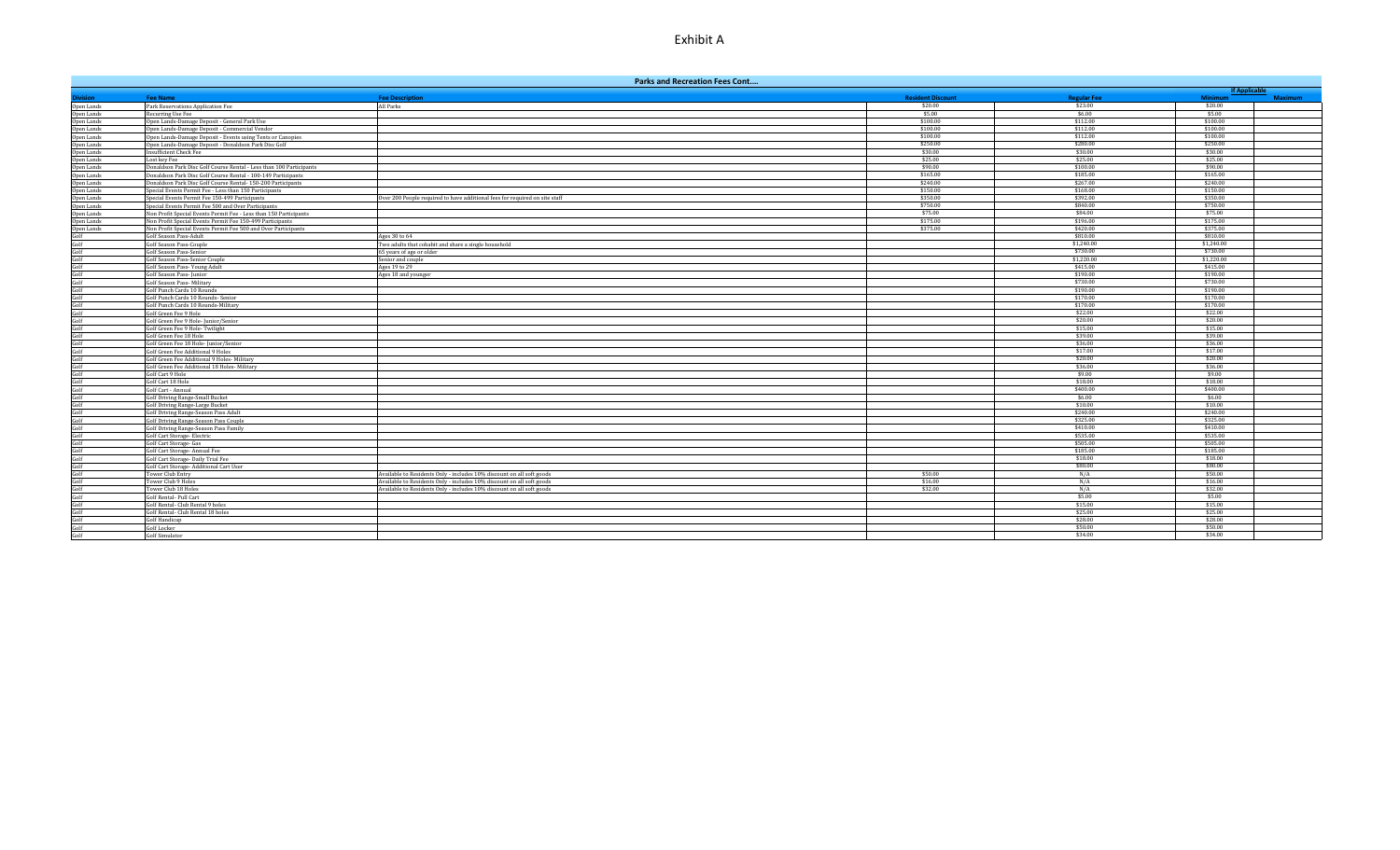|              | <b>Parks and Recreation Fees Cont</b>                                            |                                                                                          |                          |                             |                          |                |  |
|--------------|----------------------------------------------------------------------------------|------------------------------------------------------------------------------------------|--------------------------|-----------------------------|--------------------------|----------------|--|
|              |                                                                                  |                                                                                          |                          |                             | <b>If Applicable</b>     |                |  |
| ivision      | <b>Fee Name</b>                                                                  | <b>Fee Description</b>                                                                   | <b>Resident Discount</b> | <b>Regular Fee</b>          | <b>Minimum</b>           | <b>Maximum</b> |  |
| Civic Center | Civic Center - Auditorium Rental                                                 | Per performance                                                                          |                          | 7% of gross ticket sales    | \$900.00 per performance | performance    |  |
| Civic Center | Civic Center - Auditorium Rental-No Performance Mon-Thur                         | NO performance -                                                                         |                          | \$900.00                    | \$900.00 per day         |                |  |
| Civic Center | Civic Center - Auditorium Rental-No Performance Fri-Sun                          | NO performance                                                                           |                          | 25% discount                | 25% discount             |                |  |
| Civic Center | Civic Center - Auditorium Rental Series Rate                                     | Per Performance minimum of 4 performance by a single producer between September and June |                          | \$900.00                    | \$900.00                 |                |  |
| Civic Center | Civic Center - Ballroom Mezzanine for backstage space                            | If required for backstage space with Auditorium Rental                                   |                          | \$500.00                    | \$500.00                 |                |  |
| Civic Center | Civic Center - Auditorium Set Up Mon-Thursday                                    |                                                                                          |                          | \$400.00                    | \$400.00                 |                |  |
| Civic Center | Civic Center - Auditorium Set Up Friady-Sunday                                   | Per day                                                                                  |                          | \$550.00                    | \$550.00                 |                |  |
| Civic Center | Civic Center - Ballroom Rental                                                   | Per day                                                                                  |                          | \$1,000.00                  | \$1,000.00               |                |  |
| Civic Center | Civic Center - Ballroom Rental Mon-Thu                                           |                                                                                          |                          | 25% discount                | 25% discount             |                |  |
| Civic Center | Civic Center - Ballroom Rental set-up-load out days Mon-Thur                     | n to 15 Consecutive Hours - No Public                                                    |                          | \$450.00                    | \$450.00                 |                |  |
| Civic Center | Civic Center - Ballroom Rental set-up-load out days Fri - Sun                    | Jp to 15 Consecutive Hours - No Public                                                   |                          | \$650.00                    | \$650.00                 |                |  |
| Civic Center | Civic Center - Ballroom Rental set-up-load out days                              | lourly in excess of 15 Hours                                                             |                          | \$100.00                    | \$200.00                 |                |  |
| Civic Center | Civic Center - Ballroom Rental Series Rate Mon - Thur                            | Includes one Technician minimum of 4 performances between September and June             |                          | \$600.00                    | \$600.00                 |                |  |
| Civic Center | Civic Center - Ballroom Rental Series Rate Fri - Sun                             | Includes one Technician minimum of 4 performances between September and June             |                          | \$750.00                    | \$750.00                 |                |  |
| Civic Center | Civic Center - Auditorium Stage and Arena for exhibit space with ballroom rental |                                                                                          |                          | \$350.00                    | \$350.00                 |                |  |
| Civic Center | Civic Center - Meeting Classroom space                                           | per hour / 8am to 8pm - discretion of management                                         |                          | \$150.00                    | \$150.00                 |                |  |
| Civic Center | Civic Center - Full Facility Rental -Mon-Thur                                    | Per Day no performance in auditorium 6am-2am                                             |                          | \$1,250.00                  | \$1,250,00               |                |  |
| Civic Center | Civic Center - Full Facility Rental - Fri-Sun                                    | Per Day no performance in auditorium 6am-2am                                             |                          | \$1,750.00                  | \$1,750.00               |                |  |
| Civic Center | Civic Center - Full Facility set-up-load out days Mon-Thur                       | Per Day no performance in auditorium 6am-2am                                             |                          | \$800.00                    | \$800.00                 |                |  |
| Civic Center | Civic Center - Full Facility set-up-load out days Fri - Sun                      | Per Day no performance in auditorium 6am-2am                                             |                          | \$950.00                    | \$950.00                 |                |  |
| Civic Center | Civic Center - Equipment Rental Tables                                           | Per Day / Per Week                                                                       |                          | \$5,00 / \$15,00            | \$5,00 / \$15,00         |                |  |
| Civic Center | Civic Center - Equipment Rental Chairs                                           | Per Day / Per Week                                                                       |                          | \$.50 / \$1.50              | \$.50 / \$1.50           |                |  |
| Civic Center | Civic Center - Equipment Rental Risers                                           | Per Day / Per Week                                                                       |                          | \$15.00 / \$45.00           | \$15.00 / \$45.00        |                |  |
| Civic Center | Civic Center - Equipment Rental Pipe and Drape                                   | Per Foot: Per Day / Per Week                                                             |                          | \$1.00 / \$3.00             | \$1.00 / \$3.00          |                |  |
| Civic Center | Civic Center - Equipment Rental Roscoe Dance Floor                               | Per Event                                                                                |                          | \$200.00                    | \$200.00                 |                |  |
| Civic Center | Civic Center - Auditorium Lighting Fee Light Board                               | Per Performance                                                                          |                          | \$400.00                    | \$400.00                 |                |  |
| Civic Center | Civic Center - Auditorium Lighting Fee Subsequent Performance                    | Per Performance                                                                          |                          | \$200.00                    | \$200.00                 |                |  |
| Civic Center | Civic Center - Auditorium Lighting Fee Lycian Spotlights                         | Per Pair - Per Performance Operators billed separate                                     |                          | \$100.00                    | \$100.00                 |                |  |
| Civic Center | Civic Center - Auditorium Sound Fee                                              | Per Performance                                                                          |                          | \$200.00                    | \$200.00                 |                |  |
| Civic Center | Civic Center - Auditorium Sound Fee Subsequent Performance                       | Per Performance                                                                          |                          | \$100.00                    | \$100.00                 |                |  |
| Civic Center | Civic Center - Technician Director                                               | Per Hour Required for auditorium                                                         |                          | \$30.00                     | \$30.00                  |                |  |
| Civic Center | Civic Center - Technicians                                                       | Per Hour                                                                                 |                          | \$20.00                     | \$20.00                  |                |  |
| Civic Center | Civic Center - Stagehands                                                        | Per Hour                                                                                 |                          | \$15.00                     | \$15.00                  |                |  |
| Civic Center | Civic Center - Serving Alcohol in Ballroom                                       | One day / Additional days                                                                |                          | \$200,00 / \$100,00         | \$200.00 / \$100.00      |                |  |
| Civic Center | Civic Center - Merchandising in Lobby/Auditorium                                 |                                                                                          |                          | 20% gross sales             | 20% gross sales          |                |  |
| Civic Center | Civic Center - Screen/Projector Package                                          | One day / Additional days                                                                |                          | \$200 / \$100.00            | \$200 / \$100.00         |                |  |
| Civic Center | Civic Center - Lounge                                                            | Monday-Friday Stand Alone and Monday through Sunday w/Aud or BR- Per hour/Per Day        |                          | \$50.00 / \$250.00          | \$50.00 / \$250.00       |                |  |
| Civic Center | Civic Center - Outside Services or Materials                                     |                                                                                          |                          | Vendors rate + 10%          | Vendors rate + 10%       |                |  |
| Civic Center | Civic Center - Marketing Services                                                |                                                                                          |                          | Fee dependent on Management |                          |                |  |
| Civic Center | Civic Center - Promoter Ticket Charge                                            | Comp/Consigned tickets                                                                   |                          | \$1.00 per ticket           |                          |                |  |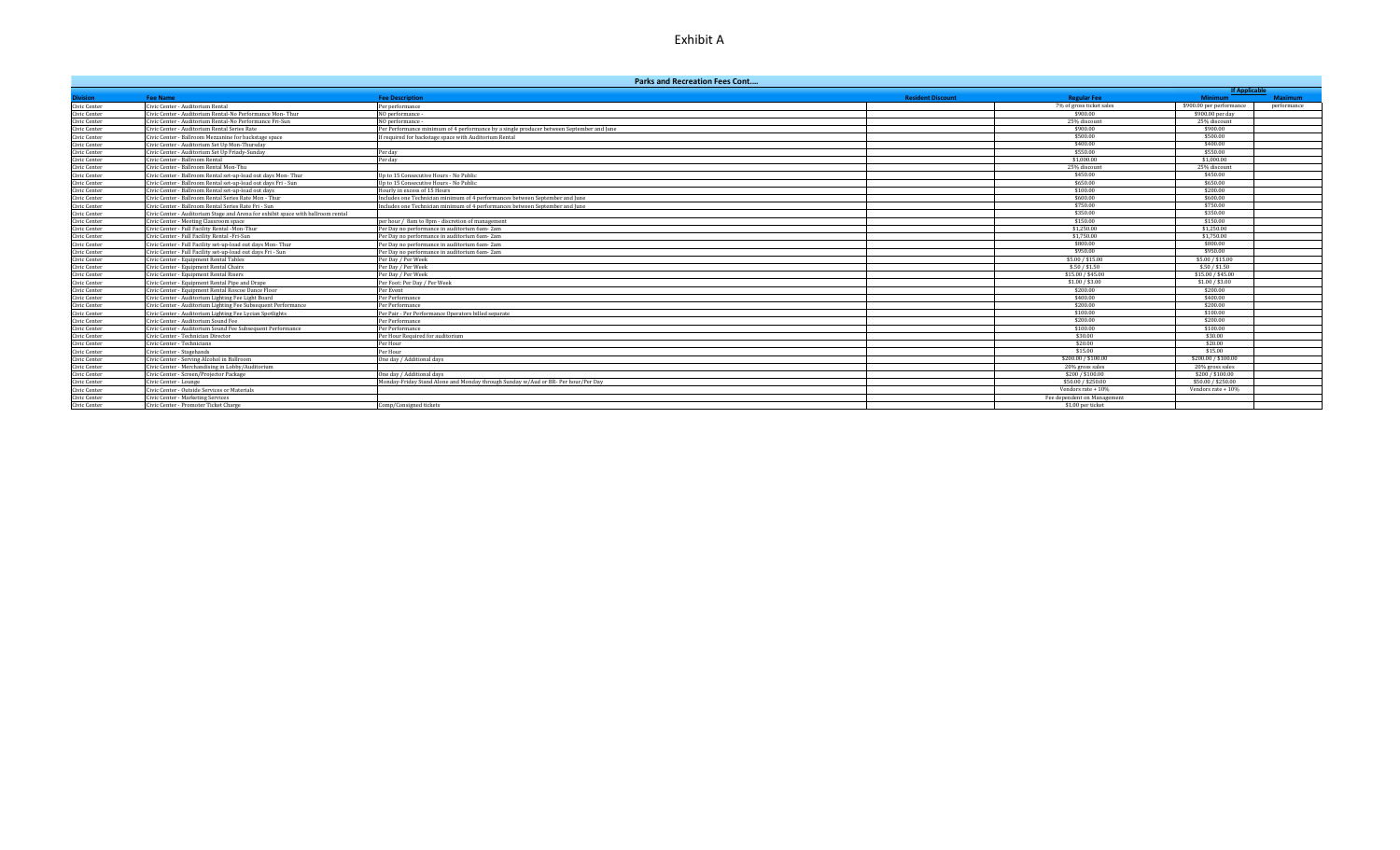|                                            |                                                                                                                                                                                   | <b>Community Development Fees</b>                                                                                                                                                                     |                                                            |                                                                                                                                      |                               |                      |
|--------------------------------------------|-----------------------------------------------------------------------------------------------------------------------------------------------------------------------------------|-------------------------------------------------------------------------------------------------------------------------------------------------------------------------------------------------------|------------------------------------------------------------|--------------------------------------------------------------------------------------------------------------------------------------|-------------------------------|----------------------|
|                                            |                                                                                                                                                                                   |                                                                                                                                                                                                       |                                                            |                                                                                                                                      | <b>If Applicable</b>          |                      |
|                                            | <b>Fee Name</b>                                                                                                                                                                   | <b>Fee Descriptio</b>                                                                                                                                                                                 | <b>Fee Amoun</b>                                           | <b>Fee Basis</b>                                                                                                                     | Minimu                        | <b>Maximum</b>       |
| <b>Building Div</b>                        | <b>Building Permit</b>                                                                                                                                                            | Cost of permit to remodel, renovation, tenant fit-out/improvement, new building structures, Alternative Energy, relocated buildings, re-roofs, re-side, reinspection fee's for construction           | See Appendix CD-1                                          | <b>Valuation Table</b>                                                                                                               | \$22.00<br>\$56.00            |                      |
| <b>Building Div</b><br><b>Building Div</b> | Building permit fee for occupancy change<br>nspections outside of normal business hours                                                                                           | Permit for change of occupancy<br>Inspections outside of normal business operations                                                                                                                   | whichever is greater<br>whichever is greate.               | Per hour Includes supervision, overhead, equipment, hourly wages<br>Per hour Includes supervision, overhead, equipment, hourly wages | \$56.00                       |                      |
| <b>Building Div</b>                        | Re-inspection                                                                                                                                                                     | When work was not ready for inspection or required corrections have not been made                                                                                                                     | whichever is greate                                        | Per hour Includes supervision, overhead, equipment, hourly wages                                                                     | \$56.00                       |                      |
| <b>Building Div</b>                        | Inspections for which no fee is specifically indicated                                                                                                                            |                                                                                                                                                                                                       | whichever is greater                                       | Per hour Includes supervision, overhead, equipment, hourly wages                                                                     | \$56.00                       |                      |
| <b>Building Div</b>                        | Additional Plan Review required by changes, additions or revisions to plans                                                                                                       |                                                                                                                                                                                                       | whichever is greater                                       | Per hour Includes supervision, overhead, equipment, hourly wages                                                                     | \$56.00                       |                      |
| <b>Building Div</b>                        | or use of outside consultants for plan review and/or inspections'                                                                                                                 |                                                                                                                                                                                                       | Actual cost                                                | Includes administrative and overhead costs                                                                                           | <b>Actual Cost</b><br>\$14.30 |                      |
| <b>Building Div</b><br><b>Building Div</b> | Plan review fees<br><b>Building Permit Alternative Energy Incentive</b>                                                                                                           | Submitted for permitting<br>Solar electric, solar water, wind turbine, geothermal or ground source heat pump                                                                                          | 65% of building fee<br>50% discount on building permit fee |                                                                                                                                      | \$11.00                       |                      |
| <b>Building Div</b>                        | Planning Review Fee Alternative Energy Incentive                                                                                                                                  | Solar electric, solar water, wind turbine, geothermal or ground source heat pump.                                                                                                                     | discounted permit                                          |                                                                                                                                      | \$5.50                        |                      |
| <b>Building Div</b>                        | Reduced plan review                                                                                                                                                               | Reduction in plan review fee's for residential structures that are identical to plans that have been previously reviewed                                                                              | 25% of the total building fee                              |                                                                                                                                      | \$5.50                        |                      |
| <b>Building Div</b>                        | Building permit move                                                                                                                                                              | To move house through the city                                                                                                                                                                        | \$25.00                                                    |                                                                                                                                      | \$25.00                       |                      |
| <b>Building Div</b><br><b>Building Div</b> | uilding Move Deposit - Excess of 17 feet<br>'lumbing Permit                                                                                                                       | Deposit to move building in excess of 17 Feet                                                                                                                                                         | \$200.00<br>\$29.50                                        |                                                                                                                                      | \$200.00<br>\$29.50           |                      |
| <b>Building Div</b>                        | Water Service Permit (domestic or commercial)                                                                                                                                     | Plumbing Permit                                                                                                                                                                                       | \$8.50                                                     | \$21.00 permit fee and \$8.50 per fixture                                                                                            | \$8.50                        |                      |
| <b>Building Div</b>                        | Building or trailer park sewer Permit                                                                                                                                             | Per lot                                                                                                                                                                                               | \$14.00                                                    |                                                                                                                                      | \$14.00                       |                      |
| <b>Building Div</b>                        | Storm drains and storm drainage Permit                                                                                                                                            |                                                                                                                                                                                                       | \$8.50                                                     |                                                                                                                                      | \$8.50                        |                      |
| <b>Building Div</b>                        | <b>Water Heater Permit</b>                                                                                                                                                        | For each water heate                                                                                                                                                                                  | \$8.50                                                     |                                                                                                                                      | \$8.50                        |                      |
| <b>Building Div</b>                        | Gas piping system permit (1-4 outlets)                                                                                                                                            |                                                                                                                                                                                                       | \$3.00<br>\$10.00                                          |                                                                                                                                      | \$3.00<br>\$10.00             |                      |
| <b>Building Div</b><br><b>Building Div</b> | Industrial water pretreatment Interceptor Permit<br>Installation, alteration, or repair water piping and/or water treatment equipment                                             | Per unit with tray and vent, Does not include kitchen-type grease interceptors functioning as fixture traps<br>Installation, alteration, or repair water piping and/or water treatment equipment      | \$8.50                                                     |                                                                                                                                      | \$8.50                        |                      |
| <b>Building Div</b>                        | Repair for alteration of drainage or vent piping                                                                                                                                  | Repair for alteration of drainage or vent piping                                                                                                                                                      | \$8.50                                                     |                                                                                                                                      | \$8.50                        |                      |
| <b>Building Div</b>                        | For each lawn sprinkler system and fire protection system or any one meter                                                                                                        | For each lawn sprinkler system and fire protection system or any one meter, including back flow protection devices therefore                                                                          | \$8.50                                                     |                                                                                                                                      | \$8.50                        |                      |
| <b>Building Div</b>                        | For vacuum breakers or back flow protective devices                                                                                                                               | For vacuum breakers or back flow protective devices on tanks, vats, etc, or for installation on unprotected plumbing fixtures, including necessary water piping one to four(1-4)                      | \$8.50                                                     |                                                                                                                                      | \$8.50                        |                      |
| <b>Building Div</b>                        | Additional Vacuum breakers, etc                                                                                                                                                   | For each Vacuum breaker 5 and above                                                                                                                                                                   | \$3.00                                                     | Valuation                                                                                                                            | \$3.00<br>\$42.00             |                      |
| <b>Building Div</b><br><b>Building Div</b> | Mechanical Permit<br><b>Mechanical Inspection</b>                                                                                                                                 | Cost of permit to remodel, renovation, tenant fit-out/improvement, new building structures, Alternative Energy, relocated buildings, reinspection fee's for construction<br>Mechanical Inspection fee | See Appendix CD1<br>\$56.00                                | Per Hour                                                                                                                             | \$56.00                       |                      |
| <b>Building Div</b>                        | Mechanical Inspection - Overtime                                                                                                                                                  | <b>Excess Inspection Time</b>                                                                                                                                                                         | \$28.00                                                    | per 30 minutes over initial hour                                                                                                     | \$28.00                       |                      |
| <b>Building Div</b>                        | Mechanical Permit \$0-\$1,000                                                                                                                                                     | Mechanical Permit-Contract dollar amount \$0-\$1,000                                                                                                                                                  | \$42.00                                                    | Base amount                                                                                                                          | \$42.00                       |                      |
| <b>Building Div</b>                        | Mechanical Permit \$1,001-\$10,000                                                                                                                                                | Mechanical Permit-Contract dollar amount \$1,001-\$10,000                                                                                                                                             | \$42.00 plus \$14.00                                       | Base with \$14.00 for each additional 1000 sq. or fraction thereof                                                                   | \$42.00                       |                      |
| <b>Building Div</b>                        | Mechanical Permit \$10,001-\$50,000                                                                                                                                               | Mechanical Permit-Contract dollar amount \$10,001-\$50,000                                                                                                                                            | \$168.00 plus \$7.00                                       | Base with \$7.00 for each additional 1000 or fraction thereof                                                                        | \$168.00                      |                      |
| <b>Building Div</b><br><b>Building Div</b> | Aechanical Permit \$50,001-and up<br>Mechanical device - Mobile home Installation                                                                                                 | Mechanical Permit-Contract dollar amount \$50.001- and up<br>Mobile home installation                                                                                                                 | \$448.00 plus \$4.00<br>\$42.00                            | Base with \$4.00 for each additional 1000 or fraction thereof<br>\$42.00 for each hook-up                                            | \$448.00<br>\$42.00           |                      |
| <b>Building Div</b>                        | lesidential Electrical Permit                                                                                                                                                     | Cost of permit to remodel, renovation, tenant fit-out/improvement, new building structures, Alternative Energy, relocated buildings, reinspection fee's for construction                              | See Appendix CD1                                           | Per type of electrical work                                                                                                          | \$35.00                       |                      |
| <b>Building Div</b>                        | Residential Electrical Permit Single Family 100-300amp                                                                                                                            | Install Single Family 100 to 300 amp. Service - includes garage                                                                                                                                       | \$182.00                                                   | \$182.00 includes three inspections                                                                                                  | \$182.00                      |                      |
| <b>Building Div</b>                        | Residential Electrical Permit Single Family 301 amp and up                                                                                                                        | Install Single Family 301 or larger amp. Service- includes garage                                                                                                                                     | \$280.00                                                   | \$280.00 includes three inspections                                                                                                  | \$280.00                      |                      |
| <b>Building Div</b>                        | Residential Electric Interior Rewire or new addition                                                                                                                              | Interior Rewire only or new addition to a home                                                                                                                                                        | \$56.00                                                    |                                                                                                                                      | \$56.00                       |                      |
| <b>Building Div</b><br><b>Building Div</b> | Residential Electric Private accessory Buildings 200amp                                                                                                                           | Garages, barns, sheds etc                                                                                                                                                                             | \$56.00<br>\$140.00                                        |                                                                                                                                      | \$56.00<br>\$140.00           |                      |
| <b>Building Div</b>                        | Residential Electric Private accessory Buildings 201-300 amp<br>Residential Electric Private accessory Buildings 301 amp and up                                                   | Garages, barns, sheds etc<br>Garages, barns, sheds etc                                                                                                                                                | \$182.00                                                   |                                                                                                                                      | \$182.00                      |                      |
| <b>Building Div</b>                        | Residential Electric Private Property up to 200amp                                                                                                                                | Up to 200 amp panel                                                                                                                                                                                   | \$56.00                                                    |                                                                                                                                      | \$56.00                       |                      |
| <b>Building Div</b>                        | Residential Electric Private Property 201-300 amp                                                                                                                                 | 201-300 amp panel                                                                                                                                                                                     | \$140.00                                                   |                                                                                                                                      | \$140.00                      |                      |
| <b>Building Div</b>                        | Residential Electric Private Property 301amp and up                                                                                                                               | 301-larger amp panel                                                                                                                                                                                  | \$182.00<br>\$35.00                                        |                                                                                                                                      | \$182.00<br>\$35.00           |                      |
| <b>Building Div</b><br><b>Building Div</b> | Residential Electric Temporary Construction Service                                                                                                                               | <b>Temporary Construction Service</b>                                                                                                                                                                 | \$196.00                                                   | \$140.00 per building + \$56.00 for each unit and includes one inspection                                                            | \$196.00                      | \$1,680.00           |
| <b>Building Div</b>                        | Residential Electric Duplex<br>Residential Electric Change of Service                                                                                                             | Multiple Family Dwellings (New duplex through 12 units)<br>Change of Service and reconnection to distribution panel                                                                                   | \$35.00                                                    |                                                                                                                                      | \$35.00                       |                      |
| <b>Building Div</b>                        | Residential Electric Mobile Home-In Cour                                                                                                                                          | Mobile home installation - in court                                                                                                                                                                   | \$35.00                                                    |                                                                                                                                      | \$35.00                       |                      |
| <b>Building Div</b>                        | desidential Electric Mobile Home-Out of Court                                                                                                                                     | Mobile home installation - out of court                                                                                                                                                               | \$56.00                                                    |                                                                                                                                      | \$56.00                       |                      |
| <b>Building Div</b><br><b>Building Div</b> | Residential Electric - Modular Home -no basement                                                                                                                                  | Modular Home without Basement                                                                                                                                                                         | \$56.00<br>\$91.00                                         |                                                                                                                                      | \$56.00<br>\$91.00            |                      |
| <b>Building Div</b>                        | Residential Electric - Modular Home - with basement or garage<br>Residential Electric - Mobile Home Court first 3 Spaces                                                          | Modular Home with basement and/ or garage<br>Mobile Home court and/or recreational vehicle parks-New, rewire or additions for the first 3 spaces                                                      | \$63.00                                                    |                                                                                                                                      | \$63.00                       |                      |
| <b>Building Div</b>                        | Residential Electric - Mobile Home Court Over 3 Spaces                                                                                                                            | Mobile Home court and/or recreational vehicle parks-New, rewire or additions for each additional space over initial 3                                                                                 | \$7.00                                                     |                                                                                                                                      | \$7.00                        |                      |
| <b>Building Div</b>                        | Commercial, Industrial, Institutional or Public Use Electrical Temporary Service                                                                                                  | Temporary Construction Service                                                                                                                                                                        | \$35.00                                                    | Valuation                                                                                                                            | \$35.00                       |                      |
| <b>Building Div</b>                        | Commercial, Industrial, Institutional or Public Use Electrical Permit \$0-500                                                                                                     | Commercial Electric Permit-Contract dollar amount \$0-\$500                                                                                                                                           | \$42.00                                                    |                                                                                                                                      | \$42.00                       |                      |
| <b>Building Div</b>                        | ommercial, Industrial, Institutional or Public Use, Electrical Permit \$501-\$1,000                                                                                               | Commercial Electric Permit-Contract dollar amount \$501-\$1.000                                                                                                                                       | \$42.00 plus .084 Percent                                  | Base plus .084 percent times balance after \$500.00                                                                                  | \$42.00<br>\$84.00            |                      |
| <b>Building Div</b><br><b>Building Div</b> | Commercial, Industrial, Institutional or Public Use Electrical Permit \$1,000-\$10,000<br>Commercial. Industrial. Institutional or Public Use Electrical Permit \$10.001-\$50.000 | Commercial Electric Permit-Contract dollar amount \$1,001-\$10,000<br>Commercial Electric Permit-Contract dollar amount \$10,001-\$50,000                                                             | \$84.00 plus .028 Percent<br>336.00 plus .007 Percent      | Base plus. 0.28 percent times balance after \$1,000<br>Base plus .007 percent times balance after \$10,000                           | \$336.00                      |                      |
| <b>Building Div</b>                        | ommercial, Industrial, Institutional or Public Use Electrical Permit \$50,000 or more                                                                                             | ommercial Electric Permit-Contract dollar amount \$50,001- and up                                                                                                                                     | \$616.00 plus .0042 Percent                                | Base plus .0042 percent times balance after \$50,000                                                                                 | \$616.00                      |                      |
| <b>Building Div</b>                        | urb Cuts                                                                                                                                                                          | Replace/repair/new drive approaches or street curbs                                                                                                                                                   | \$30.00                                                    | \$30 up to two approaches-\$15 per extra approach                                                                                    | \$30.00                       |                      |
| <b>Building Div</b>                        | Water & Sewer Inspection                                                                                                                                                          | Inspection fees for replace/repair/abandon and new water and sewer service lines                                                                                                                      | \$43.50                                                    | Per type of inspection                                                                                                               | \$43.50                       |                      |
| <b>Building Div</b>                        | Water Inspection                                                                                                                                                                  |                                                                                                                                                                                                       | \$29.50<br>\$35.00                                         |                                                                                                                                      | \$29.50<br>\$35.00            |                      |
| <b>Building Div</b><br><b>Building Div</b> | Sewer Inspection<br><b>Well Permits</b>                                                                                                                                           | For drilling/install of a well for irrigation or industrial use                                                                                                                                       | \$50.00                                                    | Per each Well                                                                                                                        | \$50.00                       |                      |
| <b>Building Div</b>                        | Sidewalk                                                                                                                                                                          | New or replace/repair of public sidewalk                                                                                                                                                              | \$5.00                                                     | \$5.00 first 70 liner ft, \$2.00 thereafter or 50 linear ft or fraction thereof                                                      | \$5.00                        |                      |
| Planning                                   | Minor Subdivision Preliminary Plat                                                                                                                                                | Review and process subdivision application and proposed site of 5 or fewer lots.                                                                                                                      | \$400.00                                                   | Per Application                                                                                                                      | \$400.00                      |                      |
| Planning                                   | Major Subdivision Preliminary Plat                                                                                                                                                | Review and process subdivision application and proposed site of 6 or more lots.                                                                                                                       | $$415.00 + $25/lot$                                        | Base of \$565 (for first 6 lots) + \$25.00 per lot starting with lot 7                                                               | \$565.00                      |                      |
| Planning                                   | Minor Subdivision Final Plat<br>Major Subdivision Final Plat                                                                                                                      | Review and process subdivision application with final edits to site if 5 or fewer lots.                                                                                                               | \$100.00<br>\$375.00                                       | Per Application                                                                                                                      | \$100.00<br>\$375.00          | \$250.00<br>\$750.00 |
| Planning<br>Planning                       | Annexation                                                                                                                                                                        | Review and process subdivision application with final edits for site of 6 or more lots.<br>Review and process proposed annexation property against City standards for annexation                      | \$300.00                                                   | Per Application<br>Per Application                                                                                                   | \$300.00                      | \$500.00             |
| Planning                                   | Pre-Zone/Zone Change                                                                                                                                                              | Review and process proposed zoning change to property                                                                                                                                                 | \$410.00                                                   | Per Application                                                                                                                      | \$410.00                      | \$750.00             |
| Planning                                   | <b>Conditional Use Permit</b>                                                                                                                                                     | Review and process CUP application for compliance with zoning regulation.                                                                                                                             | \$435.00                                                   | Per Application                                                                                                                      | \$435.00                      | \$750.00             |
| Planning                                   | onditional Use Permit Amendment                                                                                                                                                   | Review and process amendments to CUP application                                                                                                                                                      | \$435.00                                                   | Per Application                                                                                                                      | \$435.00                      | \$675.00             |
| Planning                                   | onditional Use Permit Extensior                                                                                                                                                   | Review and process CUP application per extension.                                                                                                                                                     | \$310.00                                                   | Per Application                                                                                                                      | \$310.00                      | \$675.00             |
| Planning<br>Planning                       | oard of Adjustment Variance<br>Coning Ordinance Amendment                                                                                                                         | Review and process variance application.<br>Review and process zoning ordinance amendment proposal.                                                                                                   | \$125.00<br>\$350.00                                       | Per Application<br>Per Application                                                                                                   | \$125.00<br>\$350.00          | \$350.00<br>\$545.00 |
| Planning                                   | Tax Abatements                                                                                                                                                                    | Review and process tax abatement application (new, expanding, historic, & remodel).                                                                                                                   | \$250.00                                                   | Per Application                                                                                                                      | \$250.00                      | \$250.00             |
| Planning                                   | Minor Growth Policy Amendment                                                                                                                                                     | Review and process proposed amendment to determine if it meets current Growth Policy standards.                                                                                                       | \$200.00                                                   | Per Application                                                                                                                      | \$200.00                      | \$750.00             |
| Planning                                   | Demolition Application-Historical Building                                                                                                                                        | Historical District Demolition Permit                                                                                                                                                                 | \$200.00                                                   |                                                                                                                                      | \$200.00                      |                      |
| Planning                                   | Flood Plain Permit                                                                                                                                                                | Flood Plan Permit                                                                                                                                                                                     | \$25.00                                                    |                                                                                                                                      | \$25.00                       |                      |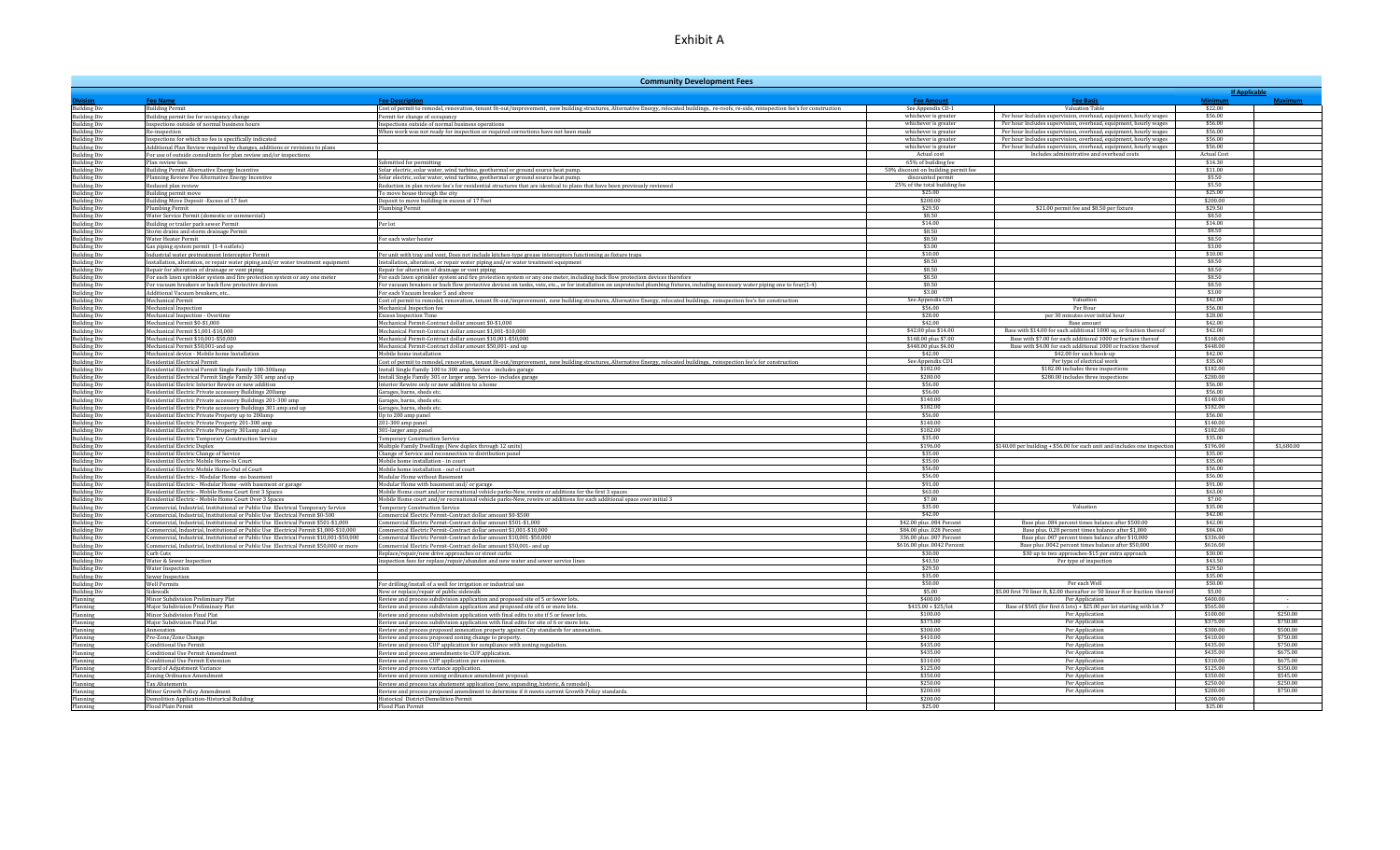| <b>Transportation Fees</b>                                     |                                                                                         |                                                                                                                                           |                                                     |                                                                    |                                                     |
|----------------------------------------------------------------|-----------------------------------------------------------------------------------------|-------------------------------------------------------------------------------------------------------------------------------------------|-----------------------------------------------------|--------------------------------------------------------------------|-----------------------------------------------------|
| inn:                                                           | Fee Name                                                                                | <b>Fee Description</b>                                                                                                                    | <b>Fee Amount</b>                                   | <b>Fee Basis</b>                                                   | <b>If Applicable</b><br>Minimur<br><b>Maximum</b>   |
| Transportation                                                 | Bus Fare-One-Way Fare Age 6 and Under                                                   | Ridership Fare                                                                                                                            | \$0.85                                              | Per person, Per Trip One-Way                                       | \$0.85                                              |
| Transportation                                                 | <b>Bus Fare-Fixed Route</b>                                                             | Ridership Fare                                                                                                                            | \$0.85                                              | Per person, Per Trip One-Way                                       | \$0.85                                              |
| Transportation                                                 | Para-Transit (in advance)<br>Para-Transit (Same day)                                    | Attendants and Children under 6 ride free<br>Attendants and Children under 6 ride free                                                    | \$0.85<br>\$0.85                                    | Per person, Per Trip One-Way<br>Per person, Per Trip One-Way       | \$0.85<br>\$0.85                                    |
| Transportation<br>Transportation                               | Para-Transit (Using Fixed Route Service)                                                | Ridership Fare                                                                                                                            | \$0.50                                              | Per person, Per Trip One-Way                                       | \$0.50                                              |
| Transportation                                                 | Bus Fare-One-Way Pass                                                                   | 10 Punch Pass                                                                                                                             | \$8.00                                              | <b>Bus Pass</b>                                                    | \$8.00                                              |
| Transportation                                                 | Bus Fare-One-Way Pass                                                                   | 20 Punch Pass                                                                                                                             | \$15.00                                             | <b>Bus Pass</b>                                                    | \$15.00                                             |
| Transportation                                                 | Bus Fare-One-Way Pass                                                                   | 30 Punch Pass                                                                                                                             | \$21.00                                             | <b>Bus Pass</b>                                                    | \$21.00                                             |
| Transportation                                                 | Bus Fare-One-Way Pass                                                                   | All Day Fixed Route Pass<br>1 Token                                                                                                       | \$2.60<br>\$0.85                                    | All Day Pass for Fixed Route Users<br>Per person, Per Trip One-Way | \$2.60<br>\$0.85                                    |
| Transportation<br>Transportation                               | Bus Fare-One-Way Token<br>Bus Fare-One-Way Token                                        | 10 Tokens                                                                                                                                 | \$8.00                                              | <b>Bus Token</b>                                                   | \$8.00                                              |
| Transportation                                                 | Bus Fare-One-Way Token                                                                  | 20 Tokens                                                                                                                                 | \$15.00                                             | <b>Bus Token</b>                                                   | \$15.00                                             |
| Transportation                                                 | Bus Fare-One-Way Token                                                                  | 30 Tokens                                                                                                                                 | \$21.00                                             | <b>Bus Token</b>                                                   | \$21.00                                             |
| Transportation                                                 | <b>Bus Advertising-Interior</b>                                                         | Monthly Per Bus Advertising Rate                                                                                                          | \$10.00 per Square Foot                             | Per Bus, Per Sign                                                  | \$10.00 per Square Foot                             |
| Transportation                                                 | <b>Bus Advertising-Exterior</b>                                                         | Monthly Per Bus Advertising Rate                                                                                                          | \$10.00 per Square Foot<br>\$75.00 per hour per day | Per Bus, Per Sign<br><b>Contracted Service</b>                     | \$10.00 per Square Foot<br>\$75.00 per hour per day |
| Transportation<br>Transportation                               | Charter Bus Rental Rate<br>Advertising - Interior                                       | Special Charter Bus Use<br>Monthly Per Bus Advertising Rate                                                                               | \$10.00 per Square Foot                             | Per Bus, Per Sign                                                  | \$10.00 per Square Foot                             |
| Transportation                                                 | Advertising - Exterior                                                                  | Monthly Per Bus Advertising Rate                                                                                                          | \$10.00 per Square Foot                             | Per Bus, Per Sign                                                  | \$10.00 per Square Foot                             |
| Parking                                                        | Monthly Parking Permit - On Street A                                                    | On street parking -A - Front, 14th, 15th                                                                                                  | \$55.00                                             | months                                                             | \$49.50                                             |
| Parking                                                        | Monthly Parking Permit - On Street B                                                    | On street parking -B - Cruise, Park, Fuller, Neill, Jackson, Lawrence, Getchell, Kessler                                                  | \$51.00                                             | months                                                             | \$45.90                                             |
| Parking                                                        | Monthly Parking Permit- Parking Lot - A                                                 | Parking Lot - A - 6, 8, 15, 16                                                                                                            | \$55.00<br>\$60.00                                  | monthe                                                             | \$49.50<br>\$54.00                                  |
| Parking<br>Parking                                             | Monthly Parking Permit-Parking Lot - B<br>Monthly Parking Permit- Multiple Parking Lots | Parking Lot - B - 1, 3, 4, 5, 7, 9, 10<br>Multi Lot Parking permit - All Lots and Meters                                                  | \$85.00                                             | months<br>months                                                   | \$76.50                                             |
| Parking                                                        | Monthly Parking Permit- Parking Garage                                                  | Parking Garages 6th Ave, bottom level Jackson, Getchell, 15th                                                                             | \$75.00                                             | months                                                             | \$67.50                                             |
| Parking                                                        | Monthly Parking Permit- Parking Garage                                                  | Parking Garage Top floor Jackson                                                                                                          | \$65.00                                             | months                                                             | \$58.50                                             |
| Parking                                                        | Yearly Loading Zone Permit                                                              | Fleet Loading Zone Permit - Yearly                                                                                                        | \$43.00                                             | Fleet first vehicle base 43.00 additional vehicles \$21.00         | \$43.00                                             |
| Parking                                                        | Parking Violation-Metered Overtime                                                      | Parking Violation                                                                                                                         | \$10.00<br>\$100.00                                 |                                                                    | \$10.00<br>\$100.00                                 |
| Parking                                                        | Parking Violation-Handicap<br>Parking Violation-Restricted                              | Parking Violation                                                                                                                         | \$25.00                                             |                                                                    | \$25.00                                             |
| Parking<br>Parking                                             | Immobilization Fee                                                                      | Parking Violation<br>Immobilization Device Fee must be paid prior to removal of immobilization device                                     | \$50.00                                             |                                                                    | \$50.00                                             |
| Parking                                                        | <b>Residential Parking Permits</b>                                                      | Yearly residential Permits                                                                                                                | \$20.00                                             |                                                                    | \$20.00                                             |
| Parking                                                        | <b>Residential Guest Parking Permits</b>                                                | Yearly Residential Guest Permits                                                                                                          | \$5.00                                              | Max of 2 per household                                             | \$5.00<br>\$10.00                                   |
| Parking                                                        | Goldie Coins                                                                            | 40 Coin Roll                                                                                                                              | \$8.00                                              |                                                                    | \$8.00                                              |
| Parking                                                        | Private Lot Enforcement                                                                 | Private Lot Enforcement                                                                                                                   | \$2.23<br>\$5.00                                    | Per parking stall - monthly<br>Per Day Per space                   | \$2.23<br>\$5.00                                    |
| Parking<br>Parking                                             | <b>Parking Construction Permit</b><br><b>Yearly Parking Construction Permit</b>         | Daily Vehicle and Trailer Parking<br>Yearly Vehicle and Trailer Parking                                                                   | \$250.00                                            | \$250 for 1st \$125.00 each additiona                              | \$250.00                                            |
| <b>Transportation Systems</b>                                  | Supervisor Fee - 149                                                                    | Labor Cost                                                                                                                                | \$44.13                                             | Per supervisor per hour                                            | \$44.13                                             |
| <b>Transportation Systems</b>                                  | Fleet Coordinator - 141                                                                 | Labor Cost                                                                                                                                | \$37.08                                             | Per supervisor per hour                                            | \$37.08                                             |
| <b>Transportation Systems</b>                                  | Mechanic/Welder - 139                                                                   | Labor Cost                                                                                                                                | \$35.51                                             | Per supervisor per hour                                            | \$35.51                                             |
| <b>Transportation Systems</b><br><b>Transportation Systems</b> | Signal Tech - 141<br>Traffic Tech III - 139                                             | Labor Cost<br>Labor Cost                                                                                                                  | \$37.07<br>\$35.51                                  | Per operator per hour<br>Per operator per hour                     | \$37.07<br>\$35.51                                  |
| <b>Transportation Systems</b>                                  | Admin Assistant III - 137                                                               | abor Cost                                                                                                                                 | \$34.03                                             | Per operator per hour                                              | \$34.03                                             |
| <b>Transportation Systems</b>                                  | Traffic Tech I - 135                                                                    | Labor Cost                                                                                                                                | \$32.62                                             | Per operator per hour                                              | \$32.62                                             |
| <b>Transportation Systems</b>                                  | Roadway Code Enforcement Officer - 135                                                  | Labor Cost                                                                                                                                | \$32.62                                             | Per operator per hour                                              | \$32.62                                             |
| <b>Transportation Systems</b>                                  | Operator Fee - 139                                                                      | Labor Cost                                                                                                                                | \$35.51                                             | Per operator per hour                                              | \$35.51                                             |
| <b>Transportation Systems</b><br><b>Transportation Systems</b> | Operator Fee - 136<br><b>Loader Fee</b>                                                 | Labor Cost<br>Equipment Cost                                                                                                              | \$33.31<br>\$75.00                                  | Per operator per hour<br>Per hour                                  | \$33.31<br>\$75.00                                  |
| <b>Transportation Systems</b>                                  | <b>Backhoe Fee</b>                                                                      | <b>Equipment Cost</b>                                                                                                                     | \$55.00                                             | Per hour                                                           | \$55.00                                             |
| <b>Transportation Systems</b>                                  | <b>Roller Fee</b>                                                                       | <b>Equipment Cost</b>                                                                                                                     | \$45.00                                             | Per hour                                                           | \$45.00                                             |
| <b>Transportation Systems</b>                                  | Water Truck Fee                                                                         | <b>Equipment Cost</b>                                                                                                                     | \$65.00                                             | Per hour                                                           | \$65.00                                             |
| <b>Transportation Systems</b>                                  | Street & Alley Opening Application Fee                                                  | Administration fee and Utility locate fee for replace/repair/new utilities to open any public alleyway or street                          | \$70.00                                             |                                                                    | \$70.00                                             |
| <b>Transportation Systems</b>                                  | Street & Alley Opening Application Permit- Private Service Line                         | Administration fee and Utility locate fee for replace/repair/new utilities to open any public alleyway or street                          | \$295.00<br>\$2.00                                  | Per Square Foot                                                    | \$295.00<br>\$2.00                                  |
| <b>Transportation Systems</b><br><b>Transportation Systems</b> | Street & Alley Opening Application Permit- Private Utilities<br>Grader Fee              | Administration fee and Utility locate fee for replace/repair/new utilities to open any public alleyway or street<br><b>Equipment Cost</b> | \$75.00                                             | Per hour                                                           | \$75.00                                             |
| <b>Transportation Systems</b>                                  | Work Truck Fee                                                                          | Equipment Cost                                                                                                                            | \$25.00                                             | Per hour                                                           | \$25.00                                             |
| <b>Transportation Systems</b>                                  | Snow Plow Fee                                                                           | <b>Equipment Cost</b>                                                                                                                     | \$75.00                                             | Per hour                                                           | \$75.00                                             |
| <b>Transportation Systems</b>                                  | Pick up Snow Plow Fee                                                                   | <b>Equipment Cost</b>                                                                                                                     | \$50.00                                             | Per hour                                                           | \$50.00                                             |
| <b>Transportation Systems</b>                                  | <b>Snow Blower Fee</b>                                                                  | <b>Equipment Cost</b>                                                                                                                     | \$125.00<br>\$50.00                                 | Per hour<br>Per hour                                               | \$125.00<br>\$50.00                                 |
| <b>Transportation Systems</b><br><b>Transportation Systems</b> | Dump Truck Fee<br>Sweeper                                                               | <b>Equipment Cost</b><br><b>Equipment Cost</b>                                                                                            | \$85.00                                             | Per hour                                                           | \$85.00                                             |
| <b>Transportation Systems</b>                                  | Paver Fee                                                                               | <b>Equipment Cost</b>                                                                                                                     | \$50.00                                             | Per hour                                                           | \$50.00                                             |
| <b>Transportation Systems</b>                                  | Ventrac Fee                                                                             | <b>Equipment Cost</b>                                                                                                                     | \$50.00                                             | Per hour                                                           | \$50.00                                             |
| <b>Transportation Systems</b>                                  | Paint Machine                                                                           | <b>Equipment Cost</b>                                                                                                                     | \$25.00                                             | Per hour                                                           | \$25.00                                             |
| <b>Transportation Systems</b>                                  | <b>Exclusive ROW use Fee</b><br><b>Encroachment Fee</b>                                 | Exclusive ROW use fee 5% of market value annually<br><b>Encroachment Fee</b>                                                              | Market Value per Sqft                               | 5% Market Values or \$50 min<br>Market value - Sqft.               | \$50.00                                             |
| <b>Transportation Systems</b><br><b>Transportation Systems</b> | <b>ROW Vacations</b>                                                                    | Right of Way Vacation                                                                                                                     | Market Value per Sqft<br>Market Value per Sqft.     | Market value - Soft                                                | market value - Sqft.<br>250 + market value          |
| <b>Transportation Systems</b>                                  | Street Maint. District - Residential                                                    | <b>Street Maintenance</b>                                                                                                                 | \$206.16                                            | Flat Rate                                                          | \$206.16                                            |
| <b>Transportation Systems</b>                                  | Street Maint. District - Mobile Homes                                                   | <b>Street Maintenance</b>                                                                                                                 | \$82.46                                             | <b>Flat Rate</b>                                                   | \$82.46                                             |
| <b>Transportation Systems</b>                                  | Street Maint. District - Commercial < 6000 sq. ft                                       | <b>Street Maintenance</b>                                                                                                                 | \$360.00                                            | <b>Flat Rate</b>                                                   | \$360.00                                            |
| <b>Transportation Systems</b>                                  | Street Maint, District - Commercial > 6000 sq. ft                                       | Street Maintenance                                                                                                                        | \$0.06                                              | sq.ft                                                              | \$0.06                                              |
| <b>Transportation Systems</b>                                  | <b>Street Sign Replacement</b>                                                          | Street Sign Replacement/Repair                                                                                                            | \$37.00                                             | sq. ft plus 12.5% admin                                            | \$37.00<br>Actual cost                              |
| <b>Transportation Systems</b><br><b>Transportation Systems</b> | <b>ADA Parking Sign</b><br><b>Emergency Sign Trailer</b>                                | ADA Parking sign installation<br>Cost for use of Emergency Sign Trailer                                                                   | Actual cost<br>Actual cost                          | Per Sign<br>Cost of missing or damaged signs and/or equipment      | Actual cost                                         |
| <b>Transportation Systems</b>                                  | Special Request - Sweeping                                                              | Cost for special requests outside of maintenance duties (as time and approval allows)                                                     | \$120.00                                            | Per hour                                                           | \$120.00                                            |
| <b>Transportation Systems</b>                                  | Special Request - Snow Plowing                                                          | Cost for special requests outside of maintenance duties (as time and approval allows)                                                     | \$110.00                                            | Per hour                                                           | \$110.00                                            |
|                                                                | Transportation Systems Special Request - Grading                                        | Cost for special requests outside of maintenance duties (as time and approval allows)                                                     | \$110.00                                            | Per hour                                                           | \$110.00                                            |
| Parking                                                        | Hotel Guest Zone Permit                                                                 |                                                                                                                                           |                                                     |                                                                    |                                                     |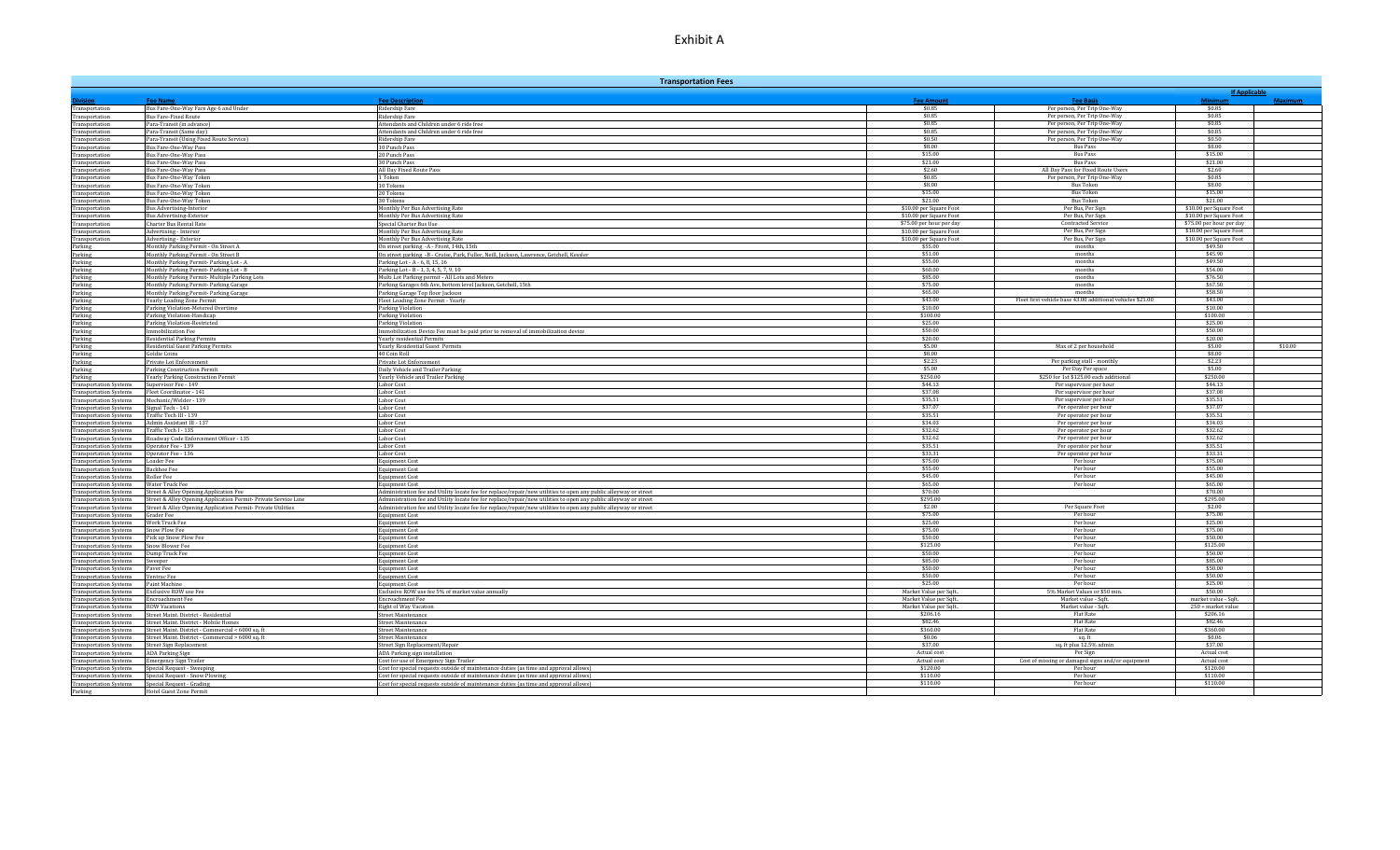|                                       |                                                                                                                                     | <b>Utility Customer Service Fees</b>                                                        |                                      |                                        |                                 |                |
|---------------------------------------|-------------------------------------------------------------------------------------------------------------------------------------|---------------------------------------------------------------------------------------------|--------------------------------------|----------------------------------------|---------------------------------|----------------|
|                                       |                                                                                                                                     |                                                                                             | <b>Fee Amoun</b>                     |                                        | <b>If Applicable</b><br>Minimur |                |
| UCS/LICENSING                         | <b>Fee Name</b><br>General Business License (0-4) FTE                                                                               | <b>Fee Description</b>                                                                      | \$25.00                              | <b>Fee Basis</b><br>Per License        | \$25.00                         | <b>Maximum</b> |
| UCS/LICENSING                         | General Business License Penalty After Feb 1st (0-4) FTE                                                                            |                                                                                             | \$20.00                              | Per License                            | \$20.00                         |                |
| UCS/LICENSING                         | General Business License Interest after Feb 1st (0-4) FTE                                                                           |                                                                                             | 2% per month after 12/31             | Per License                            |                                 |                |
| UCS/LICENSING                         | General Business License (5-10) FTE                                                                                                 |                                                                                             | \$50.00                              | Per License                            | \$50.00                         |                |
| UCS/LICENSING                         | General Business License Penalty After Feb 1st (5-10) FTE                                                                           |                                                                                             | \$20.00                              | Per License                            | \$20.00                         |                |
| UCS/LICENSING<br>UCS/LICENSING        | General Business License Interest after Feb 1st (5-10) FTE<br>General Business License (11-20) FTE                                  |                                                                                             | 2% per month after 12/31<br>\$100.00 | Per License<br>Per License             | \$100.00                        |                |
| <b>UCS/LICENSING</b>                  | General Business License Penalty After Feb 1st (11-20) FTE                                                                          |                                                                                             | \$20.00                              | Per License                            | \$20.00                         |                |
| UCS/LICENSING                         | General Business License Interest after Feb 1st (11-20) FTE                                                                         |                                                                                             | 2% per month after 12/31             | Per License                            |                                 |                |
| UCS/LICENSING                         | General Business License (21-40) FTE                                                                                                |                                                                                             | \$200.00                             | Per License                            | \$200.00                        |                |
| <b>UCS/LICENSING</b>                  | General Business License Penalty After Feb 1st (21-40) FTE                                                                          |                                                                                             | \$20.00                              | Per License                            | \$20.00                         |                |
| UCS/LICENSING                         | General Business License Interest after Feb 1st (21-40) FTE                                                                         |                                                                                             | 2% per month after 12/31             | Per License                            |                                 |                |
| UCS/LICENSING                         | General Business License (40 or more) FTE                                                                                           |                                                                                             | \$400.00                             | Per License                            | \$400.00                        |                |
| UCS/LICENSING<br>UCS/LICENSING        | General Business License Penalty After Feb 1st (40 or more) FTE<br>General Business License Interest after Feb 1st (40 or more) FTE |                                                                                             | \$20.00<br>2% per month after 12/31  | Per License<br>Per License             | \$20.00                         |                |
| UCS/LICENSING                         | Home Based Business License (0 employees)                                                                                           |                                                                                             | \$10.00                              | Per License                            | \$10.00                         |                |
| <b>UCS/LICENSING</b>                  | Home Based Business License Penalty after Feb 1st                                                                                   |                                                                                             | \$20.00                              | Per License                            | \$20.00                         |                |
| <b>UCS/LICENSING</b>                  | Iome Based Business License interest after Feb 1st                                                                                  |                                                                                             | 2% per month after 12/31             | Per License                            |                                 |                |
| <b>UCS/LICENSING</b>                  | Dog License - Unaltered                                                                                                             |                                                                                             | \$25.00                              | Per Dog                                | \$25.00                         |                |
| UCS/LICENSING                         | Dog License - Unaltered - Late Fee after Feb 1st                                                                                    |                                                                                             | \$1.00                               | Per Dog                                | \$1.00                          |                |
| <b>UCS/LICENSING</b>                  | Dog License - Altered                                                                                                               |                                                                                             | \$15.00<br>\$1.00                    | Per Dog                                | \$15.00<br>\$1.00               |                |
| UCS/LICENSING<br>UCS/LICENSING        | Dog License - Altered - Late Fee after Feb 1st<br>Apiary License                                                                    |                                                                                             | \$15.00                              | Per Dog<br>Per License                 | \$15.00                         |                |
| <b>UCS/LICENSING</b>                  | Kennel License Fee                                                                                                                  |                                                                                             | \$50.00                              | Per License                            | \$50.00                         |                |
| UCS/LICENSING                         | Dangerous Dog License                                                                                                               |                                                                                             | \$25.00                              | Per Dog-in addition to regular dog fee | \$25.00                         |                |
| UCS/LICENSING                         | All Beverage Liquor License                                                                                                         |                                                                                             | \$500.00                             | Per Establishment                      | \$500.00                        |                |
| UCS/LICENSING                         | All Beverage Liquor License Veterans Organization                                                                                   |                                                                                             | \$406.25                             | Per Establishmen                       | \$406.25                        |                |
| UCS/LICENSING                         | All Beverage Special Permit                                                                                                         |                                                                                             | \$20.00                              | Per Day                                | \$20.00                         |                |
| UCS/LICENSING                         | <b>Brewers License</b>                                                                                                              | ess than 60K Barrels per Year                                                               | \$200.00<br>\$200.00                 | Per Establishment<br>Per Establishment | \$200.00<br>\$200.00            |                |
| UCS/LICENSING<br><b>UCS/LICENSING</b> | Beer License<br>Wine License                                                                                                        |                                                                                             | \$200.00                             | Per Establishment                      | \$200.00                        |                |
| UCS/LICENSING                         | Restaurant Beer / Wine                                                                                                              |                                                                                             | \$400.00                             | Per Establishment                      | \$400.00                        |                |
| UCS/LICENSING                         | Professional Sports Beer / Wine                                                                                                     |                                                                                             | \$1,000.00                           | Per Establishment                      | \$1,000.00                      |                |
| UCS/LICENSING                         | Beer / Wine Retailer Veterans Organization                                                                                          |                                                                                             | \$50.00                              | Per Establishment                      | \$50.00                         |                |
| UCS/LICENSING                         | Nonprofit Arts Organization Beer / Wine                                                                                             |                                                                                             | \$250.00                             | Per Organization                       | \$250.00                        |                |
| UCS/LICENSING                         | Special Permit Beer / Wine                                                                                                          |                                                                                             | \$10.00                              | Per Day                                | \$10.00                         |                |
| UCS/LICENSING                         | Liquor - Beer - Wine License Transfer Fee                                                                                           |                                                                                             | \$10.00                              | Per License Transfer                   | \$10.00                         |                |
| Water<br>Water                        | Water System Development Fees (SDF) 3/4" or smaller Meter                                                                           | 3/4" or smaller                                                                             | \$483.75<br>\$806.25                 |                                        | \$483.75<br>\$806.25            |                |
| Water                                 | Water System Development Fees (SDF) 1" Meter<br>Water System Development Fees (SDF) 1 1/2" Meter                                    | 11/2"                                                                                       | \$1,612.50                           |                                        | \$1,612.50                      |                |
| Water                                 | Water System Development Fees (SDF) 2" Meter                                                                                        |                                                                                             | \$2,580.00                           |                                        | \$2,580.00                      |                |
| Water                                 | Water System Development Fees (SDF) 3" Meter                                                                                        |                                                                                             | \$4,837.50                           |                                        | \$4,837.50                      |                |
| Water                                 | Water System Development Fees (SDF) 4" Meter                                                                                        |                                                                                             | \$8,062.50                           |                                        | \$8,062.50                      |                |
| Water                                 | Water System Development Fees (SDF) 6" Meter                                                                                        |                                                                                             | \$16,125.00                          |                                        | \$16,125.00                     |                |
| Water                                 | Water System Development Fees (SDF) 8" Meter                                                                                        |                                                                                             | \$29,025.00                          |                                        | \$29,025.00                     |                |
| Water<br>Water                        | Curb box Operate- Delinquent Water on                                                                                               |                                                                                             | \$50.00<br>\$75.00                   |                                        | \$50.00<br>\$75.00              |                |
| Water                                 | Curb box Operate- Delinquent Water off<br>Curb box Operate- User request Water on                                                   |                                                                                             | \$25.00                              |                                        | \$25.00                         |                |
| Water                                 | Curb box Operate- User request Water Off                                                                                            |                                                                                             | \$50.00                              |                                        | \$50.00                         |                |
| Water                                 | Fireline Fees 4" and smaller                                                                                                        | " and Smaller                                                                               | \$182.00                             |                                        | \$182.00                        |                |
| Water                                 | Fireline Fees 6"                                                                                                                    |                                                                                             | \$293.00                             |                                        | \$293.00                        |                |
| Water                                 | Fireline Fees 8"                                                                                                                    |                                                                                             | \$513.00                             |                                        | \$513.00                        |                |
| Water                                 | Positive Displacement Disk Meters 3/4" T-10 Complete                                                                                | 3/4" T-10 complete                                                                          | \$270.00                             |                                        | \$270.00                        |                |
| Water<br>Water                        | Positive Displacement Disk Meters 3/4" T-10 complete PIT                                                                            | 3/4" T-10 complete PIT                                                                      | \$312.00<br>\$350.00                 |                                        | \$312.00<br>\$350.00            |                |
| Water                                 | Positive Displacement Disk Meters 1" T-10 complete<br>Positive Displacement Disk Meters 1" T-10 complete PIT                        | <sup>1</sup> T-10 complete<br>"T-10 complete PIT                                            | \$394.00                             |                                        | \$394.00                        |                |
| Water                                 | Positive Displacement Disk Meters 1 1/2" T-10                                                                                       | $11/2$ " T-10                                                                               | \$635.00                             |                                        | \$635.00                        |                |
| Water                                 | Positive Displacement Disk Meters 1 1/2" T-10 PIT                                                                                   | 1 1/2" T-10 PIT                                                                             | \$670.00                             |                                        | \$670.00                        |                |
| Water                                 | Positive Displacement Disk Meters 2" T-10                                                                                           | 2" T-10                                                                                     | \$770.00                             |                                        | \$770.00                        |                |
| Water                                 | Positive Displacement Disk Meters 2" T-10 PIT                                                                                       | 2" T-10 PIT                                                                                 | \$800.00                             |                                        | \$800.00                        |                |
| Water                                 | Compound Meters 2" True/Flo                                                                                                         | 2" True/Flo                                                                                 | \$2,235.00<br>\$3,236,00             |                                        | \$2,235.00<br>\$3,236.00        |                |
| Water<br>Water                        | Compound Meters 3" True/Flo<br>Compound Meters 4" True/Flo                                                                          | 3" True/Flo<br>4" True/Flo                                                                  | \$4,161.00                           |                                        | \$4,161.00                      |                |
| Water                                 | Compound Meters 6" True/Flo                                                                                                         | 6" True/Flo                                                                                 | \$7,085.00                           |                                        | \$7,085.00                      |                |
| Water                                 | High Performance Turbine Meters 1 1/2" HP Turbine                                                                                   | 1/2" HP Turbir                                                                              | \$1,170.00                           |                                        | \$1,170.00                      |                |
| Water                                 | High Performance Turbine Meters 2" HP Turbine                                                                                       | 2" HP Turbine                                                                               | \$1,336.00                           |                                        | \$1,336.00                      |                |
| Water                                 | High Performance Turbine Meters 3" HP Turbine                                                                                       | 3" HP Turbine                                                                               | \$1,977.00                           |                                        | \$1,977.00                      |                |
| Water                                 | High Performance Turbine Meters 4" HP Turbine                                                                                       | 4" HP Turbine                                                                               | \$2,582.00                           |                                        | \$2,582.00                      |                |
| Water                                 | High Performance Turbine Meters 6" HP Turbine                                                                                       | "HP Turbine                                                                                 | \$4,707.00                           |                                        | \$4,707.00                      |                |
| Water<br>Water                        | High Performance Turbine Meters 8" HP Turbine<br>High Performance Turbine Meters 12" HP Turbine                                     | 8" HP Turbine<br>12" HP Turbine                                                             | \$7,145.00<br>\$11.165.00            |                                        | \$7,145.00<br>\$11.165.00       |                |
| Water                                 | Water Station Card                                                                                                                  | <b>Water Station Card</b>                                                                   | \$10.00                              |                                        | \$10.00                         |                |
| Water                                 | Fire Hydrant Meter Charge                                                                                                           | includes labor for drop-off and set up, Pickup, and 2% for future replacement of the meter. | \$121.38                             |                                        | \$121.38                        |                |
| Water                                 | Freeze Machine Service Charge                                                                                                       | Rental of the machine including consumables.                                                | \$75.00                              |                                        | \$75.00                         |                |
| <b>Waste Water</b>                    | Sewer Mains-Tapping Fee                                                                                                             | Charge for tapping of city sewer main                                                       | \$10.00                              |                                        | \$10.00                         |                |
| <b>Waste Water</b>                    | Wastewater System Development Fee (SDF) 3/4" or smaller                                                                             | 3/4" or smaller                                                                             | \$750.00                             |                                        | \$750.00                        |                |
| Waste Water                           | Wastewater System Development Fee (SDF) 1"                                                                                          |                                                                                             | \$1,252.50                           |                                        | \$1,252.50                      |                |
| Waste Water                           | Wastewater System Development Fee (SDF) 1 1/2'                                                                                      | 11/2"                                                                                       | \$2,497.50                           |                                        | \$2,497.50<br>\$3,997.50        |                |
| Waste Water                           | Wastewater System Development Fee (SDF) 2"                                                                                          |                                                                                             | \$3,997.50<br>\$8,002.50             |                                        | \$8,002.50                      |                |
| <b>Waste Water</b><br>Waste Water     | Wastewater System Development Fee (SDF) 3"<br>Wastewater System Development Fee (SDF) 4"                                            |                                                                                             | \$12,502.50                          |                                        | \$12,502.50                     |                |
| Waste Water                           | Wastewater System Development Fee (SDF) 6'                                                                                          |                                                                                             | \$24,997.50                          |                                        | \$24,997.50                     |                |
| <b>Waste Water</b>                    | Wastewater System Development Fee (SDF) 8"                                                                                          |                                                                                             | \$39,997.50                          |                                        | \$39,997.50                     |                |
| Waste Water                           | TV-ing of Sewer Lines                                                                                                               | Includes equipment and labor                                                                | \$1.20                               | per foot (100 ft min. Charge)          | \$120.00                        |                |
| Waste Water                           | <b>Jetting Sewer Lines</b>                                                                                                          | Includes equipment and labor                                                                | \$180,00                             | per hour (1 hr. min Charge)            | \$180.00                        |                |
| Waste Water                           | Vac Sewer Lines                                                                                                                     | Includes equipment and labor                                                                | \$180.00                             | per hour (1 hr. min Charge)            | \$180.00                        |                |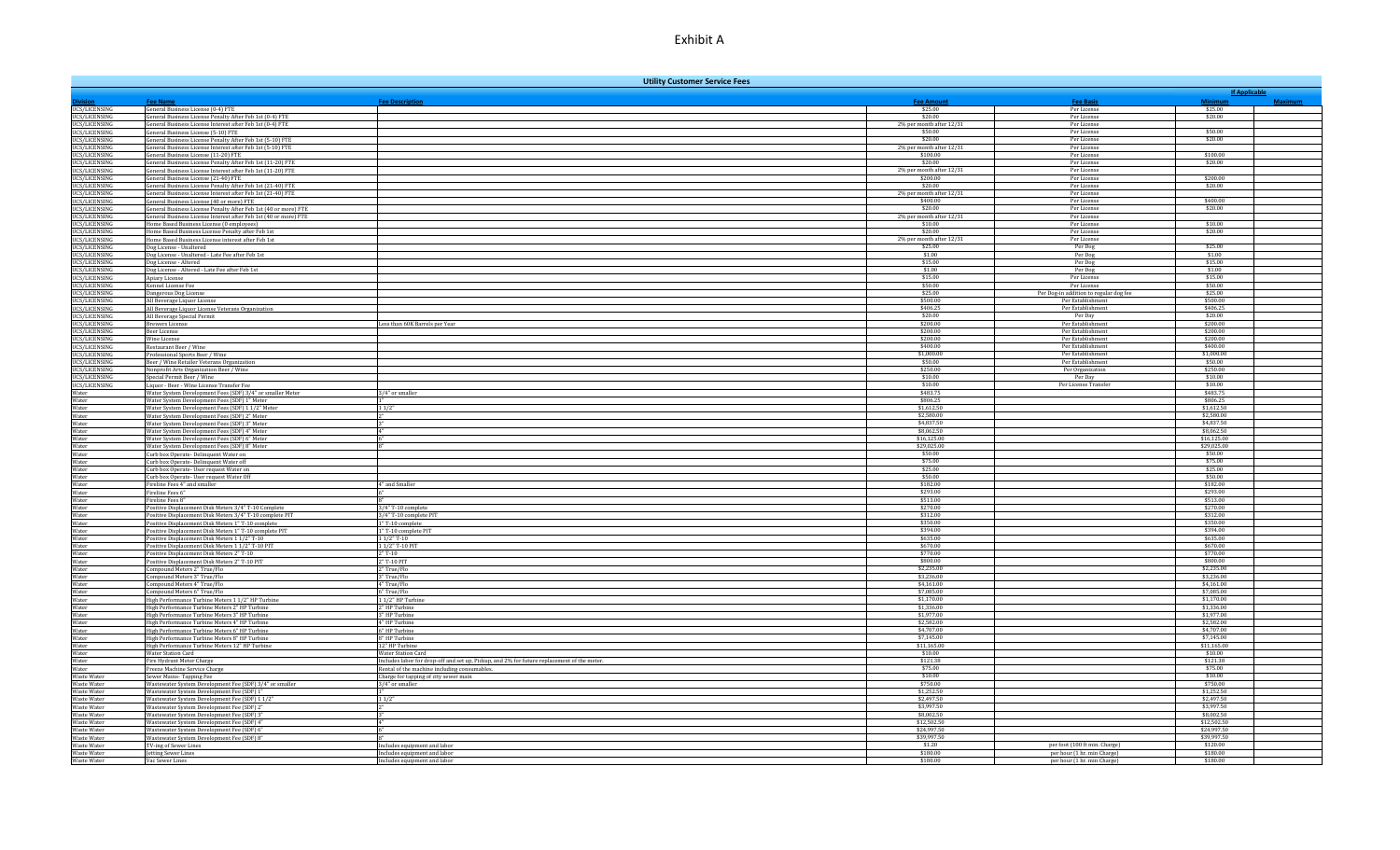|                                                              |                                                                                                   | <b>Utility Maintenance Fees Cont</b>                                                                                                    |                                  |                                                               |                      |                |
|--------------------------------------------------------------|---------------------------------------------------------------------------------------------------|-----------------------------------------------------------------------------------------------------------------------------------------|----------------------------------|---------------------------------------------------------------|----------------------|----------------|
|                                                              |                                                                                                   |                                                                                                                                         |                                  |                                                               | <b>If Applicable</b> |                |
| ision                                                        | <b>Fee Name</b>                                                                                   | <b>Fee Description</b>                                                                                                                  | <b>Fee Amount</b>                | <b>Fee Basis</b>                                              | <b>Minimum</b>       | <b>Maximum</b> |
| Waste Water Pretreatment Septic Dumping Fee                  |                                                                                                   | Cost for Septic haulers to dump waste at the WWTP                                                                                       | \$80.00<br>\$7.00                | per 1,000 Gallons                                             | \$80.00<br>\$7.00    |                |
| <b>Utilities Maintenance</b><br><b>Utilities Maintenance</b> | <b>Curbside Recycling Fee</b><br>Special Assessment Splits                                        | Curbside pick-up fee per month<br>Per Application + \$5 per parcel over 5 parcels                                                       | \$50.00                          |                                                               | \$50.00              |                |
| Water Maintenance                                            | Water Service Line Replacement Program Fee                                                        | .oan Program For Water Line Replacement                                                                                                 | \$2.50                           | Per single Family Residence                                   | \$2.50               |                |
| Sewer Maintenance                                            | Sewer Service Line Replacement Program Fee                                                        | Loan Program For Sewer Line Replacement                                                                                                 | \$6.47                           | Per single Family Residence                                   | \$6.47               |                |
| <b>Utilities Maintenance</b>                                 | Water Tapping Fees 3/4" to 1" (includes corps)                                                    | 3/4" to 1" (includes corps)                                                                                                             | \$242.00                         |                                                               | \$242.00             |                |
| <b>Utilities Maintenance</b>                                 | Water Tapping Fees 1 1/2"                                                                         | 11/2"                                                                                                                                   | \$206.00                         |                                                               | \$206.00             |                |
| <b>Utilities Maintenance</b>                                 | Water Tapping Fees 2"                                                                             | 2"                                                                                                                                      | \$221.00                         |                                                               | \$221.00             |                |
| Utilities Maintenance                                        | Water Tapping Fees 4"                                                                             | $\mathbf{A}^{\mathbf{m}}$                                                                                                               | \$254.00                         |                                                               | \$254.00             |                |
| <b>Utilities Maintenance</b>                                 | Water Tapping Fees 6"                                                                             | 6"                                                                                                                                      | \$296.00                         |                                                               | \$296.00             |                |
| Utilities Maintenance                                        | Water Tapping Fees 8"                                                                             |                                                                                                                                         | \$331.00                         |                                                               | \$331.00             |                |
| <b>Utilities Maintenance</b>                                 | Water Tapping Fees 10"                                                                            | 10"                                                                                                                                     | \$396.00                         |                                                               | \$396.00             |                |
| <b>Utilities Maintenance</b>                                 | Water Tapping Fees 12"                                                                            |                                                                                                                                         | \$475.00                         |                                                               | \$475.00             |                |
| <b>Utilities Maintenance</b>                                 | Water Tapping Fees 14" and up (market minimum)                                                    | 14" and up (market minimum)                                                                                                             | \$550.00                         |                                                               | \$550.00             |                |
| Water                                                        | Monthly Meter Base Rate 3/4"                                                                      | 3/4"                                                                                                                                    | \$9.26                           | Per meter per month                                           |                      |                |
| Water                                                        | Monthly Meter Base Rate 1'                                                                        |                                                                                                                                         | \$15.40<br>\$30.80               | Per meter per month<br>Per meter per month                    |                      |                |
| Water                                                        | Monthly Meter Base Rate 1 1/2                                                                     | 11/2"                                                                                                                                   |                                  |                                                               |                      |                |
| Water<br>Water                                               | Monthly Meter Base Rate 2'<br>Monthly Meter Base Rate 3'                                          | 2"                                                                                                                                      | \$49.20<br>\$92.40               | Per meter per month<br>Per meter per month                    |                      |                |
| Water                                                        | Monthly Meter Base Rate 4'                                                                        | $A^*$                                                                                                                                   | \$154.30                         | Per meter per month                                           |                      |                |
| Water                                                        | Monthly Meter Base Rate 6'                                                                        |                                                                                                                                         | \$308.60                         | Per meter per month                                           |                      |                |
| Water                                                        | Monthly Meter Base Rate 8'                                                                        |                                                                                                                                         | \$555.40                         | Per meter per month                                           |                      |                |
| Water                                                        | Monthly Meter Base Rate 12'                                                                       |                                                                                                                                         | \$694.20                         | Per meter per month                                           |                      |                |
| Solid Waste                                                  | <b>Bulk Water Pick-Up Service</b>                                                                 |                                                                                                                                         | \$10.00                          | oversized solid waste pick-up service upon request            |                      |                |
| Solid Waste                                                  | Replacement of residential permit                                                                 |                                                                                                                                         | \$5.00                           |                                                               |                      |                |
| Solid Waste                                                  | <b>Class I Properties Solid Waste</b>                                                             |                                                                                                                                         | \$176.10                         | Annual Pick-up                                                |                      |                |
| Solid Waste                                                  | <b>Class IV Properties Solid Waste</b>                                                            |                                                                                                                                         | \$88.05                          | Annual Pick-up                                                |                      |                |
| Solid Waste                                                  | Commercial Front Load Service - 2 yd                                                              |                                                                                                                                         | \$69.07                          | Per Week                                                      |                      |                |
| Solid Waste                                                  | Commercial Front Load Service - 3 yd                                                              |                                                                                                                                         | \$80.40                          |                                                               |                      |                |
| Solid Waste                                                  | Commercial Front Load Service - 4 vd                                                              |                                                                                                                                         | \$91.61                          |                                                               |                      |                |
| Solid Waste                                                  | Commercial Front Load Service - 6 yd                                                              |                                                                                                                                         | \$114.12                         |                                                               |                      |                |
| Solid Waste                                                  | Commercial Front Load Service - 8 yd                                                              |                                                                                                                                         | \$136.64                         |                                                               |                      |                |
| Solid Waste                                                  | Commercial Sideload Service - 96 Gal                                                              |                                                                                                                                         | \$13.80                          |                                                               |                      |                |
| Solid Waste                                                  | Commercial Sideload Service - 300 Gal                                                             |                                                                                                                                         | \$57.81                          |                                                               |                      |                |
| Solid Waste                                                  | Special Event Delivery Charge                                                                     | for every 6, 96 gallon containers or - every 3, 300 gallon containers or each commercial front load container<br>25% of scheduled Rates | \$25.00<br>25% of Scheduled rate |                                                               |                      |                |
| Solid Waste                                                  | Special Event Rate                                                                                | 25% of scheduled Rates                                                                                                                  | 25% of Scheduled rate            |                                                               |                      |                |
|                                                              | Special Events Additional pickup requests<br>Special event Front Load Compactor Additional Pickup | 250% of scheduled Rates                                                                                                                 | 250% of scheduled Rates          |                                                               |                      |                |
| Solid Waste                                                  | Roll-Off 10 day rental - 10vard                                                                   | 4h x 8w x 13l - wieght limit 2 tons                                                                                                     | \$130.00                         | \$5.00 per day after Daily Allowance                          |                      |                |
| Solid Waste                                                  | Roll-Off 10 day rental - 20yard                                                                   | 4.5h x 8w x24l - wieght limit 3 tons                                                                                                    | \$195.00                         |                                                               |                      |                |
| Solid Waste                                                  | Roll-Off 10 day rental - 30yard                                                                   | 6h x 8w x 24long - wieght limit 4 tons                                                                                                  | \$260.00                         |                                                               |                      |                |
| Solid Waste                                                  | Roll-Off 10 day rental - 40yard                                                                   | 8h x 8w x 24long - wieght limit 5 tons                                                                                                  | \$330.00                         | Per Removal and Return                                        |                      |                |
| Solid Waste                                                  | Roll-Off Daily over 10 day limit                                                                  |                                                                                                                                         | \$5.00                           | Per Day                                                       |                      |                |
| Solid Waste                                                  | Roll-Off Tonnage Overage Charge                                                                   |                                                                                                                                         | \$56.75                          | Per Ton                                                       |                      |                |
| Solid Waste                                                  | Roll-Off Service Charge Change Request                                                            |                                                                                                                                         | \$25.00                          |                                                               |                      |                |
| Solid Waste                                                  | Container Exchange Fee                                                                            | Waived for new commercial accounts                                                                                                      | \$25.00                          |                                                               |                      |                |
| Solid Waste                                                  | Compactor Rolloff Service - All Sizes-Service Charge                                              |                                                                                                                                         | \$42.00                          |                                                               |                      |                |
| Solid Waste                                                  | Compactor Rolloff Service - All Sizes- Tonnage Fee                                                |                                                                                                                                         | \$56.75                          | Per Ton                                                       |                      |                |
| Solid Waste                                                  | Construction and Demolitionl Roll Off - 30 day rental - 20, 30 and 40 yard                        | Up to 5 Tons                                                                                                                            | \$240.45                         | Per Removal and Return                                        | \$240.45             |                |
| Solid Waste                                                  | Construction and Demolitionl Roll Off - Overage of 30 day rental -                                | Overage Monthly rental charge                                                                                                           | \$50.00<br>\$23.00               | Extend additional month                                       |                      |                |
| Solid Waste                                                  | Construction and Demolitionl Roll Off - Overage of 5 tons                                         | <b>Tonnage Overage per ton</b>                                                                                                          | \$75.00                          | Per ton                                                       | \$450.45             |                |
| Solid Waste                                                  | Construction and Demolition Violation Fine                                                        | Violation Fine - unacceptable waste - Fine - \$75.00 and Additional Tonnage \$50.00 per Ton                                             |                                  |                                                               |                      |                |
| <b>Transfer Station</b>                                      | Transfer Station Tipping Fee - Cash and Excess of Permit Credit                                   | Cash Customers and Excess of Permit Credit                                                                                              | \$6.00                           | \$6.00 per 200 Lbs. is the minimum Transaction                |                      |                |
| <b>Transfer Station</b>                                      | Transfer Station Tipping Fee - Permit                                                             | Tipping Fee with Permit Credit                                                                                                          | \$0.60                           | .6 per 20 lbs. is the minimum Transaction                     |                      |                |
| <b>Transfer Station</b>                                      | Appliance with Refrigerants-Cash or Excess of yearly Credit                                       | Cash Customers and Excess of Permit Credit                                                                                              | \$15.00                          | \$15.00 each - plus Tipping Fee                               |                      |                |
| <b>Transfer Station</b>                                      | Passenger and Light Truck Tires -Cash or Excess of Yearly Credit                                  | Cash Customers and Excess of Permit Credit                                                                                              | \$5.00                           | \$5.00 each - plus Tipping Fee up to 20" inside diameter      |                      |                |
| <b>Transfer Station</b>                                      | Passenger light truck on rim                                                                      | Cash Customers and Excess of Permit Credit                                                                                              | \$10.00                          | 10.00 each - plus Tipping Fee up to 20" inside diameter       |                      |                |
| <b>Transfer Station</b>                                      | Commercial truck tires - off the rim                                                              | Cash Customers and Excess of Permit Credit                                                                                              | \$15.00                          | 15.00 each - plus Tipping Fee up to over 48" outside diameter |                      |                |
| <b>Transfer Station</b>                                      | Commercial truck tires - on the rim                                                               | Cash Customers and Excess of Permit Credit                                                                                              | \$25.00                          | 25.00 each - plus Tipping Fee up to over 48" outside diameter |                      |                |
| <b>Transfer Station</b>                                      | Mattresses/Box Springs                                                                            | Cash Customers and Excess of Permit Credit                                                                                              | \$10.00                          | \$10.00 each - plus Tipping Fee                               |                      |                |
| <b>Transfer Station</b>                                      | Electronic Waste-Cathode ray tube monitors                                                        | Cash Customers and Excess of Permit Credit                                                                                              | \$0.35                           | .35/lbs. - plus Tipping Fee                                   |                      |                |
| <b>Transfer Station</b>                                      | All other E-waste                                                                                 | Cash Customers and Excess of Permit Credit                                                                                              | \$0.00                           | .0 plus Tipping fee                                           |                      |                |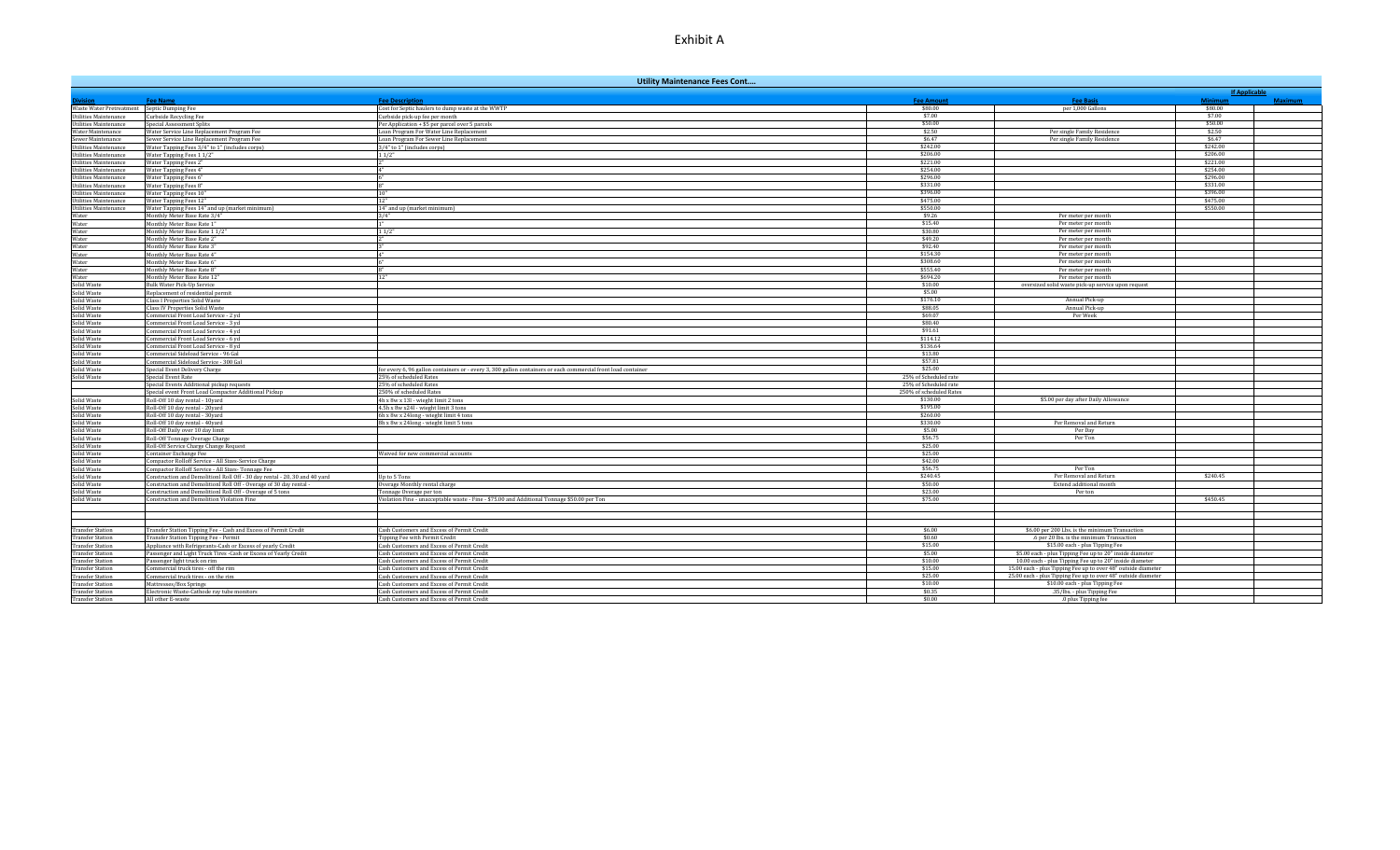#### APPENDIX A

#### **Building Permit Fee Tabulation, Figure 1 Building Permit Valuation Table**

| From   | Through | punung<br>FEE | стинг<br>v aluativii<br>1 avit<br>From | Through | FEE      |
|--------|---------|---------------|----------------------------------------|---------|----------|
| 0      | 500     | \$22.00       | 43,001                                 | 44,000  | \$523.00 |
|        |         |               |                                        |         |          |
| 500    | 600     | \$24.75       | 44,001                                 | 45,000  | \$532.00 |
| 600    | 700     | \$27.50       | 45,001                                 | 46,000  | \$541.00 |
| 700    | 800     | \$30.25       | 46,001                                 | 47,000  | \$550.00 |
| 800    | 900     | \$33.00       | 47,001                                 | 48,000  | \$559.00 |
| 900    | 1,000   | \$35.75       | 48,001                                 | 49,000  | \$568.00 |
| 1,000  | 1,100   | \$38.50       | 49,001                                 | 50,000  | \$577.00 |
| 1,100  | 1,200   | \$41.25       | 50,001                                 | 51,000  | \$586.25 |
| 1,200  | 1,300   | \$44.00       | 51,001                                 | 52,000  | \$592.50 |
| 1,300  | 1,400   | \$46.75       | 52,001                                 | 53,000  | \$598.75 |
| 1,400  | 1,500   | \$49.50       | 53,001                                 | 54,000  | \$605.00 |
| 1,500  | 1,600   | \$52.25       | 54,001                                 | 55,000  | \$611.25 |
| 1,600  | 1,700   | \$55.00       | 55,001                                 | 56,000  | \$617.50 |
| 1,700  | 1,800   | \$57.75       | 56,001                                 | 57,000  | \$623.75 |
| 1,800  | 1,900   | \$60.50       | 57,001                                 | 58,000  | \$630.00 |
| 1,900  | 2,000   | \$63.25       | 58,001                                 | 59,000  | \$636.25 |
| 2,001  | 3,000   | \$75.50       | 59,001                                 | 60,000  | \$642.50 |
| 3,001  | 4,000   | \$88.00       | 60,001                                 | 61,000  | \$648.75 |
| 4,001  | 5,000   | \$100.50      | 61,001                                 | 62,000  | \$655.00 |
| 5,001  | 6,000   | \$113.00      | 62,001                                 | 63,000  | \$661.25 |
| 6,001  | 7,000   | \$125.50      | 63,001                                 | 64,000  | \$667.50 |
| 7,001  | 8,000   | \$138.00      | 64,001                                 | 65,000  | \$673.75 |
| 8,001  | 9,000   | \$150.50      | 65,001                                 | 66,000  | \$680.00 |
| 9,001  | 10,000  | \$163.00      | 66,001                                 | 67,000  | \$686.25 |
| 10,001 | 11,000  | \$175.50      | 67,001                                 | 68,000  | \$692.50 |
| 11,001 | 12,000  | \$188.00      | 68,001                                 | 69,000  | \$698.75 |
| 12,001 | 13,000  | \$200.50      | 69,001                                 | 70,000  | \$705.00 |
| 13,001 | 14,000  | \$213.00      | 70,001                                 | 71,000  | \$711.25 |
| 14,001 | 15,000  | \$225.50      | 71,001                                 | 72,000  | \$717.50 |
| 15,001 | 16,000  | \$238.00      | 72,001                                 | 73,000  | \$723.75 |
| 16,001 | 17,000  | \$250.50      | 73,001                                 | 74,000  | \$730.00 |
| 17,001 | 18,000  | \$263.00      | 74,001                                 | 75,000  | \$736.25 |
| 18,001 | 19,000  | \$275.50      | 75,001                                 | 76,000  | \$742.50 |
| 19,001 | 20,000  | \$288.00      | 76,001                                 | 77,000  | \$748.75 |
| 20,001 | 21,000  | \$300.50      | 77,001                                 | 78,000  | \$755.00 |
| 21,001 | 22,000  | \$313.00      | 78,001                                 | 79,000  | \$761.25 |
| 22,001 | 23,000  | \$325.50      | 79,001                                 | 80,000  | \$767.50 |
| 23,001 | 24,000  | \$338.00      | 80,001                                 | 81,000  | \$773.75 |
| 24,001 | 25,000  | \$350.50      | 81,001                                 | 82,000  | \$780.00 |
| 25,001 | 26,000  | \$361.00      | 82,001                                 | 83,000  | \$786.25 |
| 26,001 | 27,000  | \$370.00      | 83,001                                 | 84,000  | \$792.50 |
| 27,001 | 28,000  | \$379.00      | 84,001                                 | 85,000  | \$798.75 |
| 28,001 | 29,000  | \$388.00      | 85,001                                 | 86,000  | \$805.00 |
| 29,001 | 30,000  | \$397.00      | 86,001                                 | 87,000  | \$811.25 |
|        |         |               |                                        |         |          |
| 30,001 | 31,000  | \$406.00      | 87,001                                 | 88,000  | \$817.50 |
| 31,001 | 32,000  | \$415.00      | 88,001                                 | 89,000  | \$823.75 |
| 32,001 | 33,000  | \$424.00      | 89,001                                 | 90,000  | \$830.00 |
| 33,001 | 34,000  | \$433.00      | 90,001                                 | 91,000  | \$836.25 |
| 34,001 | 35,000  | \$442.00      | 91,001                                 | 92,000  | \$842.50 |
| 35,001 | 36,000  | \$451.00      | 92,001                                 | 93,000  | \$848.75 |
| 36,001 | 37,000  | \$460.00      | 93,001                                 | 94,000  | \$855.00 |
| 37,001 | 38,000  | \$469.00      | 94,001                                 | 95,000  | \$861.25 |
| 38,001 | 39,000  | \$478.00      | 95,001                                 | 96,000  | \$867.50 |
| 39,001 | 40,000  | \$487.00      | 96,001                                 | 97,000  | \$873.75 |
| 40,001 | 41,000  | \$496.00      | 97,001                                 | 98,000  | \$880.00 |
| 41,001 | 42,000  | \$505.00      | 98,001                                 | 99,000  | \$886.25 |
| 42,001 | 43,000  | \$514.00      | 99,001                                 | 100,000 | \$892.50 |
|        |         |               |                                        |         |          |

Ordinace: 3134

official.

| 100.001              | 500.000 |           | Ordinace: 3134                                                                                           |  |
|----------------------|---------|-----------|----------------------------------------------------------------------------------------------------------|--|
| For 1st $$100.000 =$ |         | \$895.00  | The determination of Building permit fees, plan review fees and valuation of construction is as follows: |  |
| <br>$\cdots$         |         | $- - - -$ |                                                                                                          |  |

| **Each Additional \$1,000 = | \$5.00  |            |
|-----------------------------|---------|------------|
| $max$ example =             | 500,000 | \$2,895.00 |

| 500.001                            | 1.000.000  |        |
|------------------------------------|------------|--------|
| For 1st $$500,000 =$               | \$2.855.00 |        |
| <b>**Each Additional \$1,000 =</b> |            |        |
|                                    |            | \$4.25 |

| 1.000.001<br>and over              |            |
|------------------------------------|------------|
| For 1st $$1,00,000 =$              | \$4,955.00 |
| <b>**Each Additional \$1,000 =</b> | \$2.75     |

c. The building and safety division may base the building permit fee and plan review fee on the best available valuation information when unusual circumstances make the above methods unreasonable.

a. Building permit fees and plan review fees are established by resolution passed by the City Commission after public hearing. The determination of value or valuation under any of the provisions of this title is made by the building

b. The value to be used in computing the building permit and building plan review fees is the total estimated cost of<br>all construction work for which the permit is issued as well as all finish work, painting, roofing, elec heating, air conditioning, elevators, fire-extinguishing systems and any other permanent equipment. The value or valuation of a building or structure under any of the provisions of this title is the greater of the construction cost estimated by the owner or the owners agent, or the cost per square foot method of valuation and the cost per square<br>foot figures for the type and quality of construction listed in the most current "Building Valuation Data"

*\*\* -- Each Additional \$1,000 or fraction thereof*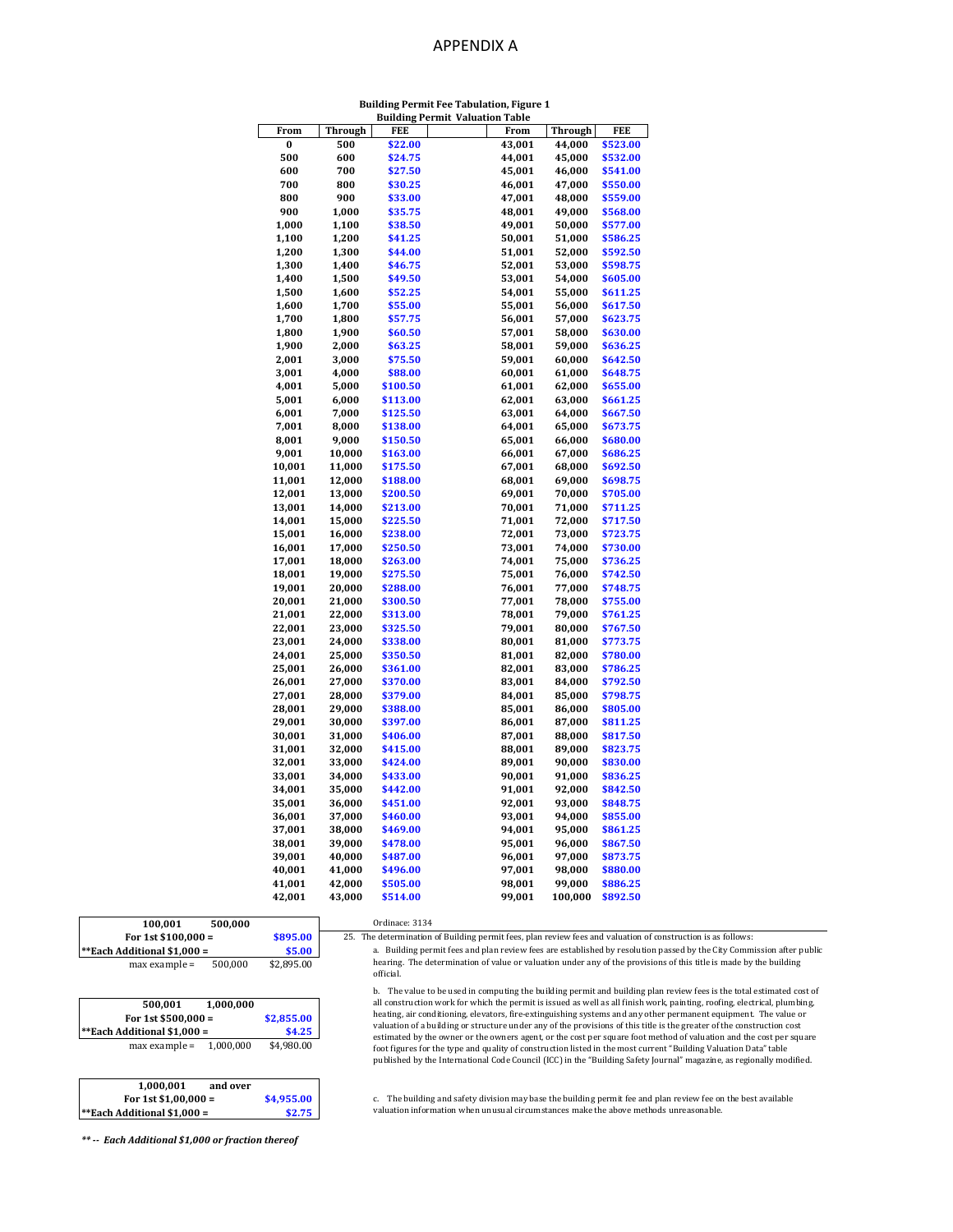### APPENDIX B

### **Parks and Recreation-New Fees**

|                             |                                              |                                    | <b>Proposed Resident</b> |                     |                |                |  |  |  |
|-----------------------------|----------------------------------------------|------------------------------------|--------------------------|---------------------|----------------|----------------|--|--|--|
| <b>Division</b>             | <b>Fee Name</b>                              | <b>Fee Description</b>             | <b>Discount</b>          | <b>Proposed Fee</b> | <b>Minimum</b> | <b>Maximum</b> |  |  |  |
| <b>Parks and Recreation</b> | Returned Check Fee                           | Will be moved to General City Fees |                          | \$30.00             | \$30.00        | \$30.00        |  |  |  |
| Recreation                  | <b>Recreation Camp Fee</b>                   | Per Hour                           | \$4.00                   | \$5.00              | \$4.00         | \$5.00         |  |  |  |
|                             | Golf Green Fee Additional 9 Holes            |                                    |                          | \$17.00             | \$17.00        | \$17.00        |  |  |  |
|                             | Golf Green Fee Additional 9 Holes- Military  |                                    |                          | \$20.00             | \$20.00        | \$20.00        |  |  |  |
|                             | Golf Green Fee Additional 18 Holes- Military |                                    |                          | \$36.00             | \$36.00        | \$36.00        |  |  |  |
|                             | <b>Tower Club Entry</b>                      |                                    |                          | \$50.00             | \$50.00        | \$50.00        |  |  |  |
|                             | Tower Club Gf 9                              |                                    |                          | \$16.00             | \$16.00        | \$16.00        |  |  |  |
|                             | Tower Club Gf 18                             |                                    |                          | \$32.00             | \$22.00        | \$32.00        |  |  |  |
|                             | PASSED for 2020                              |                                    |                          |                     |                |                |  |  |  |

| Golf | <b>Tower Club Entry</b>                   |                                                                                                                   | \$50.00    |            | \$50.00    |            |
|------|-------------------------------------------|-------------------------------------------------------------------------------------------------------------------|------------|------------|------------|------------|
| Golf | Tower Club Gf 9                           |                                                                                                                   | \$16.00    |            | \$16.00    |            |
| Golf | Tower Club Gf 18                          |                                                                                                                   | \$32.00    |            | \$32.00    |            |
| Golf | <b>Family Yearly Pass</b>                 | Includes pool - all members of household                                                                          | \$1,350.00 | \$1,400.00 | \$1,350.00 | \$1,400.00 |
| Golf | Golf Half Season Pass - Adult             | Subject to course conditions - first half -Season Open through June 31 or second half July 1 through Season close | \$475.00   | \$500.00   | \$475.00   | \$500.00   |
| Golf | Golf Half Season Pass - Senior - Military | Subject to course conditions - first half -Season Open through June 31 or second half July 1 through Season close | \$425.00   | \$450.00   |            |            |

| <b>Community Development-New Fees</b> |                             |                                                                                        |          |                 |                |          |  |  |  |
|---------------------------------------|-----------------------------|----------------------------------------------------------------------------------------|----------|-----------------|----------------|----------|--|--|--|
|                                       |                             |                                                                                        |          |                 |                |          |  |  |  |
| <b>Division</b>                       | ee Name                     | ee Descriptir                                                                          |          |                 | <b>Minimum</b> |          |  |  |  |
| Planning                              | Phase Commencement Review   | Review and process subdivision phases per changes in State law (12-2-5H thru 12-2-5M). | \$500.00 | Per Application | \$500.00       | \$500.00 |  |  |  |
| Planning                              | Preliminary Plat Amendments | Review and process preliminary plat application, proposed site, and amendments.        | \$750.00 | Per Application | \$750.00       | \$750.00 |  |  |  |

| Planning | Preliminary Plat Amendments                   | Review and process preliminary plat application, proposed site, and amendments.                           | \$750.00   | Per Application   | \$750.00   | \$750.00   |
|----------|-----------------------------------------------|-----------------------------------------------------------------------------------------------------------|------------|-------------------|------------|------------|
| Planning | Preliminary Plat Extension                    | Review and process preliminary plat application and proposed site per extension.                          | \$200.00   | Per Application   | \$200.00   | \$200.00   |
| Planning | Subdivision Variance (each)                   | Review and process variance application in relationship to subdivision (at a rate of \$150 per Variance). | \$150.00   | rate per variance | \$150.00   | \$150.00   |
| Planning | Amended Plat COS                              | Review amended plat applications for compliance to City standards.                                        | \$150.00   | Per Application   | \$150.00   | \$150.00   |
| Planning | Minor Preliminary Plat Engineering Review Fee | Review fee for Engineering review of Minor Preliminary Plat.                                              | \$500.00   | Per Application   | \$500.00   | \$500.00   |
| Planning | Major Preliminary Plat Engineering Review Fee | Review fee for Engineering review of Major Preliminary Plat.                                              | \$1,000.00 |                   | \$1,000.00 | \$1,000.00 |

| <b>Utility Customer Service-New Fees</b> |                                                    |                                    |                            |          |                      |                |  |  |  |
|------------------------------------------|----------------------------------------------------|------------------------------------|----------------------------|----------|----------------------|----------------|--|--|--|
|                                          |                                                    |                                    |                            |          | <b>If Applicable</b> |                |  |  |  |
| <b>Division</b>                          | ee Name                                            | <b>Fee Description</b>             | <b>Proposed Fee Amount</b> | ee Basis | <b>Minimum</b>       | <b>Maximum</b> |  |  |  |
| UCS/LICENSING                            | Returned Check Fee                                 | Will be moved to General City Fees | \$30.00                    |          | \$30.00              |                |  |  |  |
| UCS/LICENSING                            | Dog License for senior over the age of 65          |                                    | \$10.00                    | Per Dog  | \$10.00              |                |  |  |  |
| UCS/LICENSING                            | Dog License for senior over the age of 65-Late Fee |                                    | \$5.00                     | Per Dog  | \$5.00               |                |  |  |  |

|                 |              | Utility Maintenance- Public Works New Fees |         |         |         |              |
|-----------------|--------------|--------------------------------------------|---------|---------|---------|--------------|
|                 |              |                                            |         |         |         |              |
| <b>Division</b> |              | <b>Description</b>                         |         |         |         |              |
| Public works    | quent Notice | s Labor for drop-off                       | \$25.00 | alixxav | \$25.00 | --<br>ንረ 5.0 |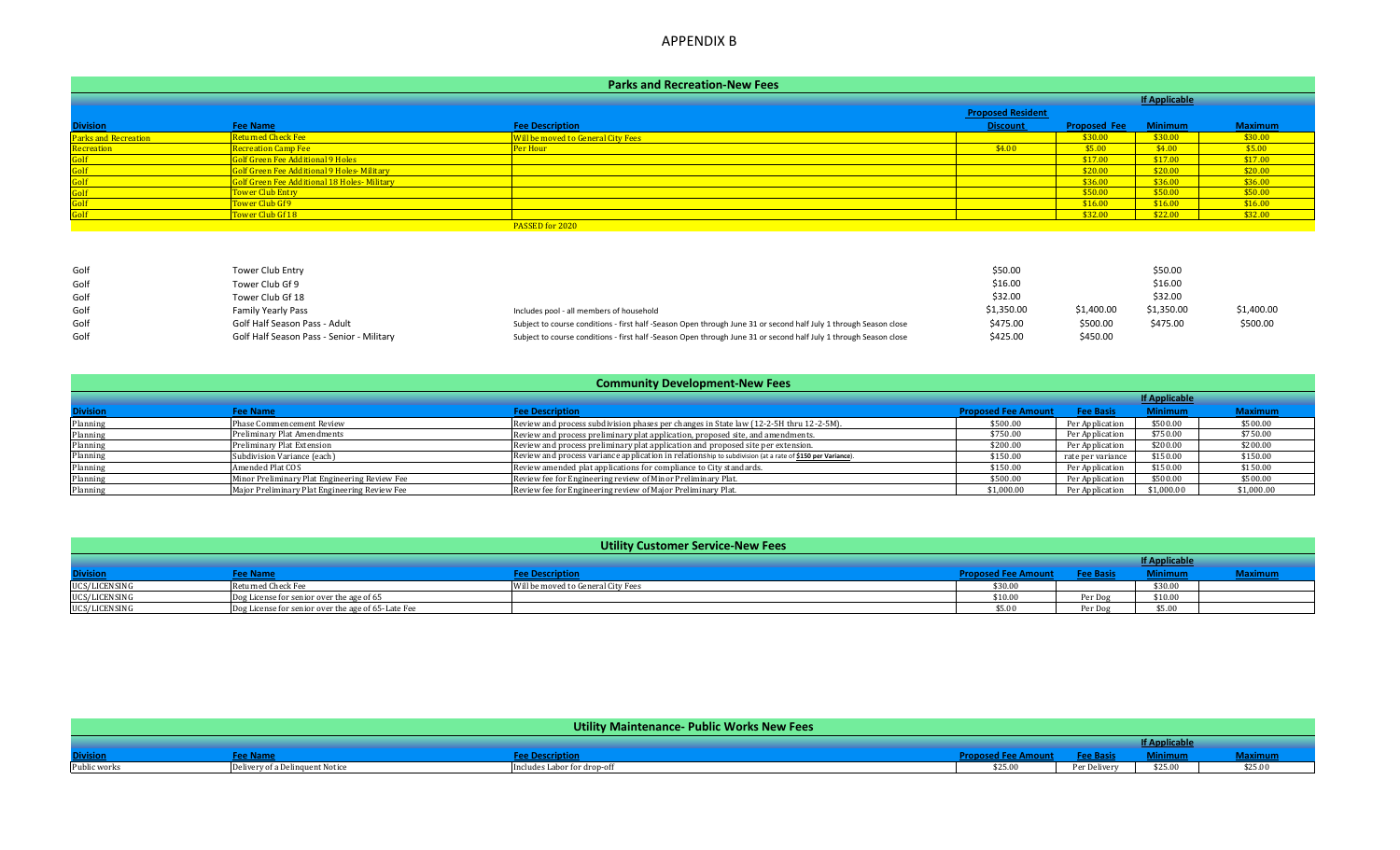# APPENDIX C

| <b>Parks and Recreation Increase</b> |                                                                                               |                                                                             |                          |                              |                      |                      |                      |                                                |                  |
|--------------------------------------|-----------------------------------------------------------------------------------------------|-----------------------------------------------------------------------------|--------------------------|------------------------------|----------------------|----------------------|----------------------|------------------------------------------------|------------------|
|                                      |                                                                                               |                                                                             |                          |                              |                      | <b>If Applicable</b> |                      |                                                |                  |
| ivision                              | <b>Fee Name</b>                                                                               | <b>Fee Description</b>                                                      | <b>Resident Discount</b> | <b>Fee Amount(Increased)</b> | <b>Minimum</b>       | <b>Maximum</b>       | <b>Current Fee</b>   | Change                                         | O                |
| Ipen Lands                           | <b>Park Reservations Application Fee</b>                                                      | All Parks                                                                   | \$20.00                  | \$23.00                      | \$20.00              |                      | \$20.00              | $\mathcal{S}$<br>3.00                          | 15.0%            |
| <mark>Jpen Lands</mark>              | <b>Recurring Use Fee</b>                                                                      |                                                                             | \$5.00                   | \$6.00                       | \$5.00               |                      | \$5.00               | 100                                            | 20.0%            |
| Open Lands                           | Open Lands-Damage Deposit - General Park Use<br>Open Lands-Damage Deposit - Commercial Vendor |                                                                             | \$100.00<br>\$100.00     | \$112.00<br>\$112.00         | \$100.00<br>\$100.00 |                      | \$100.00<br>\$100.00 | 12.00<br>12.00                                 | 12.0%<br>12.0%   |
| <mark>Jpen Lands</mark>              | Open Lands-Damage Deposit - Events using Tents or                                             |                                                                             |                          |                              |                      |                      |                      |                                                |                  |
| <mark>)pen Lands</mark>              | anopies                                                                                       |                                                                             | \$100.00                 | \$112.00                     | \$100.00             |                      | \$100.00             | 12.00                                          | 12.0%            |
|                                      | Open Lands-Damage Deposit - Donaldson Park Disc Golf                                          |                                                                             |                          |                              |                      |                      |                      |                                                |                  |
| Open Lands                           |                                                                                               |                                                                             | \$250.00                 | \$280.00                     | \$250.00             |                      | \$250.00             | 30.00                                          | 12.0%            |
|                                      | Donaldson Park Disc Golf Course Rental - Less than 100                                        |                                                                             | \$90.00                  | \$100.00                     | \$90.00              |                      | \$90.00              |                                                |                  |
| <mark>Open Lands</mark>              | articipants                                                                                   |                                                                             |                          |                              |                      |                      |                      | 10.00                                          | 11.1%            |
|                                      | Donaldson Park Disc Golf Course Rental - 100-149                                              |                                                                             | \$165.00                 | \$185.00                     | \$165.00             |                      | \$165.00             |                                                |                  |
| Open Lands                           | Participants                                                                                  |                                                                             |                          |                              |                      |                      |                      | 20.00                                          | 12.1%            |
| <mark>)pen Lands</mark>              | Donaldson Park Disc Golf Course Rental- 150-200<br>Participants                               |                                                                             | \$240.00                 | \$267.00                     | \$240.00             |                      | \$240.00             | 27.00                                          | 11.3%            |
| Open Lands                           | Special Events Permit Fee - Less than 150 Participants                                        |                                                                             | \$150.00                 | \$168.00                     | \$150.00             |                      | \$150.00             | 18.00                                          | 12.0%            |
| pen Lands                            | Special Events Permit Fee 150-499 Participants                                                | Over 200 People required to have additional fees for required on site staff | \$350.00                 | \$392.00                     | \$350.00             |                      | \$350.00             | 42.00                                          | 12.0%            |
| <mark>Jpen Lands</mark>              | pecial Events Permit Fee 500 and Over Participants                                            |                                                                             | \$750.00                 | \$840.00                     | \$750.00             |                      | \$750.00             | 90.00                                          | 12.0%            |
|                                      | Non Profit Special Events Permit Fee - Less than 150                                          |                                                                             | \$75.00                  | \$84.00                      | \$75.00              |                      | \$75.00              |                                                |                  |
| )pen Lands                           | Participants                                                                                  |                                                                             |                          |                              |                      |                      |                      | 9.00                                           | 12.0%            |
|                                      | Non Profit Special Events Permit Fee 150-499 Participan                                       |                                                                             | \$175.00                 | \$196.00                     | \$175.00             |                      | \$175.00             |                                                |                  |
| <b>Open Lands</b>                    |                                                                                               |                                                                             |                          |                              |                      |                      |                      | 21.00                                          | 12.0%            |
| <mark>Open Lands</mark>              | Non Profit Special Events Permit Fee 500 and Over<br>Particinants                             |                                                                             | \$375.00                 | \$420.00                     | \$375.00             |                      | \$375.00             | 45.00                                          | 12.0%            |
| Parks/Fields                         | <b>Tennis - Youth Court Use</b>                                                               | Per Hour / Per Court                                                        | \$6.00                   | \$7.00                       | \$6.00               |                      | \$4.00               | $-3.00$                                        | 75.0%            |
| Parks/Fields                         | Tennis - Adult Court Use                                                                      | Per Hour / Per Court                                                        | \$8.00                   | \$9.00                       | \$8.00               |                      | \$6.00               | 3.00                                           | 50.0%            |
| Parks/Fields                         | Basketball- Youth Court Use                                                                   | Per Hour / Per Court                                                        | \$6.00                   | \$7.00                       | \$6.00               |                      | \$4.00               | 3.00                                           | 75.0%            |
| Parks/Fields                         | Basketball- Adult Court Use                                                                   | Per Hour / Per Court                                                        | \$8.00                   | \$9.00                       | \$8.00               |                      | \$6.00               | 3.00                                           | 50.0%            |
| Parks/Fields                         | Field Use - Youth                                                                             | Per Hour / Per Field                                                        | \$6.00                   | \$7.00                       | \$6.00               |                      | \$4.00               | 3.00                                           | 75.0%            |
| Parks/Fields                         | Field Use - Adult                                                                             | Per Hour / Per Field                                                        | \$8.00                   | \$9.00                       | \$8.00               |                      | \$6.00               | 3.00<br>S                                      | $50.0\%$         |
| Parks/Fields                         | <b>Tennis-Basketball School Practice/ Competition</b>                                         | Per Hour / Per Court                                                        | \$4.00                   | \$5.00                       | \$4.00               |                      | \$2.00               | 3.00                                           | 150.0%           |
| Parks/Fields<br>Parks/Fields         | Parks/Fields Damage Deposit<br>Damage Deposit Commercial                                      |                                                                             | \$100.00<br>\$400.00     | \$112.00<br>\$448.00         | \$100.00<br>\$400.00 |                      | \$100.00<br>\$400.00 | 12.00<br>48.00                                 | 12.0%<br>12.0%   |
| Parks/Fields                         | <b>Damage Deposit Events using tents or canopies</b>                                          |                                                                             | \$400.00                 | \$448.00                     | \$400.00             |                      | \$400.00             | 48.00                                          | 12.0%            |
| Parks/Fields                         | Damage Deposit Bandshell                                                                      |                                                                             | \$250.00                 | \$280.00                     | \$250.00             |                      | \$250.00             | 30.00                                          | 12.0%            |
| Parks/Fields                         | Damage Deposit - Events over 200 in attendance                                                | Per Event                                                                   | \$400.00                 | \$448.00                     | \$400.00             |                      | \$250.00             | 198.00                                         | 79.2%            |
| Parks/Fields                         | Damage Deposit Picnic Pavilions                                                               |                                                                             | \$100.00                 | \$112.00                     | \$100.00             |                      | \$100.00             | 12.0                                           | 12.0%            |
| Parks/Fields                         | Damage Deposit Picnic Shelters                                                                |                                                                             | \$100.00                 | \$112.00                     | \$100.00             |                      | \$100.00             | 12.00                                          | 12.0%            |
| Parks/Fields                         | Damage Deposit Skatepark                                                                      |                                                                             | \$250.00                 | \$280.00                     | \$250.00             |                      | \$250.00             | 30.00<br>$\mathcal{S}$                         | 12.0%            |
| Parks/Fields                         | Damage Deposit Sports Field                                                                   | Per Season                                                                  | \$100.00                 | \$112.00                     | \$100.00             |                      | \$25.00              | 87.00<br>$\mathbf{\hat{S}}$                    | 348.0%           |
| Parks/Fields<br>Parks/Fields         | Damage Deposit Tennis/Basketball<br>Damage Deposit Warming House & Ice Rink                   | Per season                                                                  | \$100.00<br>\$100.00     | \$112.00<br>\$112.00         | \$100.00<br>\$100.00 |                      | \$10.00<br>\$100.00  | $$^{\circ}$<br>102.00<br>$\mathbf{C}$<br>12.00 | 1020.0%<br>12.0% |
| Parks/Fields                         | <b>Warming House With staff</b>                                                               | Per Hour                                                                    | \$40.00                  | \$45.00                      | \$40.00              |                      | \$30.00              | 1500                                           | 50.0%            |
| 'arks/Fields                         | Warming House Without Staff                                                                   | <b>4 Hours or Less</b>                                                      | \$70.00                  | \$79.00                      | \$70.00              |                      | \$70.00              | 900                                            | 12.9%            |
| 'arks/Fields                         | <mark>Narming House Without Staff</mark>                                                      | More than 4 Hours                                                           | \$70.00                  | \$79.00                      | \$70.00              |                      | \$140.00             | (61.00)                                        | $-43.6%$         |
| Parks/Fields                         | Warming House Party Room - Winter                                                             | 3 hours Minimum                                                             | \$40.00                  | \$45.00                      | \$40.00              |                      | \$25.00              | 20.0                                           | 80.0%            |
| <mark>?arks/Fields</mark>            | Damage Deposit Warming House- Off Season                                                      |                                                                             | \$250.00                 | \$280.00                     | \$250.00             |                      | \$250.00             | 30.00                                          | 12.0%            |
| Parks/Fields                         | Damage Deposit Warming House Party Room - Winter                                              |                                                                             | \$50.00                  | \$56.00                      | \$50.00              |                      | \$50.00              | 6.00                                           | 12.0%            |
| Parks/Fields                         | General Park Use Under 100 Participants                                                       | 4 Hours or Less                                                             | \$70.00                  | \$79.00                      | \$70.00              |                      | \$60.00              | 19.00                                          | 31.7%            |
| Parks/Fields<br>Parks/Fields         | General Park Use 100 or more Participants<br>General Park Use Under 100 Participants          | <b>4 Hours or Less</b><br>More than 4 Hours                                 | \$140.00<br>\$140.00     | \$157.00<br>\$157.00         | \$140.00<br>\$140.00 |                      | \$60.00<br>\$120.00  | 97.00<br>37.00                                 | 161.7%<br>30.8%  |
| Parks/Fields                         | General Park Use 100 or more Participants                                                     | More than 4 Hours                                                           | \$280.00                 | \$314.00                     | \$280.00             |                      | \$200.00             | 114.00                                         | 57.0%            |
| Parks/Fields                         | Service Fees 50-100 Participants                                                              |                                                                             | \$100.00                 | \$112.00                     | \$100.00             |                      | \$100.00             | 12.00                                          | 12.0%            |
| Parks/Fields                         | <u>Service Fees 101-150 Participants</u>                                                      |                                                                             | \$175.00                 | \$196.00                     | \$175.00             |                      | \$175.00             | 21.00                                          | 12.0%            |
| Parks/Fields                         | Service Fees 151-200 Participants                                                             |                                                                             | \$250.00                 | \$280.00                     | \$250.00             |                      | \$250.00             | 30.00                                          | 12.0%            |
| Parks/Fields                         | Bandshell Rental                                                                              | 4 Hours or Less                                                             | \$125.00                 | \$140.00                     | \$125.00             |                      | \$100.00             | 40.00<br>$\mathcal{S}$                         | 40.0%            |
| Parks/Fields                         | Bandshell Rental                                                                              | More than 4 Hours                                                           | \$225.00                 | \$225.00                     | \$225.00             |                      | \$200.00             | 25.00<br>$\mathbf{S}$                          | 12.5%            |
| Parks/Fields                         | <b>Picnic Pavilion Rental</b>                                                                 | 4 Hours or Less                                                             | \$70.00                  | \$79.00                      | \$70.00              |                      | \$60.00              | 19.00                                          | 31.7%            |
| Parks/Fields<br>Parks/Fields         | <b>Picnic Pavilion Rental</b><br>Picnic Shelter Rental                                        | More than 4 Hours                                                           | \$140.00<br>\$40.00      | \$157.00<br>\$45.00          | \$140.00<br>\$40.00  |                      | \$120.00<br>\$30.00  | $-3700$<br>15.00                               | 30.8%<br>50.0%   |
| Parks/Fields                         | <b>Picnic Shelter Rental</b>                                                                  | 4 Hours or Less<br>More than 4 Hours                                        | \$70.00                  | \$79.00                      | \$70.00              |                      | \$60.00              | 1900                                           | 31.7%            |
| Parks/Fields                         | Private Commercial Activity Per Day 1-9 days                                                  | Per Day                                                                     | \$30.00                  | \$34.00                      | \$30.00              |                      | \$30.00              | 4.00                                           | 13.3%            |
| Parks/Fields                         | ivate Commercial Activity Per Day 10 -29 Days                                                 | Per Day                                                                     | \$25.00                  | \$28.00                      | \$25.00              |                      | \$25.00              | 3.00                                           | 12.0%            |
| Parks/Fields                         | rivate Commercial Activity Per Day 30 or more days                                            | Per Day                                                                     | \$700.00                 | \$784.00                     | \$700.00             |                      | \$700.00             | 84.00                                          | 12.0%            |
| Parks/Fields                         | <b>Private Commercial Activity Per Event</b>                                                  | 4 Hours or Less                                                             | \$160.00                 | \$180.00                     | \$160.00             |                      | \$120.00             | 60.00                                          | 50.0%            |
| Parks/Fields                         | Private Commercial Activity Per Event                                                         | More than 4 Hours                                                           | \$300.00                 | \$336.00                     | \$300.00             |                      | \$240.00             | 96.00                                          | 40.0%            |
| Parks/Fields                         | <b>Private Commercial Private Tennis Instruction</b>                                          | Per Hour / Per Court                                                        | \$10.00                  | \$12.00                      | \$10.00              |                      | \$5.00               | 7.00                                           | 140.0%           |
| Parks/Fields                         | Non-Profit Vendors Activity Per Day 1-9 days                                                  | Per Day                                                                     | \$15.00                  | \$17.00                      | \$15.00              |                      | \$30.00              | f1300                                          | $-43.3%$         |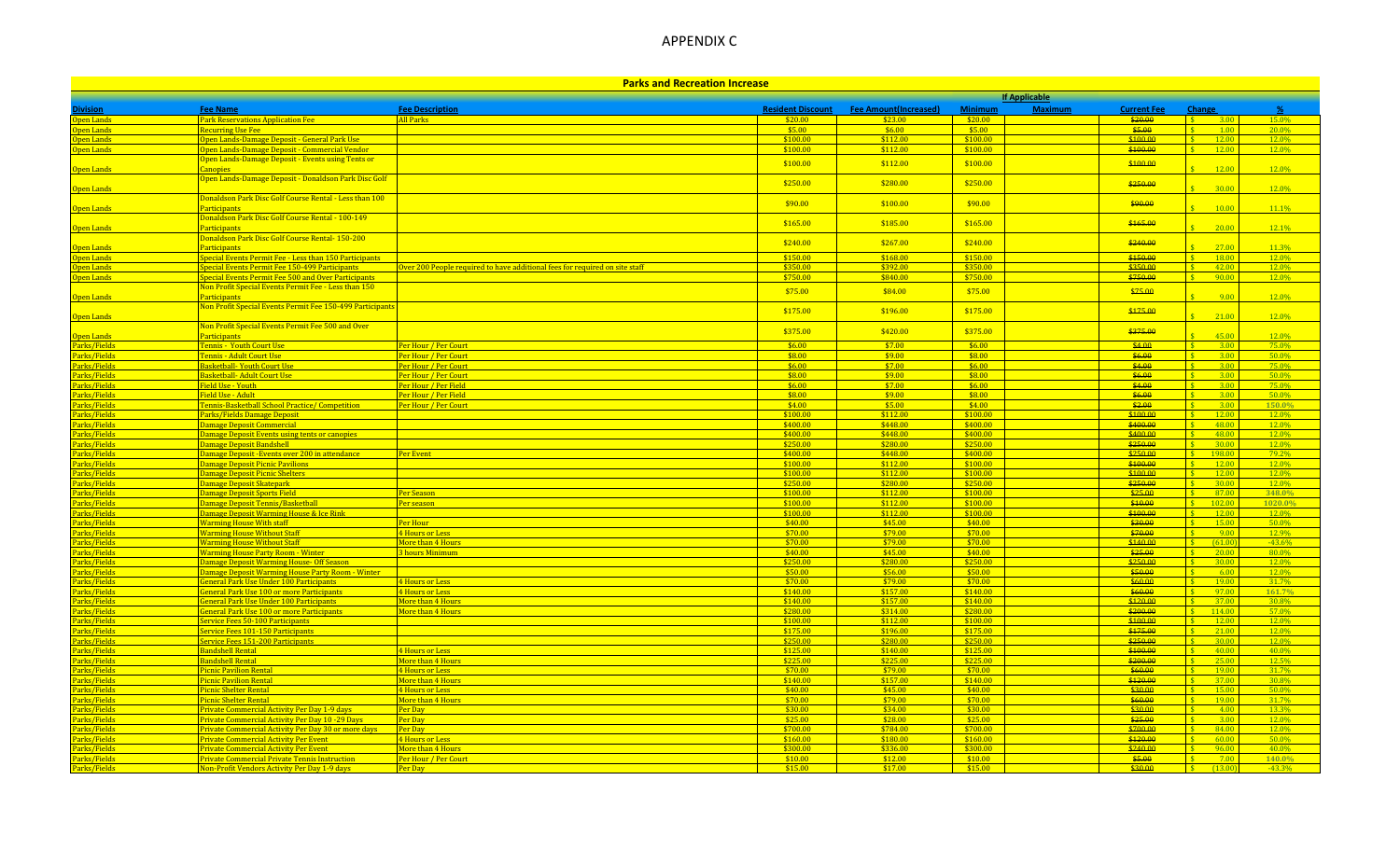### APPENDIX C

| Parks/Fields                              | Non-Profit Vendors Activity Per Day 10-29 days    |                                              |                                   | \$14.00  | \$13.00 |  | \$25.00            | $-44.0%$ |
|-------------------------------------------|---------------------------------------------------|----------------------------------------------|-----------------------------------|----------|---------|--|--------------------|----------|
| Parks/Fields                              | n-Profit Vendors Activity Per Day 30 or more days | Per Day                                      | \$350.00                          | \$392.00 | 0.0000  |  | <del>, uu.uu</del> | $-44.0%$ |
| Parks/Fields                              | <b>Non-Profit Special Events</b>                  | <b>Chaure or the</b><br><u>Friours of Te</u> | \$80.00                           | \$90.00  | \$8000  |  |                    | $-25.0%$ |
|                                           | <mark>Von-Profit Special Events</mark>            | ore than 4 hour:                             | \$150.00                          | \$168.00 | 61500   |  |                    | $-30.0%$ |
| Recreation                                | Aquatics Pool Entrance - Child                    |                                              | 62.50                             | \$4.00   | \$3.50  |  |                    | 14.3%    |
| <b>Recreation</b>                         | Aquatics Pool Entrance - Adult                    |                                              | \$4.50                            | \$6.00   | \$4.50  |  | \$4.50             | 33.3%    |
|                                           | quatics Pool Entrance - Senior                    |                                              | $\bullet \bullet \bullet \bullet$ | 64.00    | \$350   |  |                    | 14.3%    |
| <b>Parks and Recreation Increase Cont</b> |                                                   |                                              |                                   |          |         |  |                    |          |

|                             |                                                    |                                | <b>If Applicable</b>     |                              |                |                |                    |                     |                                  |        |  |
|-----------------------------|----------------------------------------------------|--------------------------------|--------------------------|------------------------------|----------------|----------------|--------------------|---------------------|----------------------------------|--------|--|
| <b>Division</b>             | <b>Fee Name</b>                                    | <b>Fee Description</b>         | <b>Resident Discount</b> | <b>Fee Amount(Increased)</b> | <b>Minimum</b> | <b>Maximum</b> | <b>Current Fee</b> | <b>Change</b>       |                                  |        |  |
| <b>Recreation</b>           | Aquatics Pool Entrance - Spectator                 |                                | \$1.00                   | \$2.00                       | \$1.00         |                | \$1.00             |                     | $\frac{\text{S}}{\text{S}}$ 1.00 | 100.0% |  |
| <b>Recreation</b>           | Aquatics - 30 Minute Group Swim Lesson             | <b>Hessons</b>                 | \$32.00                  | \$36.00                      | \$32.00        |                | \$32.00            |                     | 4.00                             | 12.5%  |  |
| Recreation                  | Aquatics - 30 Minute Private Swim Lesson           | Per Lesson                     | \$15.00                  | \$17.00                      | \$15.00        |                | \$15.00            |                     | $-2.00$                          | 13.3%  |  |
| Recreation                  | Aquatics - 30 Minute Private Swim Lesson + Sibling | Per Lesson                     | \$20.00                  | \$23.00                      | \$20.00        |                | \$20.00            |                     | 3.00                             | 15.0%  |  |
| Recreation                  | Aquatics - Swim Youth Punch Card                   | <b>10 Punches</b>              | \$28.00                  | \$32.00                      | \$28.00        |                | \$28.00            | $\mathbf{r}$        | 4.00                             | 14.3%  |  |
| Recreation                  | Aquatics - Swim Adult Punch Card                   | <b>10 Punches</b>              | \$36.00                  | \$41.00                      | \$36.00        |                | \$36.00            | $\mathbf{\hat{x}}$  | 5.00                             | 13.9%  |  |
| Recreation                  | Aquatics - Swim Senior Punch Card                  | <b>10 Punches</b>              | \$28.00                  | \$32.00                      | \$28.00        |                | \$28.00            | $\ddot{\bm{\zeta}}$ | 4.00                             | 14.3%  |  |
| Recreation                  | <b>Aquatics - Swim Youth Season Pass</b>           |                                | \$63.00                  | \$71.00                      | \$63.00        |                | \$63.00            | $\mathbf{\hat{S}}$  | 8.00                             | 12.7%  |  |
| Recreation                  | Aquatics - Swim Adult Season Pass                  |                                | \$81.00                  | \$91.00                      | \$81.00        |                | \$81.00            | $\mathbf{d}$        | 10.00                            | 12.3%  |  |
| <b>Recreation</b>           | <b>Aquatics - Swim Senior Season Pass</b>          |                                | \$63.00                  | \$71.00                      | \$63.00        |                | \$63.00            | $\mathbf{C}$        | 8.00                             | 12.7%  |  |
| Recreation                  | Aquatics - Family Season Pass                      |                                | \$162.00                 | \$182.00                     | \$162.00       |                | \$162.00           |                     | 20.00                            | 12.3%  |  |
| Recreation                  | <b>Aquatics - Private Pool Party</b>               |                                | \$400.00                 | \$448.00                     | \$400.00       |                | \$400.00           |                     | 48.00                            | 12.0%  |  |
| Recreation                  | <u> Fennis - 30 min Youth </u>                     | Per Session                    | \$33.00                  | \$37.00                      | \$33.00        |                | \$32.00            |                     | $-5.00$                          | 15.6%  |  |
| Recreation                  | Tennis - 45 min Youth                              | <b>Per Session</b>             | \$67.00                  | \$75.00                      | \$67.00        |                | \$57.00            | $\mathbf{\hat{x}}$  | 18.00                            | 31.6%  |  |
| Recreation                  | <u> Fennis - 60 min Youth</u>                      | <b>Per Session</b>             | \$79.00                  | \$89.00                      | \$79.00        |                | \$64.00            |                     | 25.00                            | 39.1%  |  |
| Recreation                  | Tennis - 60 min Adult                              | <b>Per Session</b>             | \$52.00                  | \$59.00                      | \$52.00        |                | \$44.00            | $\mathcal{L}$       | 15.00                            | 34.1%  |  |
| Recreation                  | Tennis - 90 min Adult                              | <b>Per Session</b>             | \$67.00                  | \$75.00                      | \$67.00        |                | \$55.00            |                     | 20.00                            | 36.4%  |  |
| Recreation                  | Tennis - Y #5 Punch                                | ach                            | \$28.00                  | \$32.00                      | \$28.00        |                | \$25.00            |                     | 7.00                             | 28.0%  |  |
| Recreation                  | Fennis - A #5 Punch                                | lach.                          | \$43.00                  | \$48.00                      | \$43.00        |                | \$40.00            | $\sqrt{2}$          | 8.00                             | 20.0%  |  |
| Recreation                  | ce Skating - Ages 4-17                             |                                | \$2.00                   | \$3.00                       | \$2.00         |                | \$1.00             |                     | 2.00                             | 200.0% |  |
| Recreation                  | Ice Skating - Ages 18 and older                    |                                | \$2.50                   | \$3.00                       | \$2.50         |                | \$1.50             |                     | $-1.50$                          | 100.0% |  |
| Recreation                  | Ice Skating - Lessons                              | 30 minute Per Lesson           | \$4.00                   | \$5.00                       | \$4.00         |                | \$4.00             |                     | 1.00                             | 25.0%  |  |
| Recreation                  | Broomball - Ages 4-17                              |                                | \$2.00                   | \$3.00                       | \$2.00         |                | \$1.00             | $\sqrt{s}$          | 2.00                             | 200.0% |  |
| <b>Recreation</b>           | Broomball - Ages 18 and older                      |                                | \$2.50                   | \$3.00                       | \$2.50         |                | \$1.50             | $\mathcal{S}$       | $-1.50$                          | 100.0% |  |
| Recreation                  | <b>Camps - Swing and Splash</b>                    | Per Camp Session 8am-5pm (M-F) | \$180.00                 | \$202.00                     | \$180.00       |                | \$175.00           |                     | 27.00                            | 15.4%  |  |
| <b>Parks and Recreation</b> | <b>Lost key Fee</b>                                | Replacement of lost key        | \$28.00                  | \$28.00                      | \$28.00        |                | \$25.00            | $\sqrt{S}$          | $-3.00$                          | 12.0%  |  |
|                             |                                                    | PASSED for 2020                |                          |                              |                |                |                    |                     |                                  |        |  |
|                             |                                                    |                                |                          |                              |                |                |                    |                     |                                  |        |  |

| Golf Season Pass-Adult         | Ages 30 to 64                                      | \$820.00   | \$810.00   |
|--------------------------------|----------------------------------------------------|------------|------------|
| Golf Season Pass-Couple        | Two adults to cohabit and share a single household | \$1,260.00 | \$1,240.00 |
| Golf Season Pass-Senior        | 65 years of age or older                           | \$740.00   | \$730.00   |
| Golf Season Pass-Senior Couple | Senior and couple                                  | \$1,240.00 | \$1,220.00 |
| Golf Season Pass-Young Adult   | Ages 19 to 29                                      | \$430.00   | \$415.00   |

### **Community Development Fee Increase**

|                 |                                         |                                                                                                 |                     |                                      |                | <b>If Applicable</b> |                    |            |        |
|-----------------|-----------------------------------------|-------------------------------------------------------------------------------------------------|---------------------|--------------------------------------|----------------|----------------------|--------------------|------------|--------|
| <b>Division</b> | Fee Name                                | <b>Fee Description</b>                                                                          | ee Amount(Increaser | <b>Fee Basis</b>                     | <b>Minimum</b> | <b>Maximum</b>       | <b>Current Fee</b> | Change     |        |
| Planning        | Minor Subdivision Preliminary Plat      | Review and process subdivision application and proposed site of 5 or fewer lots.                | \$1,000.00          | Per Application                      | \$1,000.00     | \$1,000.00           | \$400.00           | 600.00     | 150.0% |
|                 | Major Subdivision Preliminary Plat      |                                                                                                 |                     | Base of \$1,550 (6 lot minimum)      |                |                      |                    |            |        |
|                 |                                         |                                                                                                 | \$1,550.00          | + \$50.00 for each lot starting with | \$1.550.00     | No Maximum Limits    | \$415.00           |            |        |
| Planning        |                                         | Review and process subdivision application and proposed site of 6 or more lots.                 |                     | Int 7                                |                |                      |                    | \$1.135.00 | 273.5% |
| Planning        | Minor Subdivision Final Plat            | Review and process subdivision application with final edits to site if 5 or fewer lots.         | \$250.00            | Per Application                      | \$250.00       | \$250.00             | \$100.00           | 150.00     | 150.0% |
| Planning        | Major Subdivision Final Plat            | Review and process subdivision application with final edits for site of 6 or more lots.         | \$750.00            | Per Application                      | \$750.00       | \$750.00             | \$375.00           | 375.00     | 100.0% |
| Planning        | Annexation                              | Review and process proposed annexation property against City standards for annexation.          | \$500.00            | Per Application                      | \$500.00       | \$500.00             | \$300.00           | 200.00     | 66.7%  |
| Planning        | Pre-Zone/Zone Change                    | Review and process proposed zoning change to property.                                          | \$750.00            | Per Application                      | \$750.00       | \$750.00             | \$410.00           | 340.00     | 82.9%  |
| Planning        | <b>Conditional Use Permit</b>           | Review and process CUP application for compliance with zoning regulation.                       | \$750.00            | Per Application                      | \$750.00       | \$750.00             | \$435.00           | 315.00     | 72.4%  |
| Planning        | <b>Conditional Use Permit Amendment</b> | Review and process amendments to CUP application.                                               | \$675.00            | Per Application                      | \$675.00       | \$675.00             | \$435.00           | 240.00     | 55.2%  |
| Planning        | Conditional Use Permit Extension        | Review and process CUP application per extension.                                               | \$675.00            | Per Application                      | \$675.00       | \$675.00             | \$310.00           | 365.00     | 117.7% |
| Planning        | Board of Adjustment Variance            | Review and process variance application.                                                        | \$350.00            | Per Application                      | \$350.00       | \$350.00             | \$125.00           | 225.00     | 180.0% |
| Planning        | Zoning Ordinance Amendment              | Review and process zoning ordinance amendment proposal.                                         | \$545.00            | Per Application                      | \$545.00       | \$545.00             | \$350.00           | 195.00     | 55.7%  |
| Planning        | Minor Growth Policy Amendment           | Review and process proposed amendment to determine if it meets current Growth Policy standards. | \$750.00            | Per Application                      | \$750.00       | \$750.00             | \$200.00           | 550.00     | 275.0% |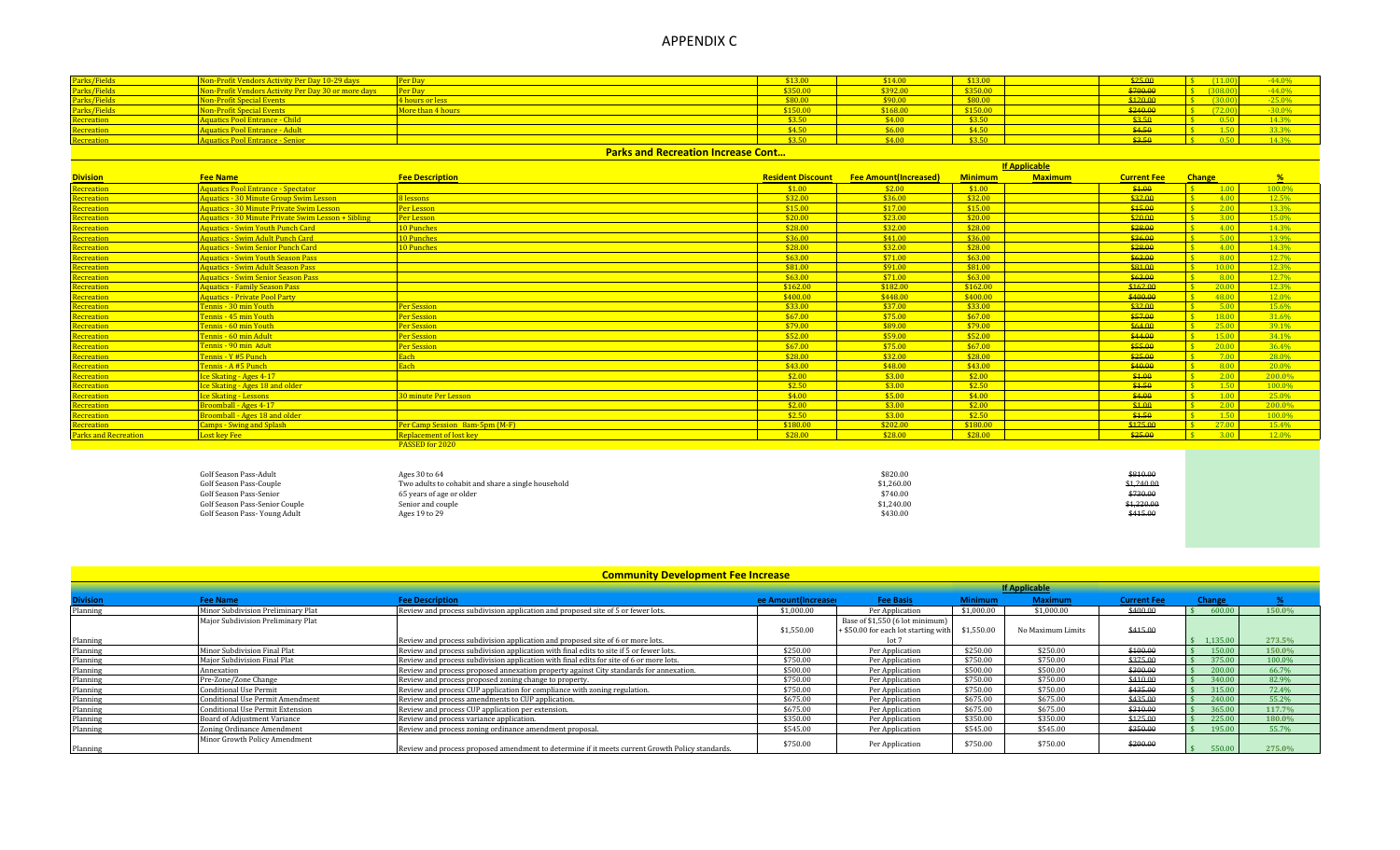## APPENDIX C

| <b>Fire Department Fee Increase</b> |                                                        |                                   |                   |                                                    |                |                   |                                        |       |       |
|-------------------------------------|--------------------------------------------------------|-----------------------------------|-------------------|----------------------------------------------------|----------------|-------------------|----------------------------------------|-------|-------|
| <b>If Applicable</b>                |                                                        |                                   |                   |                                                    |                |                   |                                        |       |       |
| <b>Division</b>                     | <b>Fee Name</b>                                        | <b>Fee Description</b>            | <b>Fee Amount</b> | <b>Fee basis</b>                                   | <b>Minimum</b> | <b>Maximum</b>    | <b>Current Fee if increasil Change</b> |       |       |
|                                     | Special Event Apparatus Fee-Command Trailer            | Command Trailer                   | \$47.00           | Per hour                                           | \$47.00        | No Maximum Limits | \$40.00                                | 7.00  | 17.5% |
|                                     | Special Event Apparatus Fee-Hazmat Trailer             | Hazmat Trailer                    | \$59.00           | Per hour                                           | \$59.00        | No Maximum Limits | \$50.00                                | 9.00  | 18.0% |
| Fire                                | Special Event Apparatus Fee-Hazmat Trailer Tow Vehicle | <b>Hazmat Trailer Tow Vehicle</b> | \$30.00           | Per hour                                           | \$30.00        | No Maximum Limits | \$25.00                                | 5.00  | 20.0% |
|                                     | Special Event Apparatus Fee-Structural Type 1 Engine   | Structural Type 1 Engine          | \$121.00          | Per hour                                           | \$121.00       | No Maximum Limits | \$102.00                               | 19.00 | 18.6% |
|                                     | Special Event Apparatus Fee-Aerial Tower               | Aerial Tower                      | \$211.00          | Per hour                                           | \$211.00       | No Maximum Limits | \$178.00                               | 33.00 | 18.5% |
|                                     | Special Event Apparatus Fee-Wildland Type VI Engine    | Wildland Type VI Engine           | \$62.00           | Per hour                                           | \$62.00        | No Maximum Limits | \$52.00                                | 10.00 | 19.2% |
| Fire                                | Special Event Apparatus Fee-EMS Squad                  | <b>EMS</b> Squad                  | \$59.00           | Per hour                                           | \$59.00        | No Maximum Limits | \$50.00                                | 9.00  | 18.0% |
|                                     | Special Event Apparatus Fee-Fire Prevention Van        | Fire Prevention Van               | \$30.00           | Per hour                                           | \$30.00        | No Maximum Limits | \$25.00                                | 5.00  | 20.0% |
| Fire                                | Special Event Personnel Fee-Fire Operations            | Fire Operations                   | \$200.00          | Per hour, Includes 4 personnel;<br>minimum 2 hours | \$400.00       | No Maximum Limits | \$168.00                               | 32.00 | 19.0% |
| Fire                                | Special Event Personnel Fee-EMS Operations             | <b>EMS Operations</b>             | \$100.00          | Per hour, Includes 2 personnel;<br>minimum 2 hours | \$200.00       | No Maximum Limits | \$84.00                                | 16.00 | 19.0% |
|                                     | Special Event Personnel Fee-Hazmat Operations          | <b>Hazmat Operations</b>          | \$100.00          | Per hour, Includes 2 personnel;<br>minimum 2 hours | \$200.00       | No Maximum Limits | \$84.00                                | 16.00 | 19.0% |
| Fire                                | Special Event Personnel Fee-Fire Prevention Operations | Fire Prevention Operations        | \$100.00          | Per hour, Includes 2 personnel;<br>minimum 2 hours | \$200.00       | No Maximum Limits | \$84.00                                | 16.00 | 19.0% |

| <b>Court Department Fee Increase</b> |                          |                             |               |                                                                     |         |                   |         |        |
|--------------------------------------|--------------------------|-----------------------------|---------------|---------------------------------------------------------------------|---------|-------------------|---------|--------|
| <b>If Applicable</b>                 |                          |                             |               |                                                                     |         |                   |         |        |
| <b>Division</b>                      |                          | ree Descriptir              | <b>Amount</b> |                                                                     |         |                   |         |        |
| Cour                                 | Court Returned Check Fee | Cost to cover retuned check | \$30.00       | $\sim$ $-$<br>Will be moved to General Fees as L<br>a Flat City Fee | \$30.00 | No Maximum Limits | \$12.00 | 150.0% |

|                 |                             | <b>Transportation Fee Increase</b> |                |           |         |                   |      |        |
|-----------------|-----------------------------|------------------------------------|----------------|-----------|---------|-------------------|------|--------|
|                 |                             |                                    |                |           |         | f Applicable      |      |        |
| <b>Division</b> |                             | <u>ee Description</u>              | <b>SECTION</b> | ree nasis |         |                   |      |        |
| Parking         | Parking Construction Permit | Daily Vehicle and Trailer Parking  | \$10.00        |           | \$10.00 | No Maximum Limits | ATAC | 100.0% |

| Utility Customer Service Fees |                                  |                                                |         |           |         |         |            |  |        |
|-------------------------------|----------------------------------|------------------------------------------------|---------|-----------|---------|---------|------------|--|--------|
|                               | <b>If Applicable</b>             |                                                |         |           |         |         |            |  |        |
| <b>Division</b>               |                                  | ee Descriptio                                  |         | 'ee pası: | Minimun |         | irrent Fee |  |        |
| UCS/LICENSING                 | Dog License - Unaltereg          | Non altered Dog License                        | \$35.00 | rer do    | \$35.00 |         | 323.UU     |  | 40.0%  |
|                               | Dog License - Unaltered-Late Fee | Non Altered Dog License Late Fee               | \$5.00  | Per Dos   | \$5.00  |         | \$1.00     |  | 400.0% |
|                               | Home Based License               | Home Based Business License (with no employee) | \$25.00 |           | \$25.00 | \$25.00 | \$10.00    |  | 150.0% |
|                               | Dog License - Altered-Late Fee   | Altered Dog License - Late Fee                 | \$5.00  | Per Dos   | \$5.00  |         | \$1.00     |  | 400.0% |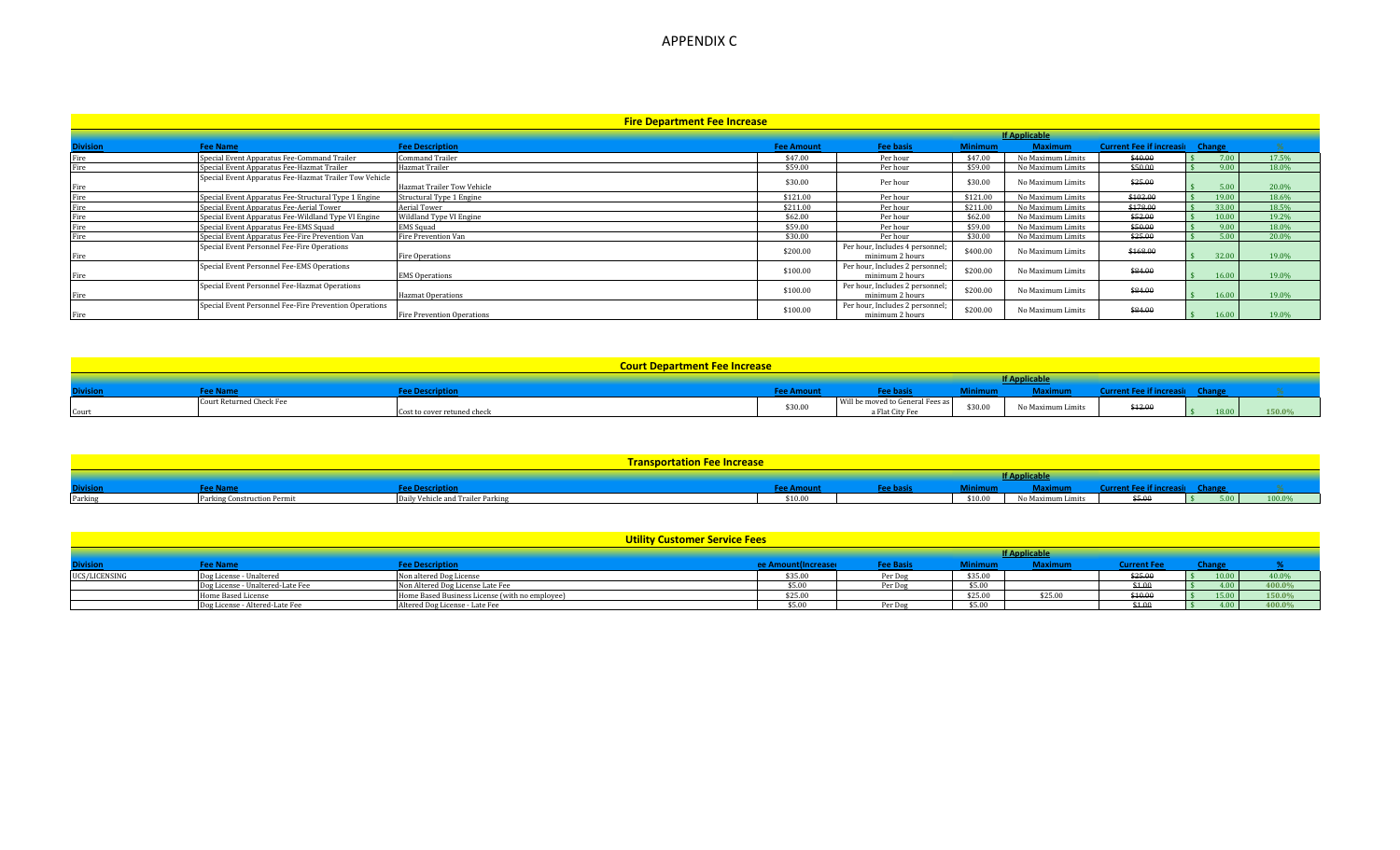| 521    |                               |                                          | <b>Utility Maintenance</b>                                                                                          |                                                                                             |                          |                                             |                           |          |  |  |  |  |
|--------|-------------------------------|------------------------------------------|---------------------------------------------------------------------------------------------------------------------|---------------------------------------------------------------------------------------------|--------------------------|---------------------------------------------|---------------------------|----------|--|--|--|--|
|        |                               |                                          |                                                                                                                     |                                                                                             |                          |                                             | <b>If Applicable</b>      |          |  |  |  |  |
|        |                               | ivision                                  | <b>Fee Name</b>                                                                                                     | <b>Fee Description</b>                                                                      | <b>Fee Amount</b>        | <b>Fee Basis</b>                            | Minimum Maximum           |          |  |  |  |  |
|        | $6-2-9(A)$                    | Water                                    | Water System Development Fees (SDF) 3/4" or smaller Meter                                                           | 3/4" or smaller                                                                             | \$483.75                 |                                             | \$483.75                  |          |  |  |  |  |
|        | $6-2-9(A)$                    | Water                                    | Water System Development Fees (SDF) 1" Meter                                                                        |                                                                                             | \$806.25                 |                                             | \$806.25                  |          |  |  |  |  |
|        | $6-2-9(A)$                    | Water                                    | Water System Development Fees (SDF) 1 1/2" Meter                                                                    | 11/2"                                                                                       | \$1,612.50               |                                             | \$1,612.50                |          |  |  |  |  |
|        | $6-2-9(A)$                    | Water                                    | Water System Development Fees (SDF) 2" Meter                                                                        |                                                                                             | \$2,580.00<br>\$4,837.50 |                                             | \$2,580.00                |          |  |  |  |  |
|        | $6-2-9(A)$                    | Water                                    | Water System Development Fees (SDF) 3" Meter                                                                        |                                                                                             | \$8,062.50               |                                             | \$4,837.50                |          |  |  |  |  |
|        | $6-2-9(A)$                    | Water<br>Water                           | Water System Development Fees (SDF) 4" Meter<br>Water System Development Fees (SDF) 6" Meter                        |                                                                                             | \$16,125.00              |                                             | \$8,062.50<br>\$16,125.00 |          |  |  |  |  |
|        | $6-2-9(A)$<br>$6-2-9(A)$      | Water                                    | Water System Development Fees (SDF) 8" Meter                                                                        |                                                                                             | \$29,025.00              |                                             | \$29,025,00               |          |  |  |  |  |
|        |                               | Water                                    | Curb box Operate- Delinquent Water on                                                                               |                                                                                             | \$50.00                  |                                             | \$50.00                   |          |  |  |  |  |
|        |                               | Water                                    | Curb box Operate- Delinquent Water off                                                                              |                                                                                             | \$75.00                  |                                             | \$75.00                   |          |  |  |  |  |
|        |                               | Water                                    | Curb box Operate- User request Water on                                                                             |                                                                                             | \$25.00                  |                                             | \$25.00                   |          |  |  |  |  |
|        |                               | Water                                    | Curb box Operate- User request Water Off                                                                            |                                                                                             | \$50.00                  |                                             | \$50.00                   |          |  |  |  |  |
|        | $6-2-9$ (C)                   | Water                                    | Fireline Fees 4" and smaller                                                                                        | 4" and Smaller                                                                              | \$182.00                 |                                             | \$182.00                  |          |  |  |  |  |
|        | $6-2-9(C)$                    | Water                                    | Fireline Fees 6"                                                                                                    |                                                                                             | \$293.00                 |                                             | \$293.00                  |          |  |  |  |  |
|        | $6 - 2 - 9$ (C)               | Water                                    | Fireline Fees 8"                                                                                                    |                                                                                             | \$513.00                 |                                             | \$513.00                  |          |  |  |  |  |
|        | $6-2-5$ (B)                   | Water                                    | 'ositive Displacement Disk Meters 3/4" T-10 Complete                                                                | 3/4" T-10 complete                                                                          | \$270.00                 |                                             | \$270.00                  |          |  |  |  |  |
|        | $6-2-5$ (B)                   | Water                                    | ositive Displacement Disk Meters 3/4" T-10 complete PIT                                                             | 3/4" T-10 complete PIT                                                                      | \$312.00                 |                                             | \$312.00                  |          |  |  |  |  |
|        | $6-2-5$ (B)                   | Nater                                    | ositive Displacement Disk Meters 1" T-10 complete                                                                   | 1" T-10 complete                                                                            | \$350.00                 |                                             | \$350.00                  |          |  |  |  |  |
|        | $6-2-5(B)$                    | Water                                    | 'ositive Displacement Disk Meters 1" T-10 complete PIT                                                              | 1" T-10 complete PIT                                                                        | \$394.00                 |                                             | \$394.00                  |          |  |  |  |  |
|        | $6 - 2 - 5$ (B)               | Water                                    | Positive Displacement Disk Meters 1 1/2" T-10                                                                       | $11/2$ "T-10                                                                                | \$635.00                 |                                             | \$635.00                  |          |  |  |  |  |
|        | $6 - 2 - 5$ (B)               | Water                                    | Positive Displacement Disk Meters 1 1/2" T-10 PIT                                                                   | 11/2" T-10 PIT                                                                              | \$670.00                 |                                             | \$670.00                  |          |  |  |  |  |
|        | $6-2-5$ (B)                   | Water                                    | Positive Displacement Disk Meters 2" T-10                                                                           | $2"T-10$                                                                                    | \$770.00                 |                                             | \$770.00                  |          |  |  |  |  |
|        | $6-2-5$ (B)                   | Water                                    | Positive Displacement Disk Meters 2" T-10 PIT                                                                       | 2" T-10 PIT                                                                                 | \$800.00                 |                                             | \$800.00                  |          |  |  |  |  |
|        | $6-2-5(B)$                    | Water                                    | Compound Meters 2" True/Flo<br>Compound Meters 3" True/Flo                                                          | 2" True/Flo<br>3" True/Flo                                                                  | \$2,235.00<br>\$3,236.00 |                                             | \$2,235.00<br>\$3,236.00  |          |  |  |  |  |
|        | $6-2-5(B)$                    | Water<br>Water                           | Compound Meters 4" True/Flo                                                                                         | 4" True/Flo                                                                                 | \$4,161.00               |                                             | \$4,161.00                |          |  |  |  |  |
|        | $6-2-5(B)$<br>$6-2-5(B)$      | Water                                    | Compound Meters 6" True/Flo                                                                                         | 6" True/Flo                                                                                 | \$7,085.00               |                                             | \$7,085.00                |          |  |  |  |  |
|        | $6-2-5$ (B)                   | Water                                    | High Performance Turbine Meters 1 1/2" HP Turbine                                                                   | 11/2" HP Turbine                                                                            | \$1,170.00               |                                             | \$1,170.00                |          |  |  |  |  |
|        | $6-2-5$ (B)                   | Water                                    | High Performance Turbine Meters 2" HP Turbine                                                                       | 2" HP Turbine                                                                               | \$1,336.00               |                                             | \$1,336.00                |          |  |  |  |  |
|        | $6-2-5(B)$                    | Water                                    | High Performance Turbine Meters 3" HP Turbine                                                                       | 3" HP Turbine                                                                               | \$1,977.00               |                                             | \$1,977.00                |          |  |  |  |  |
|        | $6-2-5$ (B)                   | Water                                    | High Performance Turbine Meters 4" HP Turbine                                                                       | 4" HP Turbine                                                                               | \$2,582.00               |                                             | \$2,582.00                |          |  |  |  |  |
|        | $6-2-5(B)$                    | Water                                    | High Performance Turbine Meters 6" HP Turbine                                                                       | 6" HP Turbine                                                                               | \$4,707.00               |                                             | \$4,707.00                |          |  |  |  |  |
|        | $6-2-5$ (B)                   | Water                                    | High Performance Turbine Meters 8" HP Turbine                                                                       | 8" HP Turbine                                                                               | \$7,145.00               |                                             | \$7,145.00                |          |  |  |  |  |
|        | $6-2-5$ (B)                   | Water                                    | High Performance Turbine Meters 12" HP Turbine                                                                      | 12" HP Turbine                                                                              | \$11,165.00              |                                             | \$11,165.00               |          |  |  |  |  |
|        |                               | Water                                    | <b>Water Station Card</b>                                                                                           | <b>Water Station Card</b>                                                                   | \$10.00                  |                                             | \$10.00                   |          |  |  |  |  |
|        |                               | Water                                    | Fire Hydrant Meter Charge                                                                                           | Includes labor for drop-off and set up, Pickup, and 2% for future replacement of the meter. | \$121.38                 |                                             | \$121.38                  |          |  |  |  |  |
|        |                               | Water                                    | 'reeze Machine Service Charge                                                                                       | Rental of the machine including consumables.                                                | \$75.00                  |                                             | \$75.00                   |          |  |  |  |  |
|        | $6 - 3 - 4$                   | Waste Water                              | Sewer Mains-Tapping Fee                                                                                             | Charge for tapping of city sewer main                                                       | \$10.00                  |                                             | \$10.00                   |          |  |  |  |  |
|        | $6 - 3 - 7$ (A)               | Waste Water                              | Vastewater System Development Fee (SDF) 3/4" or smaller                                                             | 3/4" or smaller                                                                             | \$750.00                 |                                             | \$750.00                  |          |  |  |  |  |
|        | $6 - 3 - 7$ (A)               | Vaste Water                              | Vastewater System Development Fee (SDF) 1"                                                                          |                                                                                             | \$1,252.50               |                                             | \$1.252.50                |          |  |  |  |  |
|        | $6-3-7(A)$                    | <b>Naste Water</b>                       | Wastewater System Development Fee (SDF) 1 1/2"                                                                      | 11/2"                                                                                       | \$2,497.50               |                                             | \$2,497.50                |          |  |  |  |  |
|        | $6-3-7(A)$                    | Waste Water                              | Wastewater System Development Fee (SDF) 2"                                                                          |                                                                                             | \$3,997.50<br>\$8,002.50 |                                             | \$3,997.50<br>\$8,002.50  |          |  |  |  |  |
|        | $6-3-7(A)$                    | Waste Water                              | Wastewater System Development Fee (SDF) 3'                                                                          |                                                                                             | \$12,502.50              |                                             | \$12,502.50               |          |  |  |  |  |
|        | $6-3-7(A)$                    | Waste Water<br>Waste Water               | Wastewater System Development Fee (SDF) 4"<br>Wastewater System Development Fee (SDF) 6"                            | 4"                                                                                          | \$24,997.50              |                                             | \$24,997.50               |          |  |  |  |  |
|        | $6-3-7(A)$<br>$6 - 3 - 7$ (A) | <b>Naste Water</b>                       | Vastewater System Development Fee (SDF) 8"                                                                          |                                                                                             | \$39,997.50              |                                             | \$39,997.50               |          |  |  |  |  |
|        |                               | Waste Water                              | IV-ing of Sewer Lines                                                                                               | ncludes equipment and labor                                                                 | \$1.20                   | per foot (100 ft min. Charge)               | \$120.00                  | \$120.00 |  |  |  |  |
|        |                               | <b>Naste Water</b>                       | etting Sewer Lines                                                                                                  | ncludes equipment and labor                                                                 | \$180.00                 | per hour (1 hr. min Charge)                 | \$180.00                  | \$180.00 |  |  |  |  |
|        |                               | <b>Naste Water</b>                       | Vac Sewer Lines                                                                                                     | Includes equipment and labor                                                                | \$180.00                 | per hour (1 hr. min Charge)                 | \$180.00                  | \$180.00 |  |  |  |  |
| 531    | $6-3-5$ (C)                   | Waste Water Pretreatm Septic Dumping Fee |                                                                                                                     | Cost for Septic haulers to dump waste at the WWTP                                           | \$80.00                  | per 1,000 Gallons                           | \$80.00                   |          |  |  |  |  |
|        |                               | tilities Maintenance                     | elivery of a Delinquent Notice                                                                                      | ncludes Labor for drop-off                                                                  | \$25.00                  | Per Delivery                                | \$25.00                   |          |  |  |  |  |
|        |                               | tilities Maintenance                     | urbside Recycling Fee                                                                                               | Curbside pick-up fee per month                                                              | \$8.00                   |                                             | \$8.00                    |          |  |  |  |  |
|        | $1 - 5 - 10$                  | Jtilities Maintenance                    | Special Assessment Splits                                                                                           | Per Application + \$5 per parcel over 5 parcels                                             | \$50.00                  |                                             | \$50.00                   |          |  |  |  |  |
| 522 PW | $6-2-6$ (C)                   | <b>Nater Maintenance</b>                 | Water Service Line Replacement Program Fee                                                                          | Loan Program For Water Line Replacement                                                     | \$2.50                   | Per single Family Residence                 | \$2.50                    |          |  |  |  |  |
| 531 PW |                               | Sewer Maintenance                        | Sewer Service Line Replacement Program Fee                                                                          | Loan Program For Sewer Line Replacement                                                     | \$6.47                   | Per single Family Residence                 | \$6.47                    |          |  |  |  |  |
|        | $5 - 12 - 5$                  | Solid Waste                              | Facility fee - No cover when offloading                                                                             | Charge for delivering solid waste without a cover                                           | <b>Need</b>              |                                             |                           |          |  |  |  |  |
|        | $6 - 2 - 4$                   | Jtilities Maintenance                    | Water Tapping Fees 3/4" to 1" (includes corps)                                                                      | 3/4" to 1" (includes corps)                                                                 | \$242.00                 |                                             | \$242.00                  |          |  |  |  |  |
|        | $6 - 2 - 4$                   | Itilities Maintenance                    | Water Tapping Fees 1 1/2"                                                                                           | 11/2"                                                                                       | \$206.00                 |                                             | \$206.00                  |          |  |  |  |  |
|        | $6 - 2 - 4$                   | Itilities Maintenance                    | Water Tapping Fees 2"                                                                                               |                                                                                             | \$221.00                 |                                             | \$221.00                  |          |  |  |  |  |
|        | $6 - 2 - 4$                   | Jtilities Maintenance                    | Water Tapping Fees 4"                                                                                               | A <sup>m</sup>                                                                              | \$254.00                 |                                             | \$254.00                  |          |  |  |  |  |
|        | $6 - 2 - 4$                   | Jtilities Maintenance                    | Water Tapping Fees 6"                                                                                               |                                                                                             | \$296.00                 |                                             | \$296.00                  |          |  |  |  |  |
|        | $6 - 2 - 4$                   | tilities Maintenance                     | 'ater Tapping Fees 8"                                                                                               |                                                                                             | \$331.00                 |                                             | \$331.00                  |          |  |  |  |  |
|        | $6 - 2 - 4$                   | tilities Maintenance                     | 'ater Tapping Fees 10"                                                                                              |                                                                                             | \$396.00<br>\$475.00     |                                             | \$396.00<br>\$475.00      |          |  |  |  |  |
|        | $6 - 2 - 4$                   | Jtilities Maintenance                    | Water Tapping Fees 12"                                                                                              |                                                                                             | \$550.00                 |                                             | \$550.00                  |          |  |  |  |  |
|        | $6 - 2 - 4$<br>RES20536       | Jtilities Maintenance<br>torm Water      | Water Tapping Fees 14" and up (market minimum)                                                                      | 14" and up (market minimum)<br><b>Base Rate</b>                                             | \$46.16                  |                                             |                           |          |  |  |  |  |
|        | RES20536                      | torm Water                               | Residential or vacant property- Base assesment rate<br>Residential Additional Assesment ft. of impervious area rate |                                                                                             | .02524 / sq. ft.         | Residential lots/parcels over 2,222 sq. ft. |                           |          |  |  |  |  |
|        | RES20536                      | Storm Water                              | Commercial Home and Mobile Home Parks - Base assesment rate                                                         |                                                                                             | \$71.81                  |                                             |                           |          |  |  |  |  |
|        |                               |                                          |                                                                                                                     |                                                                                             |                          |                                             |                           |          |  |  |  |  |

521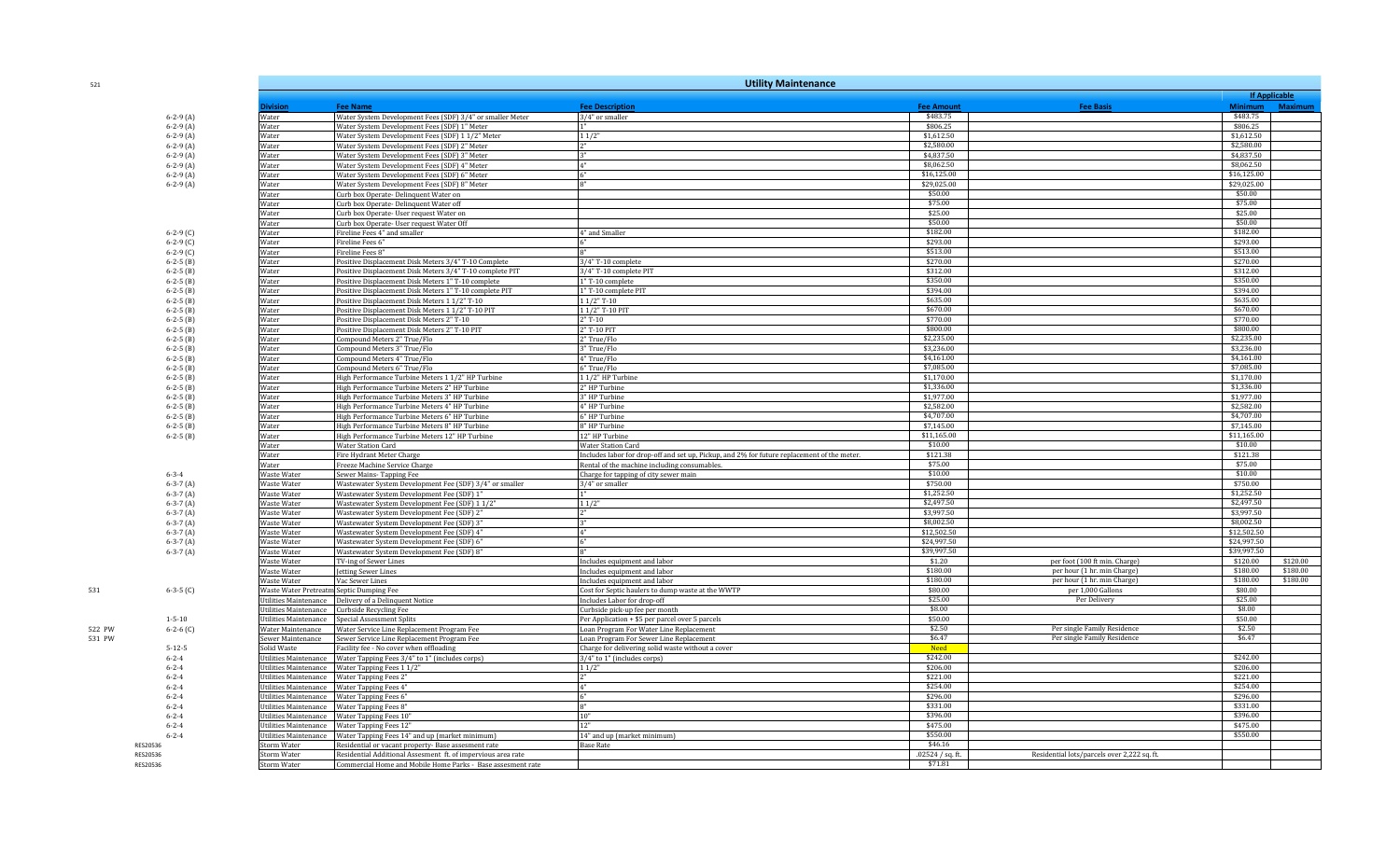| RES20536       | <b>Storm Water</b>      | Commercial Additional Assesment ft. of impervious area rate      |                                            | $.03926$ /sq. ft. | Commercial lots/parcels over 2,222 sq. ft.                    |
|----------------|-------------------------|------------------------------------------------------------------|--------------------------------------------|-------------------|---------------------------------------------------------------|
| RES20558 6-2-8 | Water                   | Monthly Meter Base Rate 3/4"                                     | 3/4"                                       | \$9.26            | Per meter per month                                           |
| RES20558 6-2-8 | Water                   | Monthly Meter Base Rate 1"                                       |                                            | \$15.40           | Per meter per month                                           |
| RES20558 6-2-8 | Water                   | Monthly Meter Base Rate 1 1/2"                                   | 11/2"                                      | \$30.80           | Per meter per month                                           |
| RES20558 6-2-8 | Water                   | Monthly Meter Base Rate 2"                                       |                                            | \$49.20           | Per meter per month                                           |
| RES20558 6-2-8 | Water                   | Monthly Meter Base Rate 3"                                       |                                            | \$92.40           | Per meter per month                                           |
| RES20558 6-2-8 | Water                   | Monthly Meter Base Rate 4"                                       |                                            | \$154.30          | Per meter per month                                           |
| RES20558 6-2-8 | Water                   | Monthly Meter Base Rate 6"                                       |                                            | \$308.60          | Per meter per month                                           |
| RES20558 6-2-8 | Water                   | Monthly Meter Base Rate 8"                                       |                                            | \$555.40          | Per meter per month                                           |
| RES20558 6-2-8 | Water                   | Monthly Meter Base Rate 12"                                      | 12"                                        | \$694.20          | Per meter per month                                           |
| RES20558 6-2-8 | Water                   | Per Unit Consumption Rate Commercial                             | Commercial Rate                            | \$4.09            | Measured in HCF (100 cubic feet or approximately 748 gallons  |
| RES20558 6-2-8 | Water                   | Per Unit Consumption Rate Multi-Dwelling                         | Mulit-Dwelling                             | \$3.39            | Measured in HCF (100 cubic feet or approximately 748 gallons  |
| RES20558 6-2-8 | Water                   | Per Unit Consumption Rate Residential 0-8                        | Residential 0-8 Units                      | \$3.39            | Measured in HCF (100 cubic feet or approximately 748 gallons  |
| RES20558 6-2-8 | Water                   | Per Unit Consumption Rate Residential 9-15                       | Residential 9-15 Units                     | \$3.80            | Measured in HCF (100 cubic feet or approximately 748 gallons  |
| RES20558 6-2-8 | Water                   | Per Unit Consumption Rate Residential 15+                        | Residential 15+ Units                      | \$3.86            | Measured in HCF (100 cubic feet or approximately 748 gallons  |
| RES20558 6-2-8 | Water                   | Per Unit Consumption Rate Non-Metered Residential 11             | Non-Metered Residential (11 units)         | \$3.92            | Measured in HCF (100 cubic feet or approximately 748 gallons  |
| RES20559 6-3-2 | Waste Water             | Residential Wastewater Base Rate                                 | <b>Base Rate</b>                           | \$9.73            | Per connection per month                                      |
| RES20559 6-3-3 | Waste Water             | Residential Wastewater Usage Rate                                | Residential Wastewater Usage Rate          | \$3.34            | Measured in HCF (100 cubic feet or approximately 748 gallons  |
| RES20559 6-3-4 | <b>Waste Water</b>      | Commercial Wastewater Base Rate                                  | <b>Base Rate</b>                           | \$9.73            | Per connection per month                                      |
| RES20559 6-3-5 | <b>Waste Water</b>      | Commercial Wastewater Usage Rate                                 | Commercial Wastewater Usage Rate           | \$4.49            | Measured in HCF (100 cubic feet or approximately 748 gallons  |
| RES20562       | Solid Waste             | <b>Bulk Wate Pick-Up Service</b>                                 |                                            | \$10.00           | oversized solid waste pick-up service upon request            |
| RES20562       | Solid Waste             | Replacement of residential permit                                |                                            | \$5.00            |                                                               |
| RES20562 LEVY  | olid Waste              | <b>Class I Properties Solid Waste</b>                            |                                            | \$176.10          | Annual Pick-up                                                |
| RES20562 LEVY  | Solid Waste             | Class IV Properties Solid Waste                                  |                                            | \$88.05           | Annual Pick-up                                                |
| RES20507       | <b>Transfer Station</b> | Transfer Station Tipping Fee - Cash and Excess of Permit Credit  | Cash Customers and Excess of Permit Credit | \$6.00            | \$6.00 per 200 Lbs is the minimum Transaction                 |
| RES20507       | <b>Transfer Station</b> | Transfer Station Tipping Fee - Permit                            | Tipping Fee with Permit Credit             | \$0.60            | .6 per 20 lbs is the minimum Transaction                      |
| RES20507       | <b>Transfer Station</b> | Appliance with Refrigerants-Cash or Exces of yearly Credit       | Cash Customers and Excess of Permit Credit | \$15.00           | \$15.00 each - plus Tipping Fee                               |
| RES20507       | <b>Transfer Station</b> | Passenger and Light Truck Tires - Cash or Exces of Yearly Credit | Cash Customers and Excess of Permit Credit | \$5.00            | \$5.00 each - plus Tipping Fee up to 20" inside diameter      |
| RES20507       | ransfer Station         | Passenger light truck on rim                                     | Cash Customers and Excess of Permit Credit | \$10.00           | 10.00 each - plus Tipping Fee up to 20" inside diameter       |
| RES20507       | <b>Transfer Station</b> | Commercial truck tires - off the rim                             | Cash Customers and Excess of Permit Credit | \$15.00           | 15.00 each - plus Tipping Fee up to over 48" outside diameter |
| RES20507       | <b>Transfer Station</b> | Commercial truck tires - on the rim                              | Cash Customers and Excess of Permit Credit | \$25.00           | 25.00 each - plus Tipping Fee up to over 48" outside diameter |
| RES20507       | <b>Transfer Station</b> | Mattresses/Box Springs                                           | Cash Customers and Excess of Permit Credit | \$10.00           | \$10.00 each - plus Tipping Fee                               |
| RES20507       | <b>Transfer Station</b> | Electronic Waste-Cathode ray tube monitors                       | Cash Customers and Excess of Permit Credit | \$0.35            | .35/lb - plus Tipping Fee                                     |
| RES20507       | ransfer Station         | All other E-waste                                                | Cash Customers and Excess of Permit Credit | \$0.00            | .0 plus Tipping fee                                           |